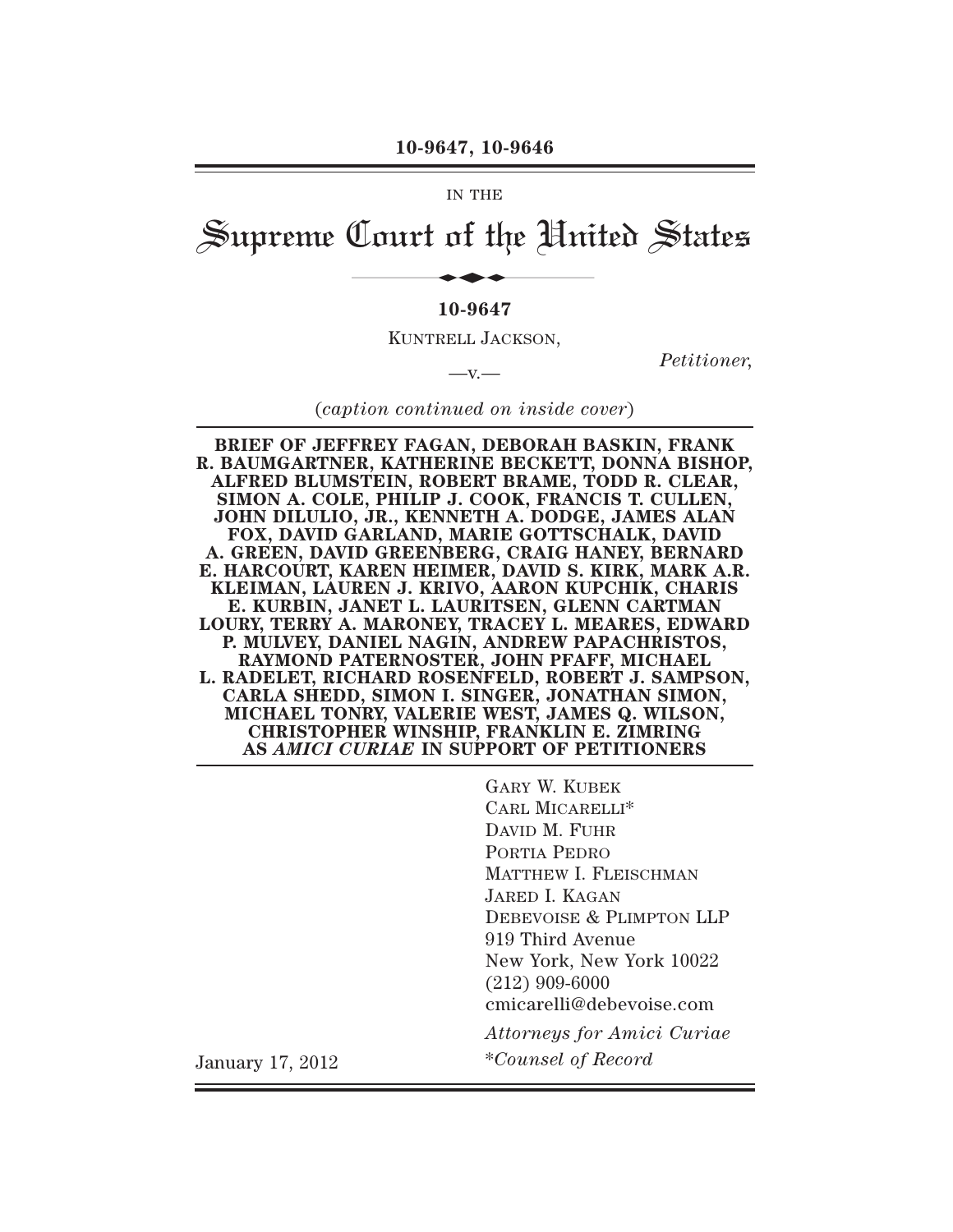RAY HOBBS, Director, Arkansas Department of Corrections, *Respondent.*

ON A WRIT OF CERTIORARI TO THE ARKANSAS SUPREME COURT

#### **10-9646**

EVAN MILLER,

*Petitioner,*

 $-V.$ —

ALABAMA,

*Respondent.*

ON A WRIT OF CERTIORARI TO THE ALABAMA COURT OF CRIMINAL APPEALS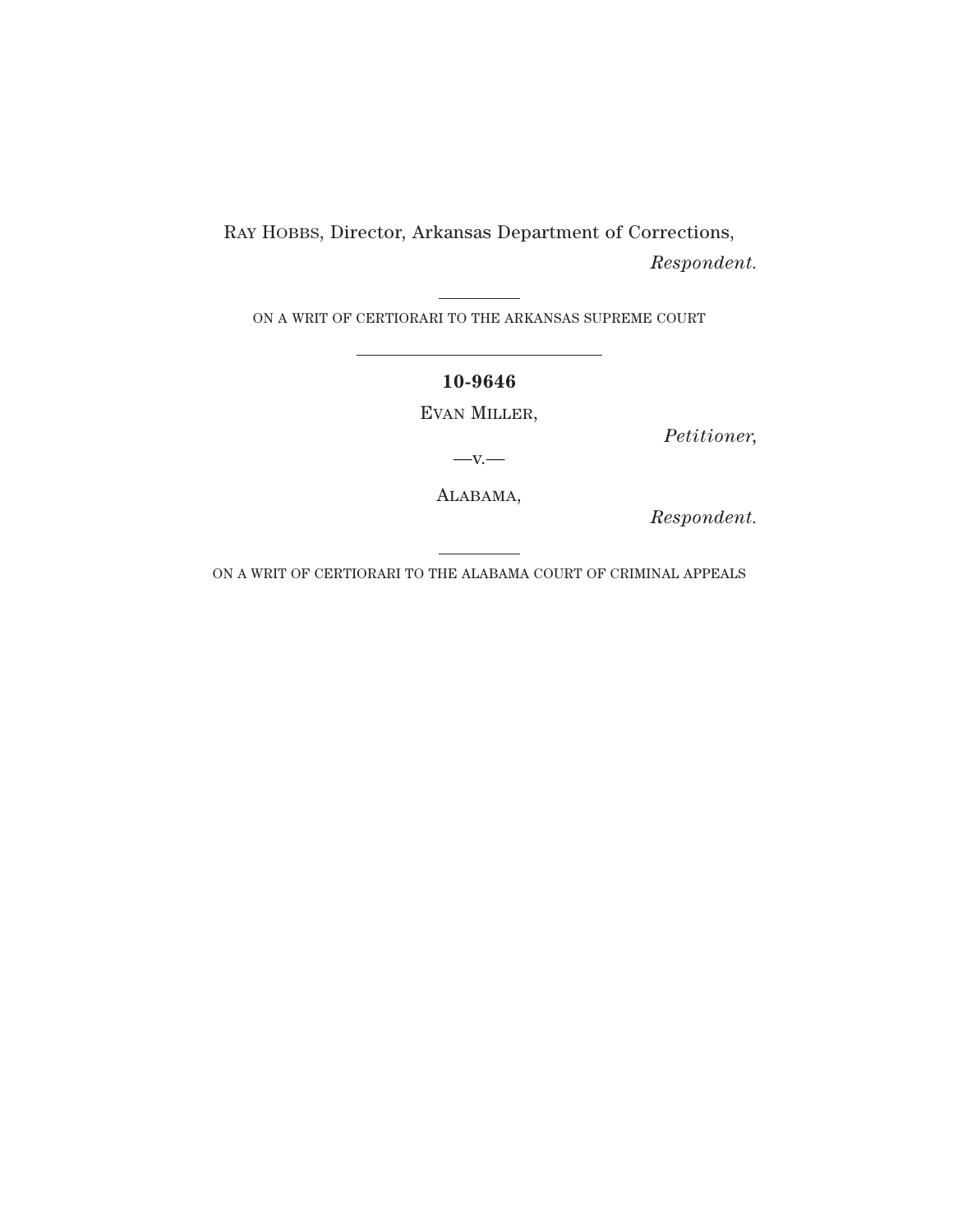# TABLE OF CONTENTS

| I.  |                 | Background of the Notion of the Juvenile                                                                                   |
|-----|-----------------|----------------------------------------------------------------------------------------------------------------------------|
| II. |                 | Scientific Evidence and Empirical Data<br>Invalidate the Juvenile Superpredator                                            |
|     | $A_{\cdot}$     | <b>Arrest Rates Declined After</b>                                                                                         |
|     | B <sub>1</sub>  | The Increase and Decline in<br>Juvenile Homicides Occurred<br>Across Demographic Groups<br>Throughout the United States 25 |
|     | $\mathcal{C}$ . | Juvenile Crime Rates Have Been<br>Independent of Juvenile                                                                  |
|     | D.              | The Behavior of the Cohort of<br>Purported Superpredators After<br>the Mid-1990s Was Similar to                            |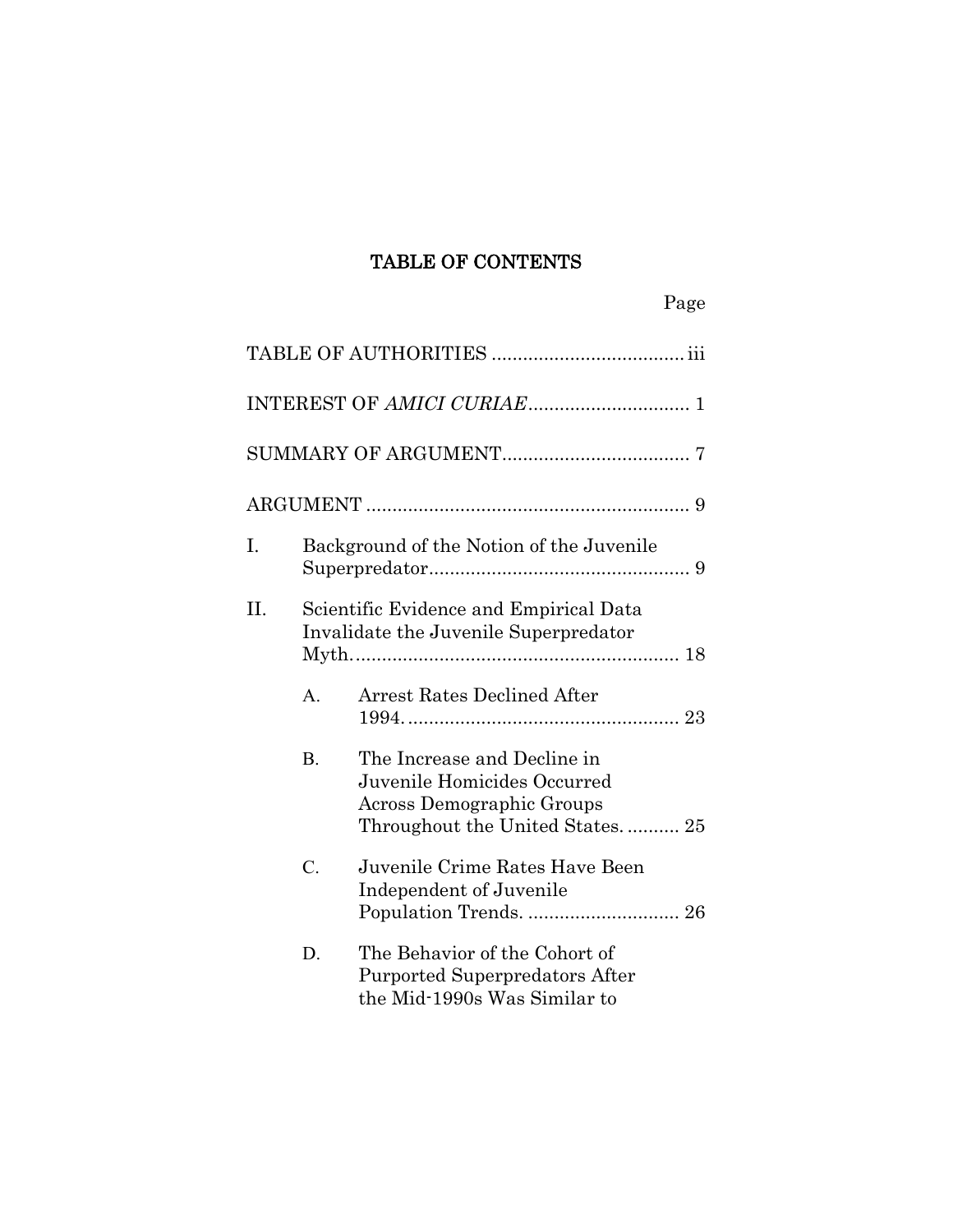|   |              | 11                                                                                                                 |    |
|---|--------------|--------------------------------------------------------------------------------------------------------------------|----|
|   |              | Previous and Subsequent                                                                                            |    |
| Ш |              | The Absence of a Generation of<br>Superpredators Is Not Due to an<br>Incarceration Effect or Deterrent Effect.  29 |    |
|   | $\mathsf{A}$ | The Decline in Juvenile Crime<br>Was Not Due to an Incarceration                                                   |    |
|   | B.           | The Decline in Juvenile Crime<br>Was Not Due to a Deterrent                                                        |    |
|   |              |                                                                                                                    | 37 |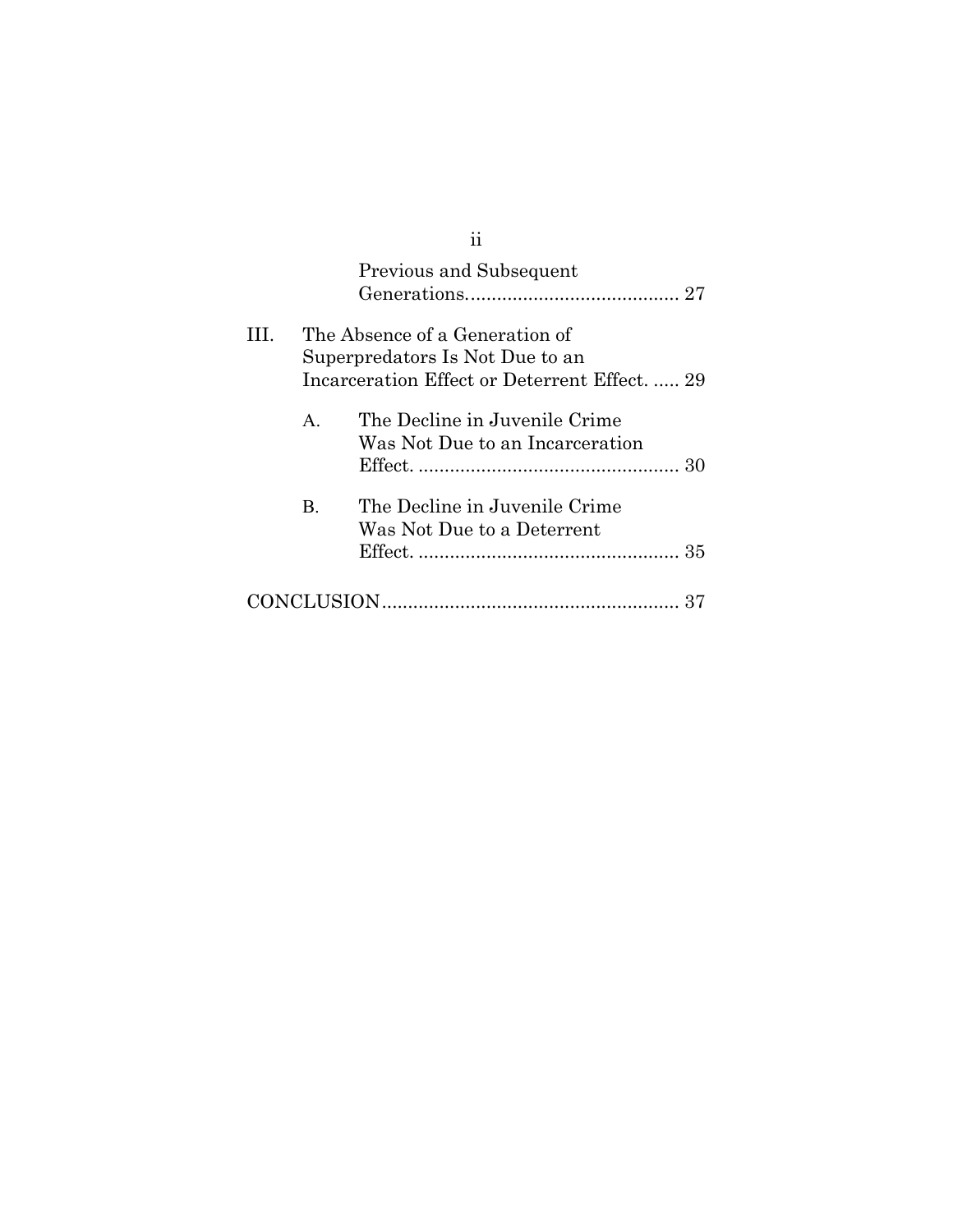# TABLE OF AUTHORITIES

## **CASES**

| Graham v. Florida, 130 S. Ct. 2011, 560 U.S. |  |  |
|----------------------------------------------|--|--|
|                                              |  |  |
|                                              |  |  |

Roper v. Simmons, 543 U.S. 551 (2005)...............1, 37

# **OTHER AUTHORITIES**

| Alexia Cooper & Erica L. Smith, Bureau of<br>Just. Stat., U.S. Dep't of Just., NCJ            |
|-----------------------------------------------------------------------------------------------|
| 236018, Homicide Trends in the United                                                         |
|                                                                                               |
| Alfred Blumstein, Youth Guns and Violent<br>Crime, 12 The Future of Children 39 (2002) 11     |
| Alfred Blumstein, Youth Violence, Guns, and<br>the Illicit-Drug Industry, 86 J. Crim. L. $\&$ |
| Anti-Gang and Youth Violence Control Act of                                                   |
| Anti-Gang and Youth Violence Control Act of                                                   |
| Avshalom Caspi, et al., Role of Genotype in<br>the Cycle of Violence in Maltreated            |

#### iii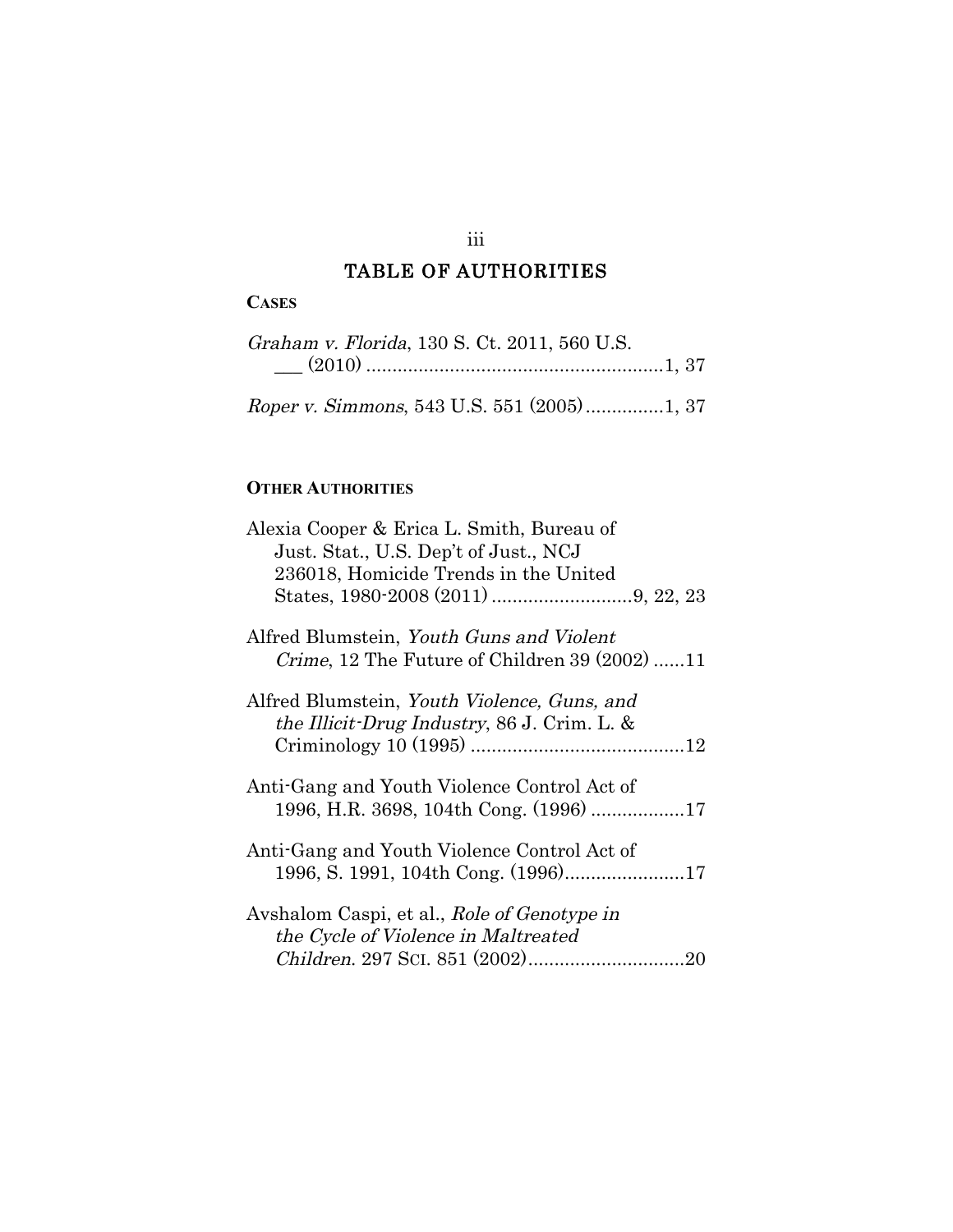| Balanced Juvenile Justice and Crime<br>Prevention Act of 1996, H.R. 3445, 104th                                                                                                                           |
|-----------------------------------------------------------------------------------------------------------------------------------------------------------------------------------------------------------|
| Barry C. Feld, A Slower Form of Death:<br>Implications of Roper v. Simmons for<br>Juveniles Sentenced to Life Without<br>Parole, 22 Notre Dame J. L. Ethics & Pub.                                        |
| Bruce Daniels, Juvenile Justice a Top<br><i>Priority</i> ,' Albuquerque Journal, Oct. 8,                                                                                                                  |
| Charles Puzzanchera & Benjamin Adams, Off.<br>of Juv. Just. and Deling. Prevention, U.S.<br>Dep't of Just., NCJ 191052, Juvenile                                                                          |
| <b>Conduct Problems Research Prevention</b><br>Group, The Effects of the Fast Track<br>Preventive Intervention on the<br>Development of Conduct Disorder Across<br>Childhood, 82 Child Dev. 331 (2011) 21 |
| David McDowall & Simon I. Singer,<br>Criminalizing Delinquency: The Deterrent<br>Effects of the New York Juvenile Offender<br>Law. 22 Law and Soc'y Rev. 521 (1988)31, 32                                 |
| David S. Lee & Justin McCrary, Crime<br>Punishment, and Myopia, 29 (NBER<br>Working Paper Series, Working Paper                                                                                           |

iv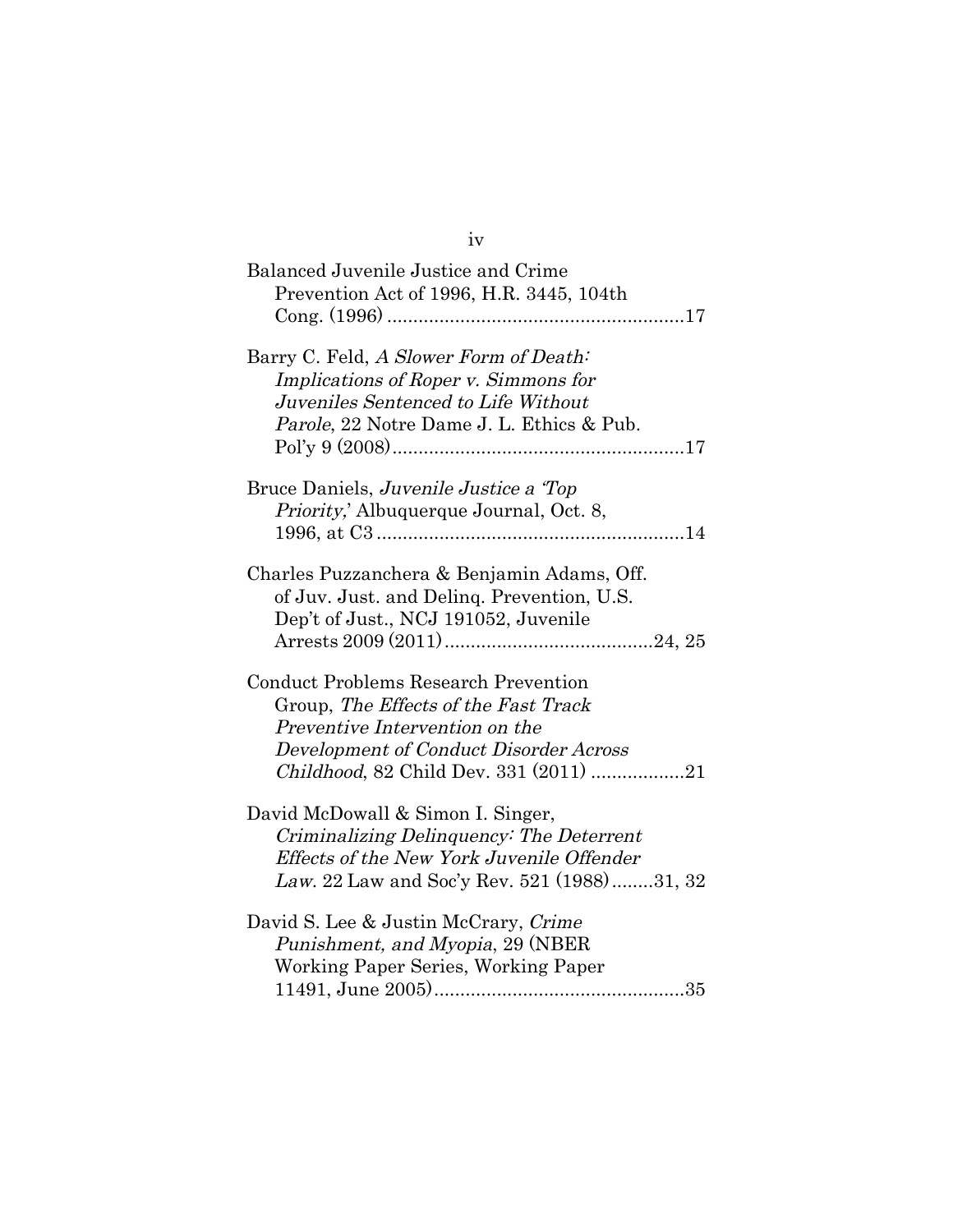| Elizabeth Becker, As Ex-Theorist on Young<br>'Superpredators,' Bush Aide Has Regrets,<br>N.Y. Times, Feb. 9, 2001, at A1919                                                  |
|------------------------------------------------------------------------------------------------------------------------------------------------------------------------------|
| Eric L. Jensen and Linda K. Metsger, A Test<br>of the Deterrent Effect of Legislative<br>Waiver on Violent Juvenile Crime, 40                                                |
| Franklin E. Zimring, American Youth<br>Violence (Oxford University Press 1998)18                                                                                             |
| Franklin E. Zimring, The Youth Violence<br>Epidemic: Myth or Reality?, 33 Wake                                                                                               |
| Franklin Zimring, Crying Wolf Over Teen<br>Demons; Crime: Projecting A New Crime<br>Wave Serves Politicians, Even If It Has No<br>Basis In Reality, Los Angeles Times, Aug.  |
| Gene Koprowski, The Rise of the Teen Super-<br><i>Predator</i> , Washington Times, Oct. 23,                                                                                  |
| Heather C. West & William J. Sabol, Bureau<br>of Justice Statistics, U.S. Dep't of Justice,<br>NCJ 225619, Prison Inmates at Midyear<br>2008 Statistical Tables 20 (2009) 27 |
| Howard N. Snyder & Melissa Sickmund, Nat'l<br>Center for Juv. Just., U.S. Dep't of Just.,<br>Juvenile Offenders and Victims: 2006                                            |

v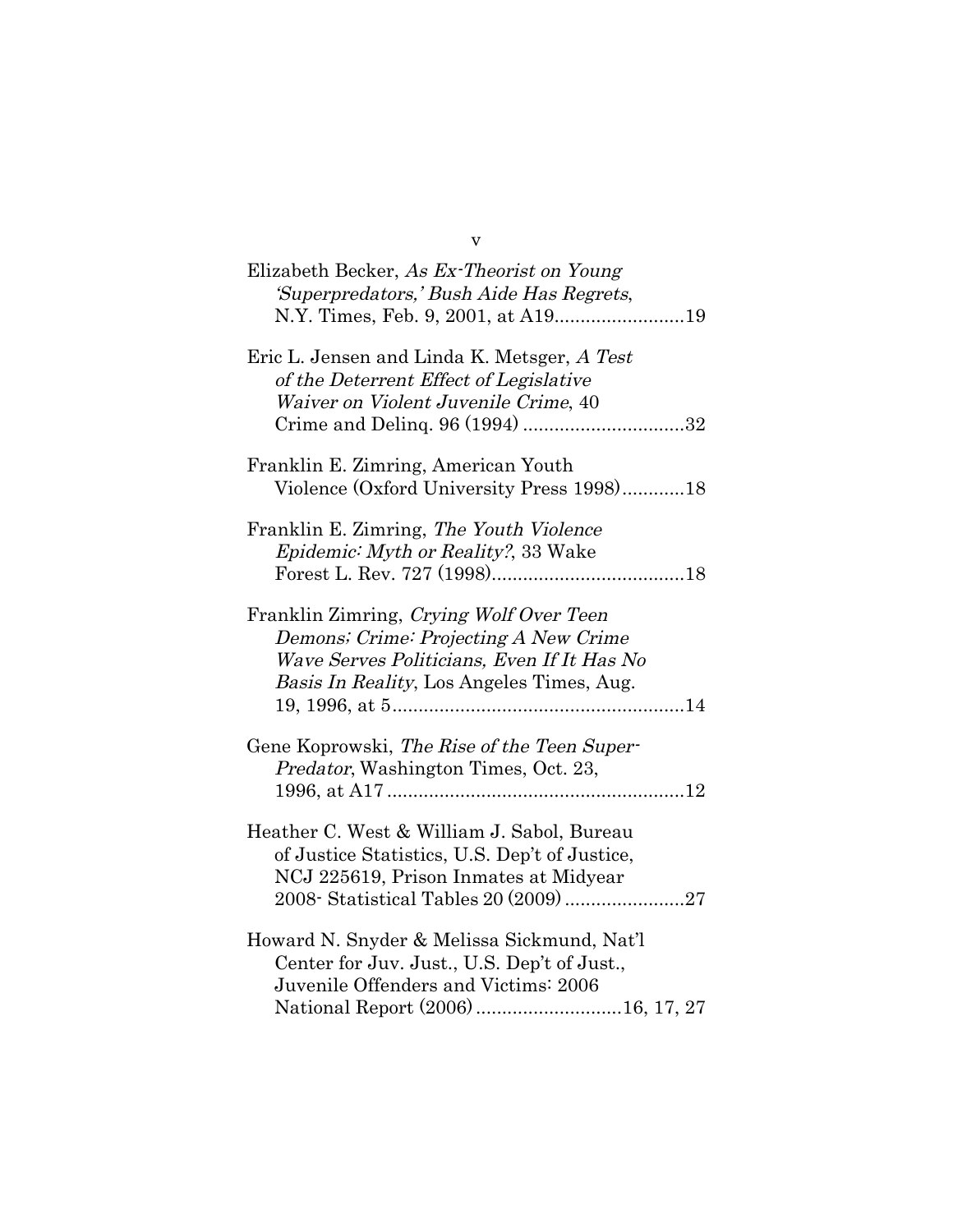| James Alan Fox, A Too-Harsh Law on<br>Juvenile Murder, The Boston Globe, Jan.                                                                                                                                           |
|-------------------------------------------------------------------------------------------------------------------------------------------------------------------------------------------------------------------------|
| James Alan Fox, Abolish life without parole in<br>Mass., Boston.Com, Sept. 21, 201132                                                                                                                                   |
| James C. Howell, Preventing and Reducing<br>Juvenile Delinquency: A Comprehensive                                                                                                                                       |
| James P. Lynch, Off. of Juv. Just. and Delinq.<br>Prevention, U.S. Dep't of Just., NCJ<br>191052, Trends in Juvenile Violent<br>Offending: An Analysis of Victim Survey                                                 |
| Jarod K. Hofacket, <i>Justice or Vengeance: How</i><br>Young is Too Young for a Child to Be Tried<br>and Punished as an Adult?, 34 Tex. Tech.                                                                           |
| Jason Chien, Dustin Albert, Lia O'Brien,<br>Kaitlyn Uckert & Laurence Steinberg,<br>Peers Increase Adolescent Risk Taking by<br>Enhancing Activity in the Brain's Reward<br><i>Circuitry</i> , 14 Developmental Sci. F1 |

vi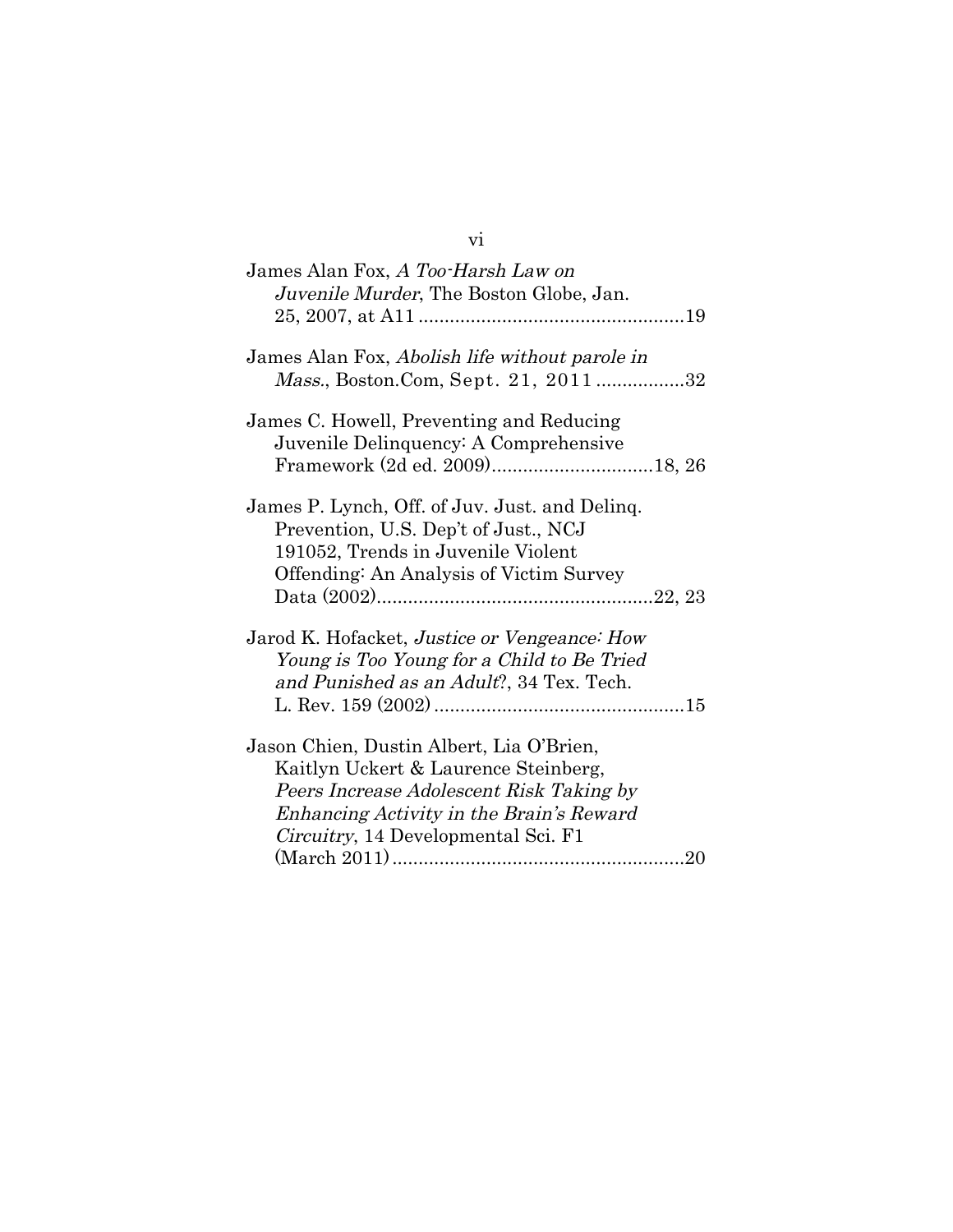| Jeffrey Fagan, Aaron Kupchik, & Akiva<br>Liberman, Be Careful What you Wish For:<br>Legal Sanctions and Public Safety Among<br>Adolescent Offenders in Juvenile and<br>Criminal Court, Columbia Law School, |
|-------------------------------------------------------------------------------------------------------------------------------------------------------------------------------------------------------------|
| Pub. Law Research Paper No. 03-61 (July                                                                                                                                                                     |
| Jessica Short & Christy Sharp, Child Welfare<br>League of Am., Disproportionate Minority<br>Contact in the Juvenile Justice System                                                                          |
| John DiIulio, <i>Defining Criminality Up</i> , Wall                                                                                                                                                         |
| John J. DiIulio, Jr., The Coming of the Super-<br>Predators, The Weekly Standard, Nov. 27,                                                                                                                  |
| John J. DiIulio, Jr., My Black Crime Problem,<br>and Ours, CITY JOURNAL, Spring 1996 12, 14                                                                                                                 |
| John J. DiIulio, Jr., Rethinking Crime-<br>Again, Democracy Journal, Spring 201019                                                                                                                          |
| Juvenile Crime Control and Delinquency<br>Prevention Act of 1996, H.R. 3876 104th                                                                                                                           |
| Juvenile Crime Prevention and Reform Act of<br>1995, S. 1036, 104th Cong. (1995)17                                                                                                                          |
| Juvenile Justice and Delinquency Prevention<br>Act of 1996, S. 1952, 104th Cong. (1996)17                                                                                                                   |

vii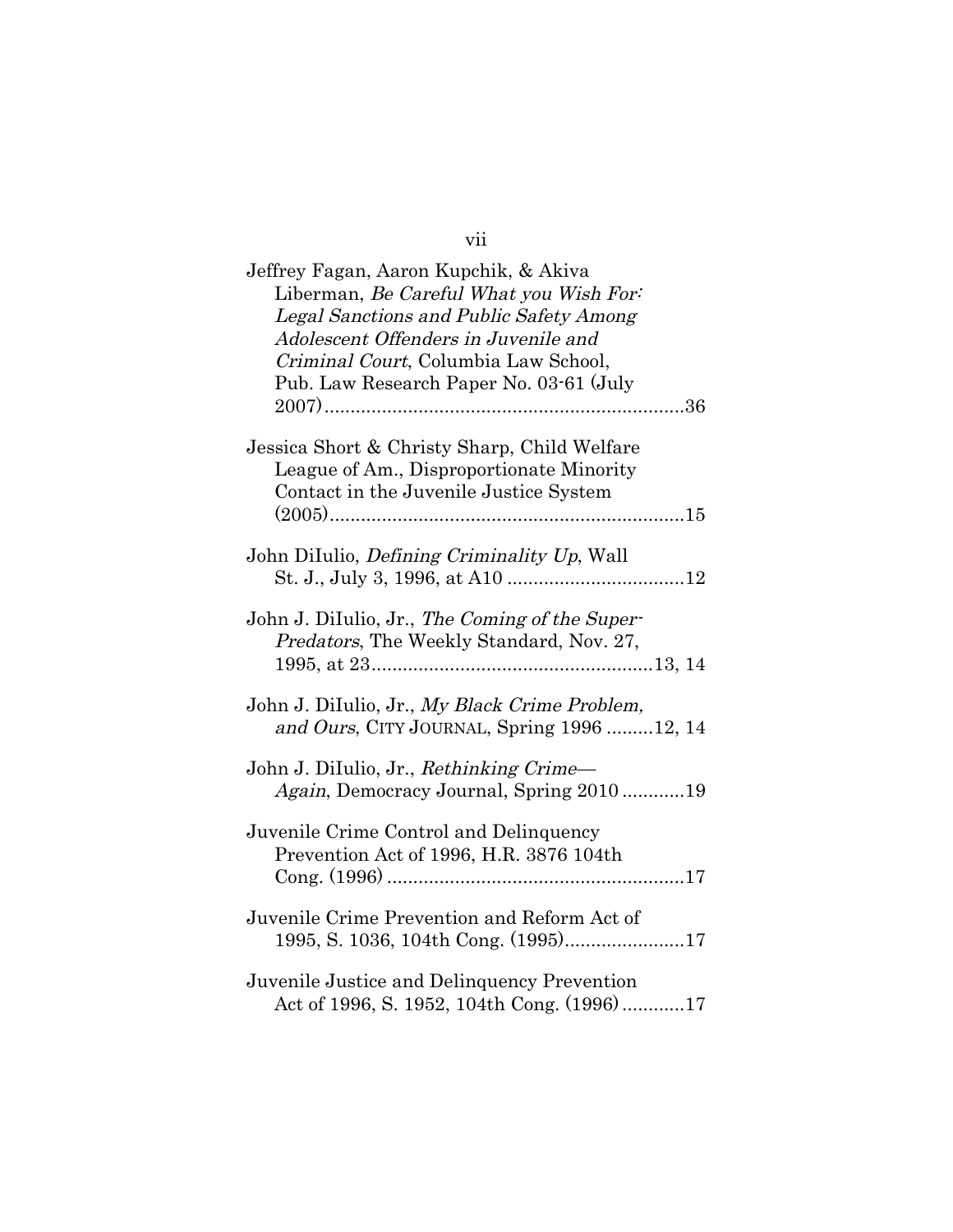| ר דו |  |
|------|--|
|      |  |
|      |  |
|      |  |

| Juvenile Justice and Delinquency Prevention<br>Act, Hearing Before the House Comm. on<br>Economic and Educational Opportunities,<br>Subcommittee on Childhood, Youth and<br>Families, 104th Cong. 90 (1996) 14 |
|----------------------------------------------------------------------------------------------------------------------------------------------------------------------------------------------------------------|
| Kenneth A. Dodge, Framing Public Policy and<br>Prevention of Chronic Violence in<br>American Youth, 63 Am. Psychologist, 573                                                                                   |
| Lara A. Bazelon, <i>Exploding The</i><br>Superpredator Myth: Why Infancy Is The<br>Preadolescent's Best Defense In Juvenile                                                                                    |
| Laurie Garrett, Murder By Teens Has Soared<br>Since '85, N.Y. Newsday, Feb. 18, 199514                                                                                                                         |
| Magda Stouthamer-Loeber et al, Desistance<br>From Persistent Serious Delinquency in<br>the Transition to Adulthood 16<br>Development and Psychopathology 891                                                   |
| McGowan, et al., <i>Effects on Violence of Laws</i><br>and Policies Facilitating the Transfer of<br>Juveniles from the Juvenile Justice System<br>to the Adult Justice System, 32 Am. J.                       |
| Nat'l Res. Council and Inst. of Med., Juvenile<br>Crime, Juvenile Justice (Joan McCord,<br>Cathy Spatz Widom & Nancy A. Crowell,                                                                               |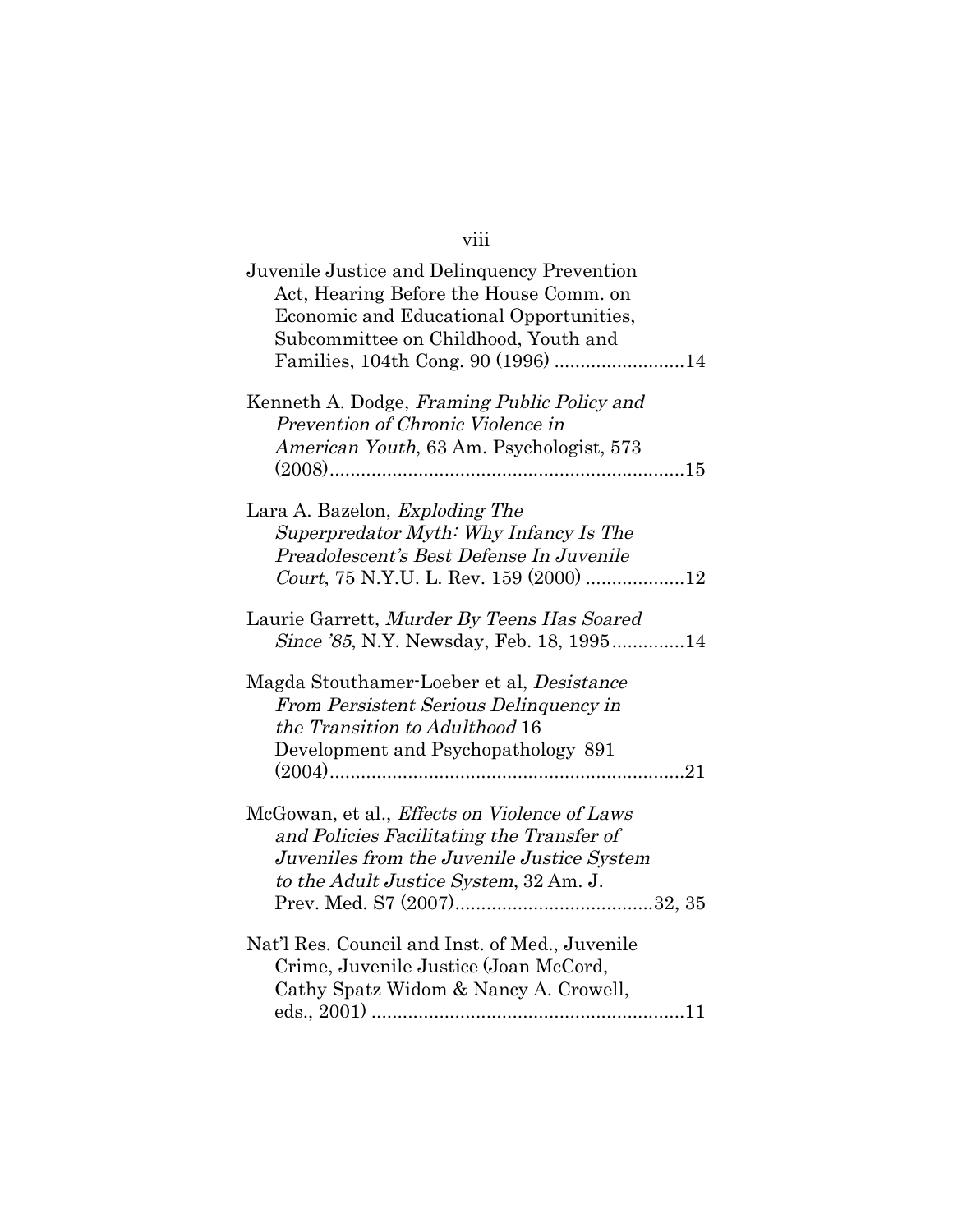| Patricia Griffin, Patricia Torbet, & Linda<br>Szymanski, Nat'l Center for Juv. Just.,<br>U.S. Dep't of Just., NCJ 1072836, Trying<br>Juveniles in Criminal Court: An Analysis |
|-------------------------------------------------------------------------------------------------------------------------------------------------------------------------------|
| Patricia Torbet, et al., Off. of Juv. Just. and<br>Deling. Prevention, U.S. Dep't of Just.,<br>State Responses to Serious and Violent                                         |
| Peter Annin, Superpredators Arrive: Should<br>We Cage the New Breed of Vicious Kids?,                                                                                         |
| Philip J. Cook & John H. Laub, <i>After the</i><br>Epidemic: Recent Trends in Youth Violence<br>in the United States, 29 Crime & Just. 1                                      |
| Rachel Aviv, Annals of Justice: No Remorse:<br>Should a Teen-Ager Be Given a Life<br>Sentence?, The New Yorker, Jan. 2, 2012,                                                 |
| Richard A. Mendel, Annie E. Casey<br>Foundation, No Place for Kids: The Case<br>for Reducing Juvenile Incarceration, 26                                                       |
| Robert J. Sampson & John H. Laub, Crime<br>and Deviance over the Life Course: The<br>Salience of Adult Social Bonds, 55 Am. Soc.                                              |

ix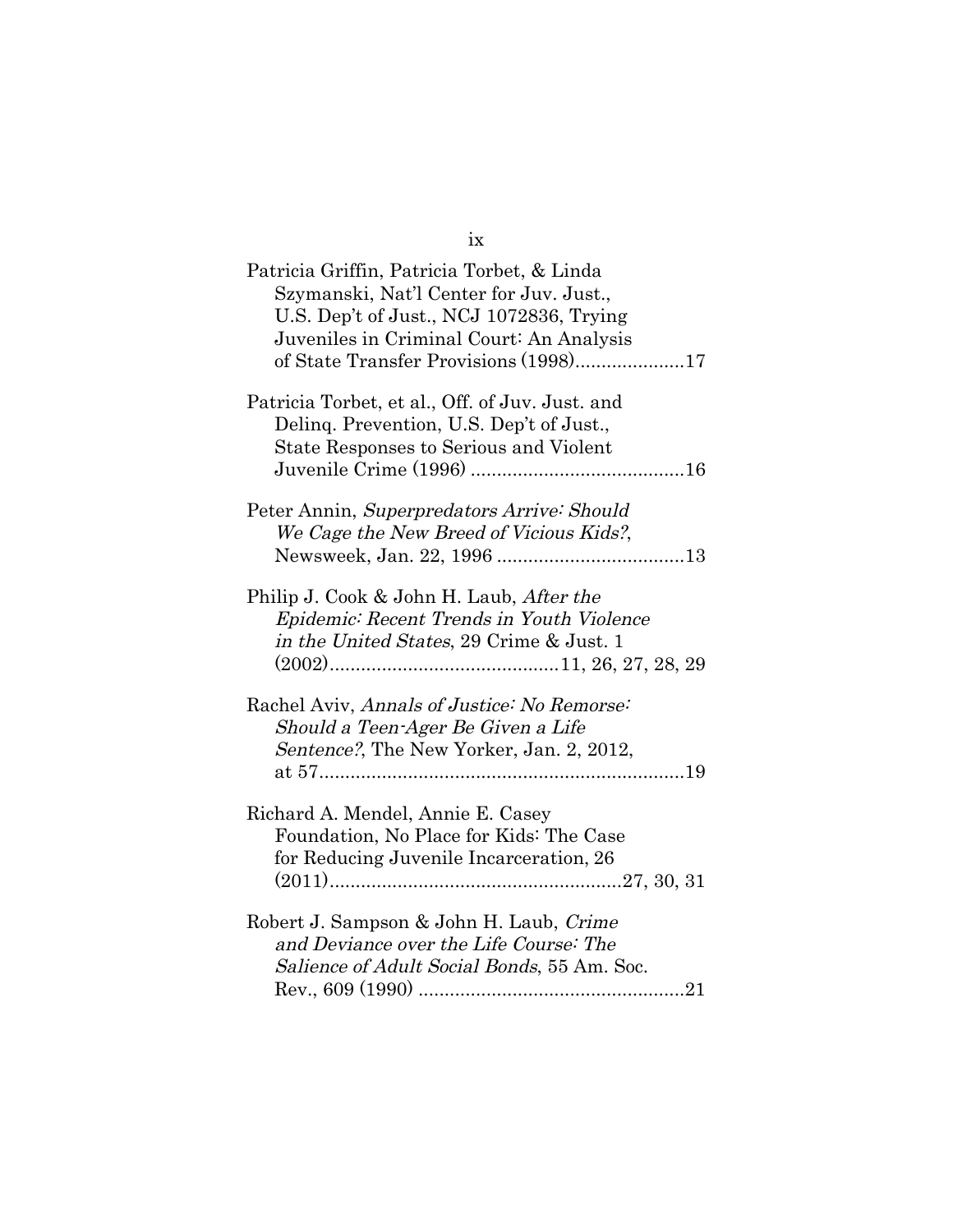| Robert J. Sampson & John H. Laub, Life-<br>Course Desisters? Trajectories of Crime |
|------------------------------------------------------------------------------------|
| Among Delinquent Boys Followed to Age                                              |
|                                                                                    |
| Russell J. Skiba, Zero Tolerance, Zero                                             |
| Evidence: An Analysis of School                                                    |
| Disciplinary Practice Policy Research                                              |
|                                                                                    |
| Sarah Lawrence & Jeremy Travis, The New                                            |
| Landscape of Imprisonment: Mapping                                                 |
| America's Prison Expansion. Research                                               |
| Report of the Urban Institute, Washington                                          |
|                                                                                    |
| Scott W. Henggeler et al, Multisystemic                                            |
| Treatment of Antisocial Behavior in                                                |
|                                                                                    |
|                                                                                    |
| Shay Bilchik, Off. of Juv. Just. and Deling.                                       |
| Prevention, U.S. Dep't of Just., NCJ                                               |
| 178993, Challenging the Myths (2000)  22, 25, 26                                   |
| Steven N. Durlauf & Daniel S. Nagin,                                               |
| Imprisonment and Crime: Can Both Be                                                |
| Reduced?, 10 Criminology & Pub. Pol'y 8                                            |
|                                                                                    |
| Suzanne Fields, The Super-Predator,                                                |
| Washington Times, Oct. 17, 1996, at A23 12                                         |

x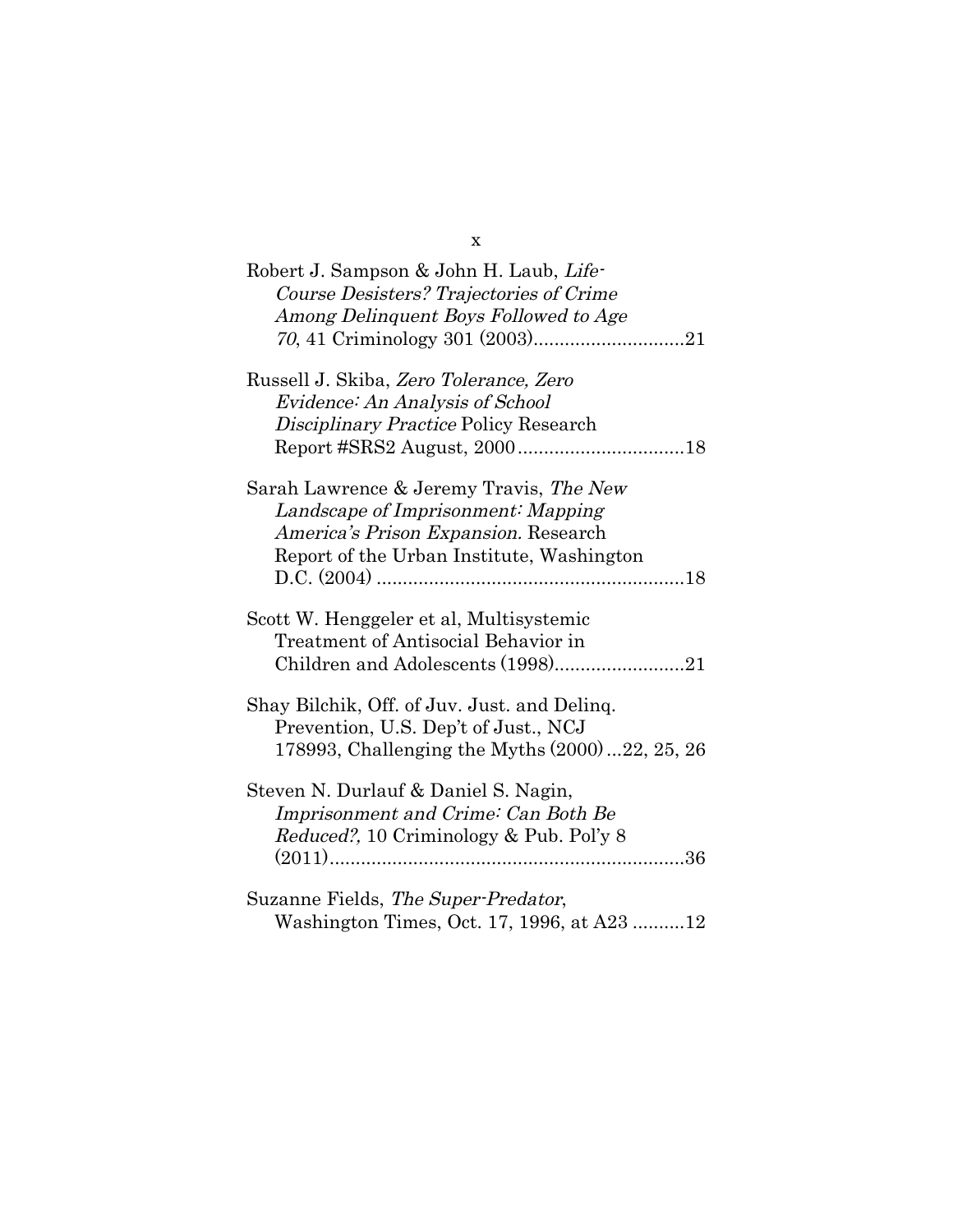| Terence P. Thornberry, et al., The Role of<br>Juvenile Gangs in Facilitating Delinquent<br>Behavior, 30 Crime and Deling. 55-87                                   |
|-------------------------------------------------------------------------------------------------------------------------------------------------------------------|
|                                                                                                                                                                   |
| Thomas A. Loughran et al., <i>Estimating A</i><br>Dose-Response Relationship Between<br>Length of Stay and Future Recidivism in<br>Serious Juvenile Offenders, 47 |
|                                                                                                                                                                   |
| U.S. Dep't of Just., Fiscal Years 2000-2005<br>Strategic Plan, Appendix D: Key Facts on                                                                           |
| Violent and Hard-Core Juvenile Offender<br>Reform Act of 1995, S. 1245, 104th Cong.                                                                               |
| Violent and Hard-Core Juvenile Offender<br>Reform Act of 1996, H.R. 3494, 104th                                                                                   |
| Violent and Repeat Juvenile Offender Reform<br>Act of 1996, S. 1854, 104th Cong. (1996)17                                                                         |
| Violent Youth Predator Act of 1996, H.R.                                                                                                                          |
| William J. Bennett, John J. DiIulio, Jr., &<br>John P. Walters, Body Count: Moral<br>PovertyAnd How To Win America's War<br>Against Crime and Drugs (Simon &      |

xi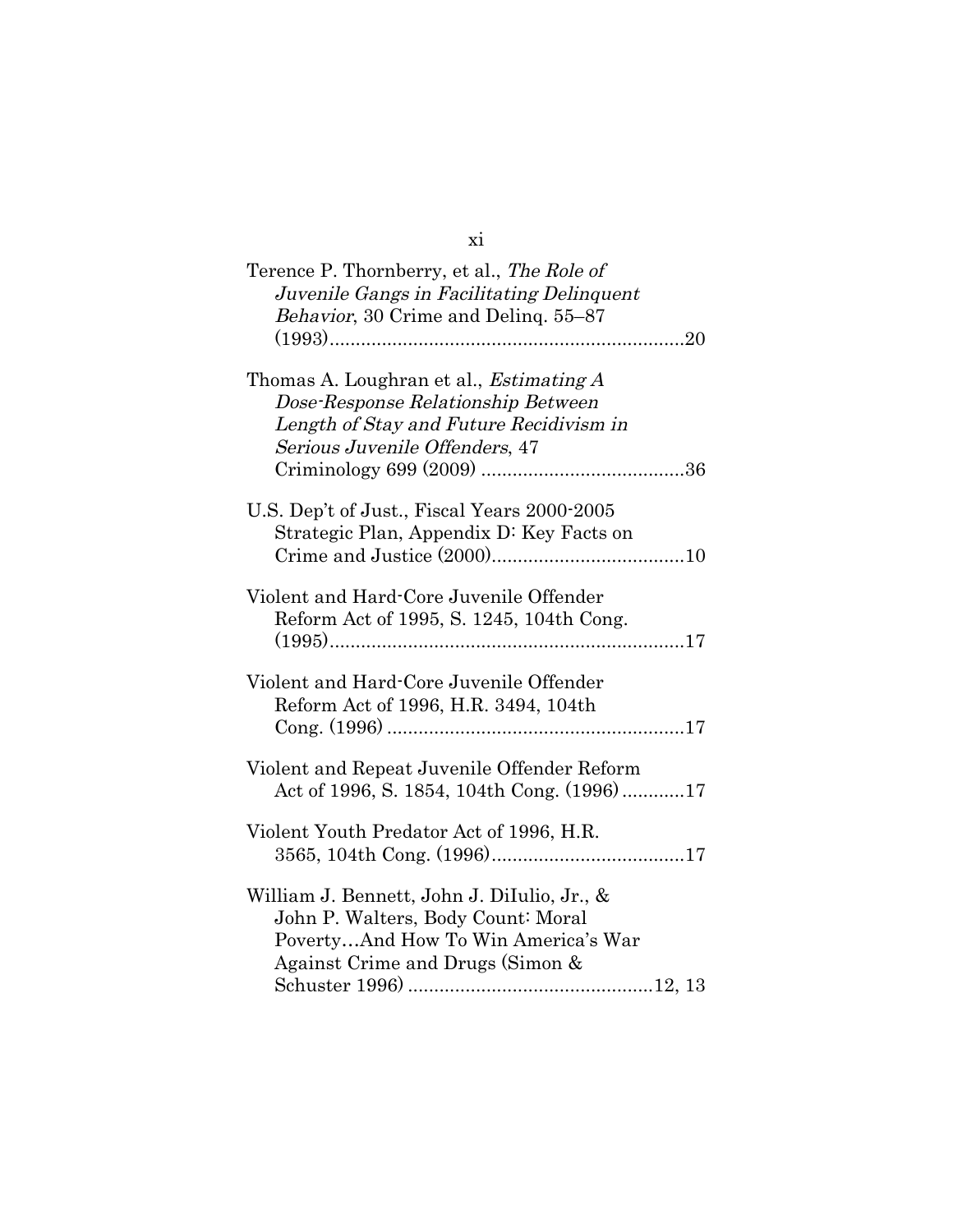#### INTEREST OF AMICI CURIAE

Amici curiae are forty-six academics who submit this Brief in support of Petitioners Evan Miller and Kuntrell Jackson.<sup>1</sup> All *amici* have an interest in, teach classes on, and/or have published peer-reviewed research in the fields of criminology and/or juvenile crime trends in the United States.

Amici write in support of the Petitioners in order to bring to the Court's attention certain data and other information relating to what proved to be a short-lived increase in juvenile crime that led to changes in the treatment of juveniles (i.e. persons under the age of 18) in many states' criminal justice systems. These changes resulted in increased exposure of juvenile offenders to the possibility of sentences of life without parole.

This Court held unconstitutional the execution of juvenile offenders in Roper v. Simmons, 543 U.S. 551 (2005), and prohibited sentences of life without parole for juveniles convicted of nonhomicide offenses in Graham v. Florida, 130 S. Ct. 2011, 560 U.S. \_\_\_ (2010). The Court, however, has

<sup>&</sup>lt;sup>1</sup> The parties have consented to the filing of this brief, and letters of consent have been filed with the Clerk of the Court in accordance with Supreme Court Rule 37.2(a). Pursuant to Rule 37.6, no counsel for any party has authored this brief in whole or in part, and no person or entity, other than the above-mentioned amici or its counsel, made a monetary contribution intended to fund the preparation or submission of this brief.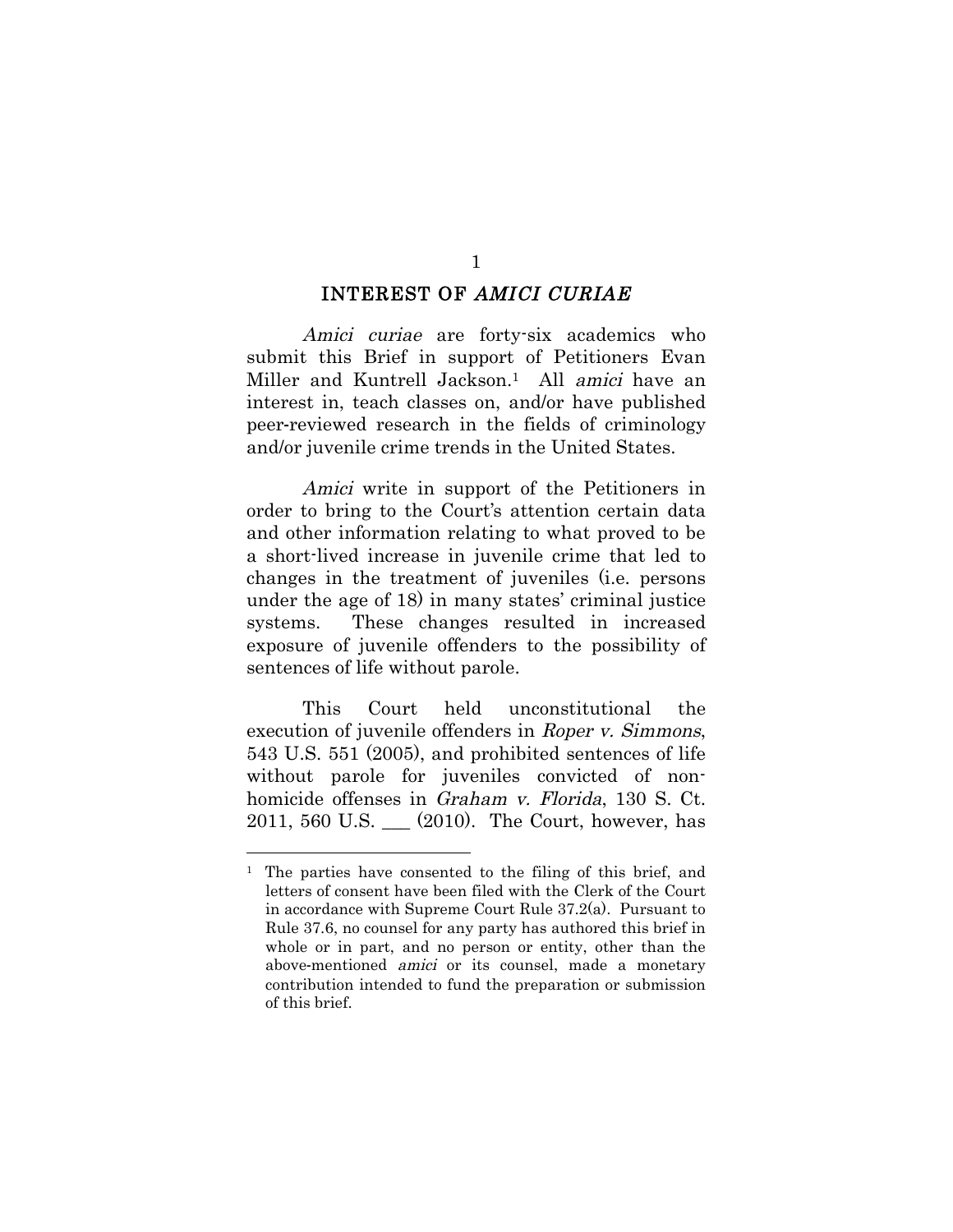not ruled on the issues presented in these cases, the constitutionality of sentences of life without parole for juveniles convicted of homicide offenses, including felony homicide.

Amici consist of the following:

- Jeffrey Fagan is the Isidor and Seville Sulzbacher Professor of Law and Professor of Epidemiology at Columbia University.
- Deborah Baskin is Professor and Chairperson of the Department of Criminal Justice & Criminology at Loyola University–Chicago.
- Frank R. Baumgartner is the Richard J. Richardson Distinguished Professor of Political Science at the University of North Carolina at Chapel Hill.
- Katherine Beckett is a Professor of Sociology and Law, Societies and Justice at the University of Washington.
- Donna Bishop is a Professor of Criminal Justice at Northeastern University.
- Alfred Blumstein is the J. Erik Jonsson University Professor of Urban Systems and Operations Research at the Heinz College, Carnegie Mellon University. He is a past President of the American Society of Criminology.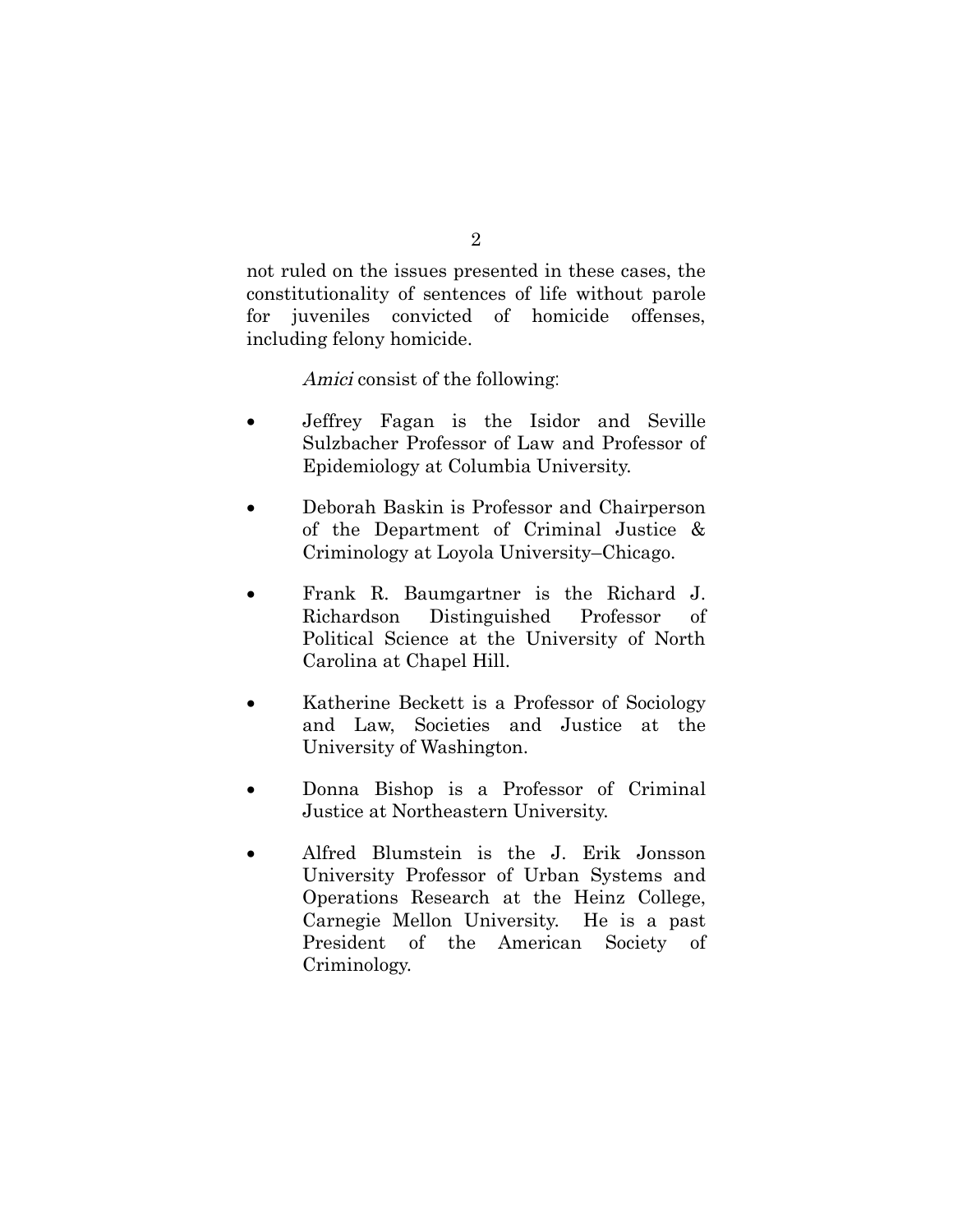- Robert Brame is a Professor of Criminal Justice and Criminology at the University of North Carolina Charlotte.
- Todd R. Clear is Dean of the School of Criminal Justice at Rutgers University. He is a past President of the American Society of Criminology.
- Simon A. Cole is an Associate Professor and Chair of the Department of Criminology, Law & Society at the University of California Irvine.
- Philip J. Cook is the ITT/Sanford Professor of Public Policy and Professor of Economics and Sociology at Duke University.
- Francis T. Cullen is a Distinguished Research Professor in the School of Criminal Justice at the University of Cincinnati. He is a past President of the American Society of Criminology.
- John DiIulio, Jr. is a Professor of Political Science at the University of Pennsylvania.
- Kenneth A. Dodge is the William McDougall Professor of Public Policy at Duke University.
- James Alan Fox is the Lipman Family Professor of Criminology, Law and Public Policy at Northeastern University.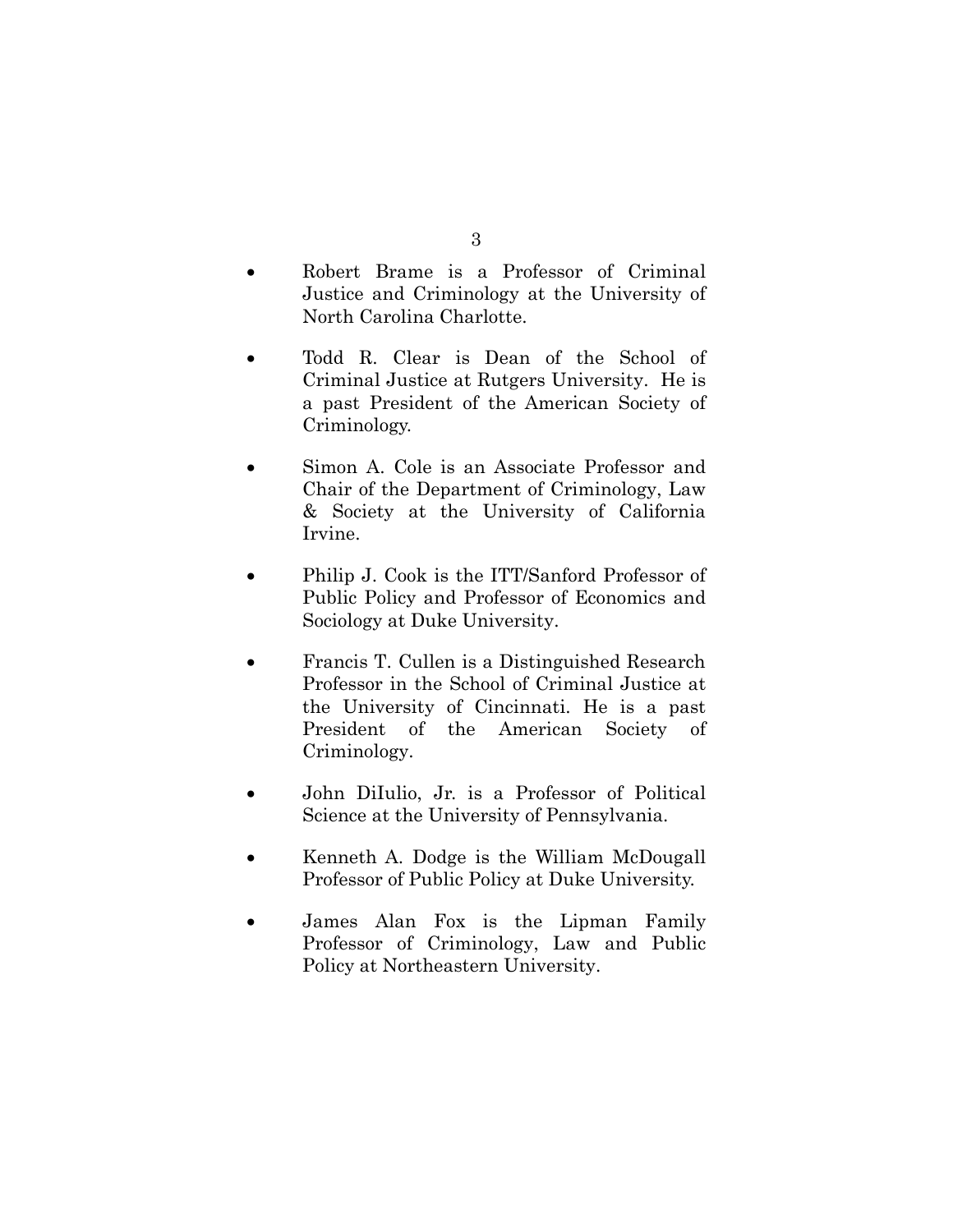- 4
- David Garland is the Arthur T. Vanderbilt Professor of Law, and Professor of Sociology at New York University.
- Marie Gottschalk is a Professor of Political Science at the University of Pennsylvania.
- David A. Green is an Assistant Professor of Sociology at the John Jay College of Criminal Justice, The City University of New York.
- David Greenberg is a Professor of Sociology at New York University.
- Craig Haney is the Director of the Graduate Program in Social Psychology, and the Director of the Program in Legal Studies at the University of California Santa Cruz.
- Bernard E. Harcourt is the Julius Kreeger Professor of Law and Professor and Chair of the Political Science Department at the University of Chicago.
- Karen Heimer is a Professor of Sociology at the University of Iowa.
- David S. Kirk is an Assistant Professor in the Department of Sociology at the University of Texas at Austin.
- Mark A.R. Kleiman is a Professor of Public Policy at UCLA, a Visiting Professor of Law at Harvard Law School, and a Visiting Fellow at the National Institute of Justice.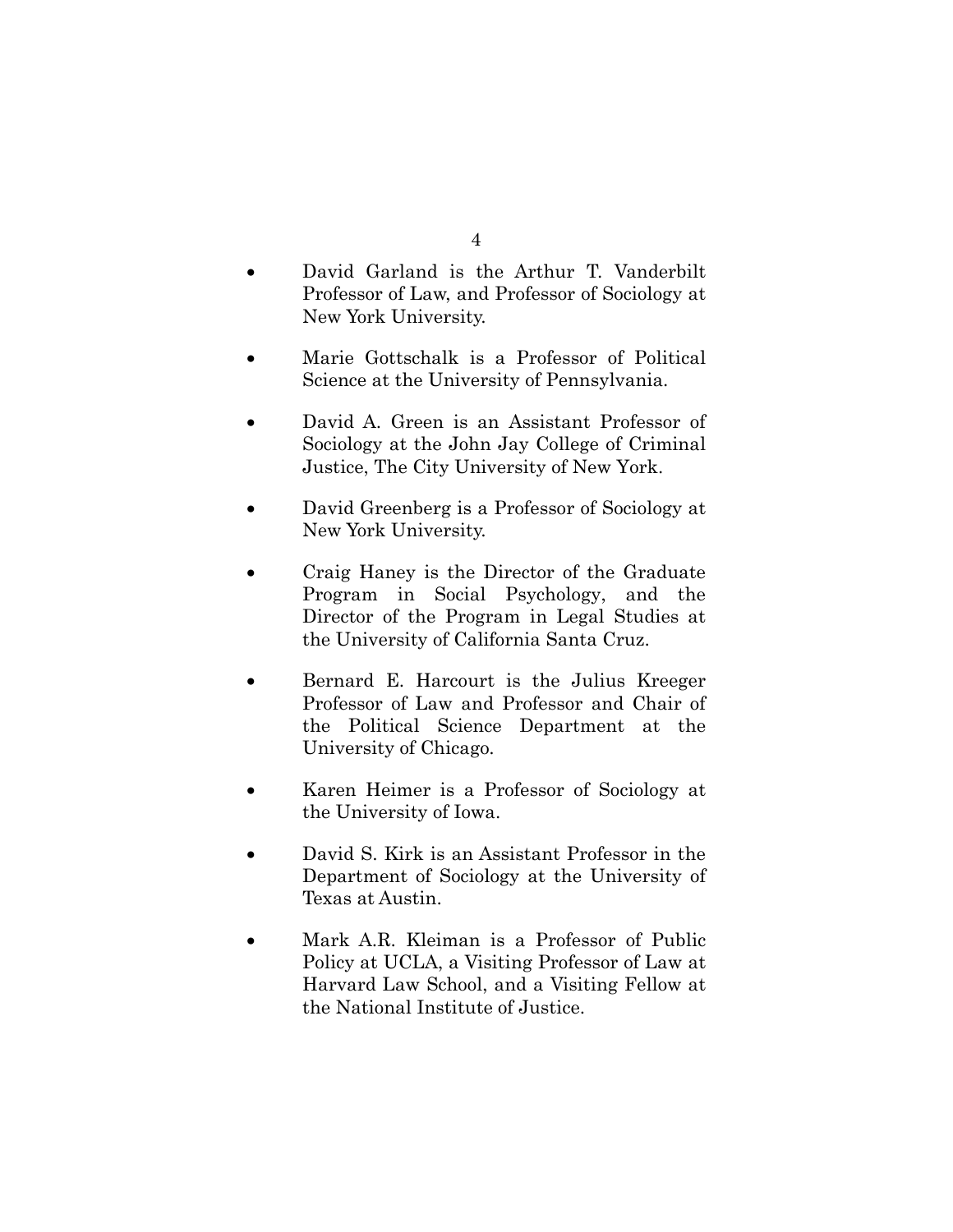- Lauren J. Krivo is a Professor of Sociology at Rutgers University.
- Aaron Kupchik is an Associate Professor of Sociology at the University of Delaware.
- Charis E. Kurbin is an Associate Professor of Criminology, Law and Society at the University of California, Irvine.
- Janet L. Lauritsen is a Professor of Criminology and Criminal Justice at the University of Missouri–St. Louis.
- Glenn Cartman Loury is the Merton P. Stoltz Professor of the Social Sciences at Brown University.
- Terry A. Maroney is an Associate Professor of Law at Vanderbilt Law School.
- Tracey L. Meares is the Walton Hale Hamilton Professor at Yale Law School.
- Edward P. Mulvey is a Professor of Psychiatry at the Western Psychiatric Institute and Clinic, University of Pittsburgh School of Medicine.
- Daniel Nagin is the Teresa and H. John Heinz III University Professor of Public Policy and Statistics at Carnegie Mellon University.
- Andrew Papachristos is a Robert Wood Johnson Health & Society Scholar at Harvard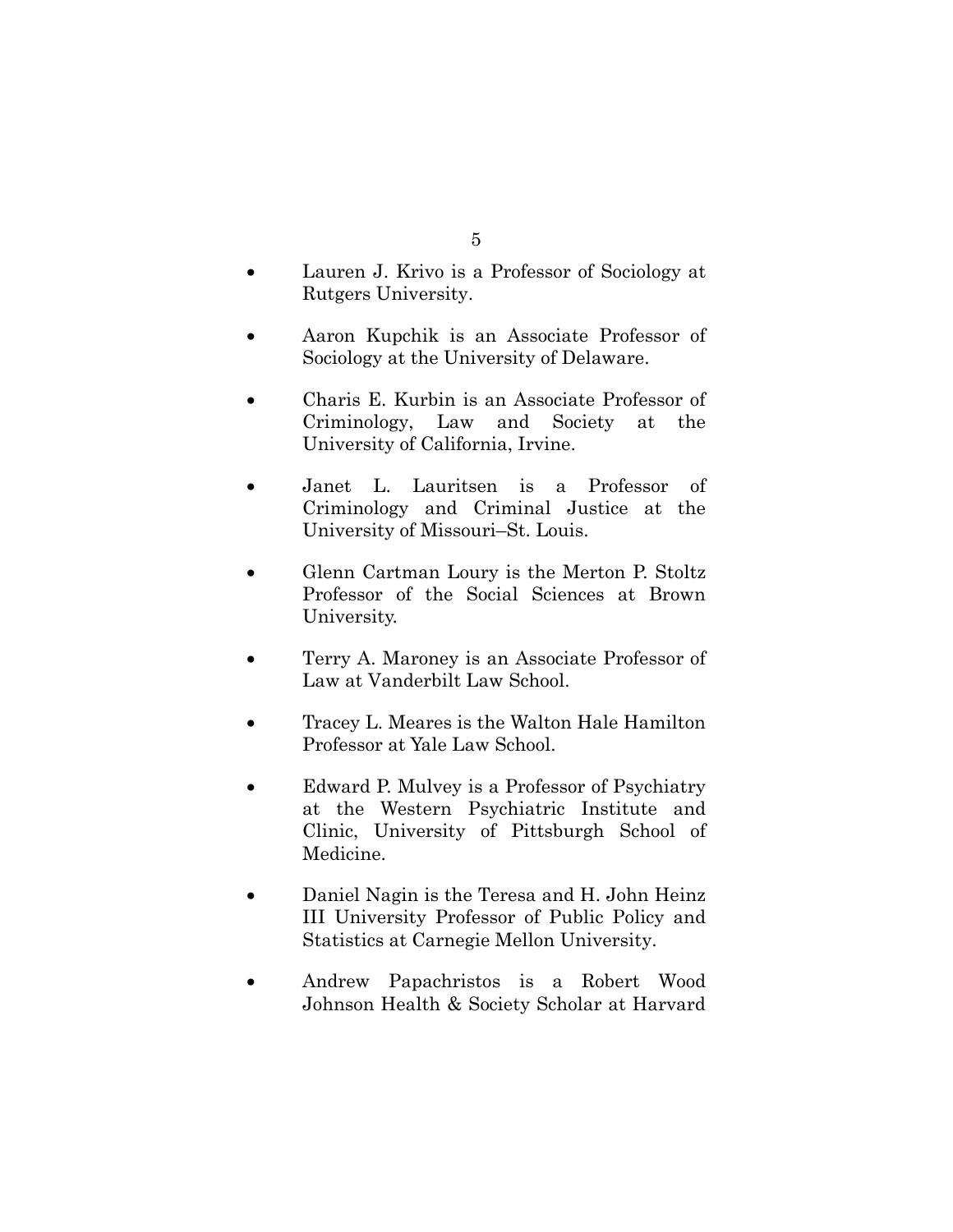University and an Assistant Professor of Sociology at the University of Massachusetts Amherst.

- Raymond Paternoster is a Professor in the Department of Criminology and Criminal Justice at the University of Maryland.
- John Pfaff is an Associate Professor of Law at Fordham University School of Law.
- Michael L. Radelet is a Professor in the Department of Sociology at the University of Colorado.
- Richard Rosenfeld is a past President of the American Society of Criminology, and Curators Professor in the Department of Criminology and Criminal Justice at the University of Missouri–St. Louis.
- Robert J. Sampson is Henry Ford II Professor of the Social Sciences at Harvard University. He is President of the American Society of Criminology.
- Carla Shedd is an Assistant Professor of Sociology at Columbia University.
- Simon I. Singer is a Professor in the School of Criminology and Criminal Justice at Northeastern University.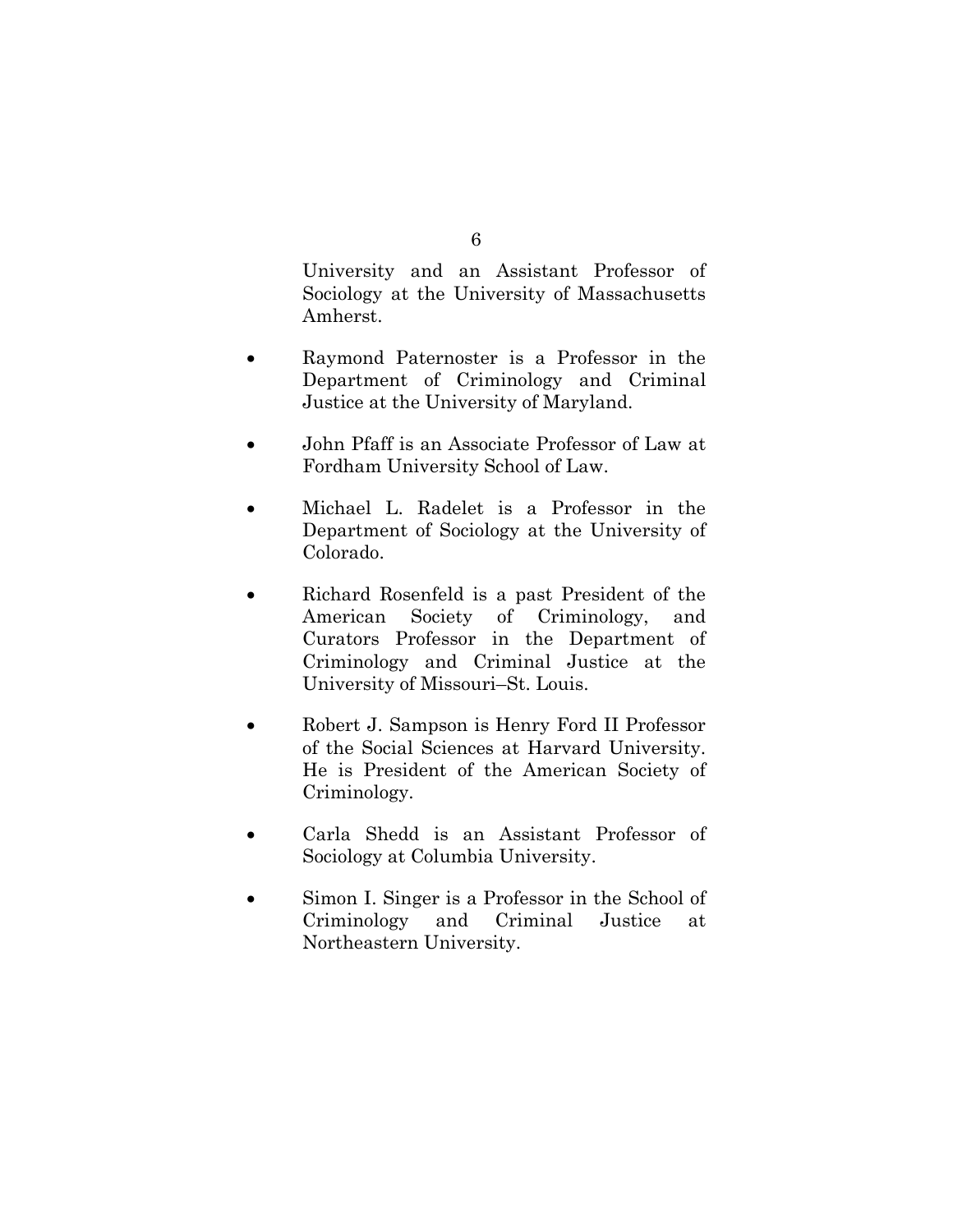- Jonathan Simon is the Adrian A. Kragen Professor of Law at UC Berkeley School of Law.
- Michael Tonry is the Russell M. and Elizabeth M. Bennett Chair in Excellence at the University of Minnesota Law School. He is a past President of the American Society of Criminology.
- Valerie West is an Assistant Professor at John Jay College of Criminal Justice.
- James Q. Wilson is an Emeritus Professor of Public Policy at UCLA and former Chairman of the Committee on Law and Justice of the National Research Council/National Academies.
- Christopher Winship is the Diker-Tishman Professor of Sociology at Harvard University.
- Franklin E. Zimring is the William G. Simon Professor of Law and Wolfen Distinguished Scholar at UC Berkeley School of Law.

# SUMMARY OF ARGUMENT

The spike in violent crime by juveniles in the late 1980s and early 1990s triggered widespread fears about the causes and extent of juvenile violence. Many states changed their laws regarding the transfer of juveniles to the adult criminal system in response to this increase in juvenile crime, subjecting juvenile offenders to sentencing regimes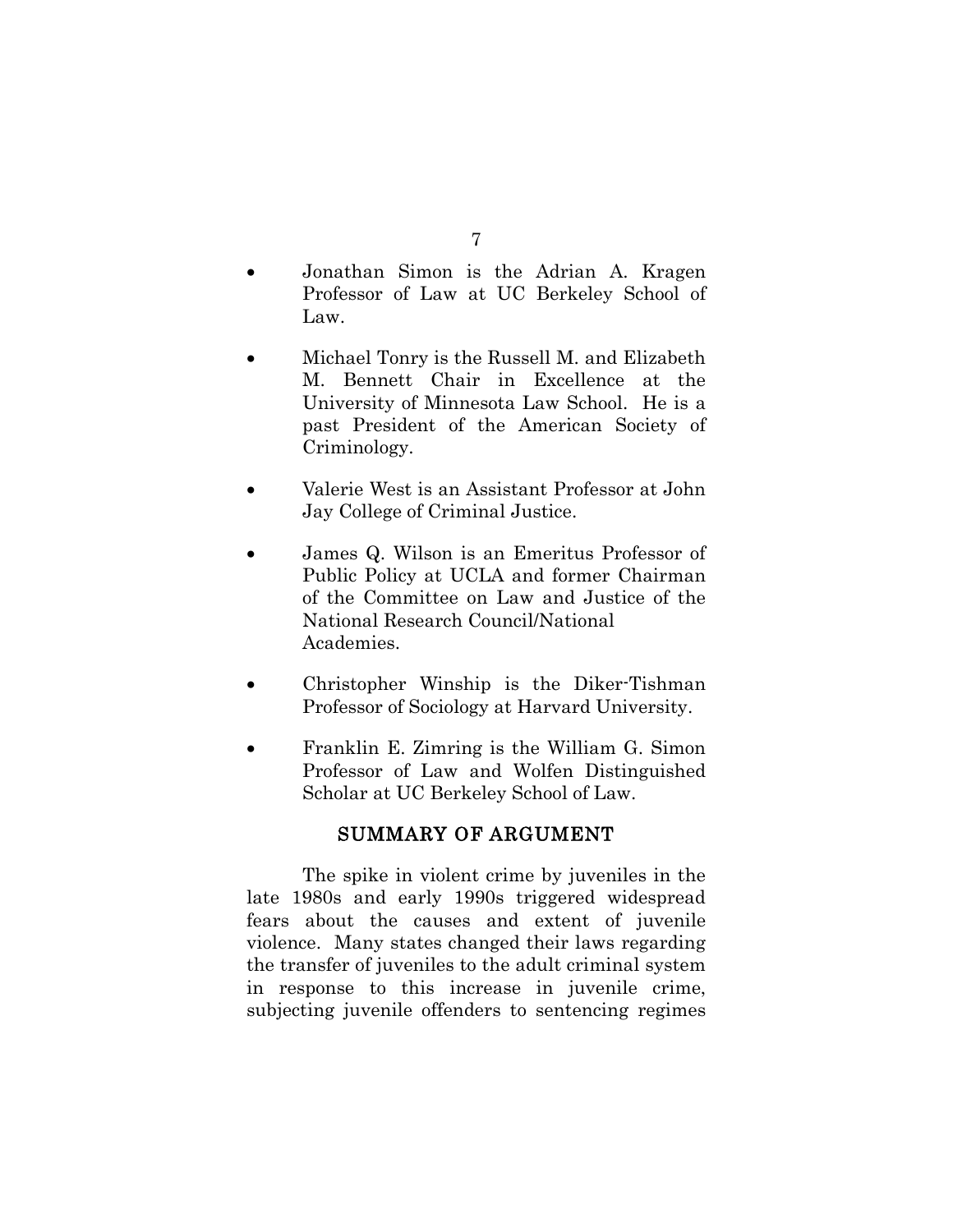that were originally conceived for adults, including sentences of life without parole.

The fears of a juvenile crime wave that prompted these changes became embodied in the notion of a "juvenile superpredator," which was reflected in academic and political discourse. Juvenile superpredators were characterized as ruthless sociopaths who lacked a moral conscience and were unconcerned about the consequences of their actions and undeterred by punishment.

However, the fear of an impending generation of superpredators proved to be unfounded. Empirical research that has analyzed the increase in violent crime during the early- to mid-1990s and its subsequent decline demonstrates that the juvenile superpredator was a myth and the predictions of future youth violence were baseless. Amici have been unable to identify any scholarly research published in the last decade that provides support for the notion of the juvenile superpredator, and the scholar credited with originating that term has acknowledged that his characterizations and predictions were wrong; he is one of the amici who submit this brief.

In addition, prison sentences of life without parole, whether discretionary or mandatory, have not been shown to have a deterrent effect on juvenile crime, and the incarceration rates of juveniles pursuant to such sentencing policies demonstrate no causal relationship to the significant reduction in juvenile violent crime since the mid-1990s. There is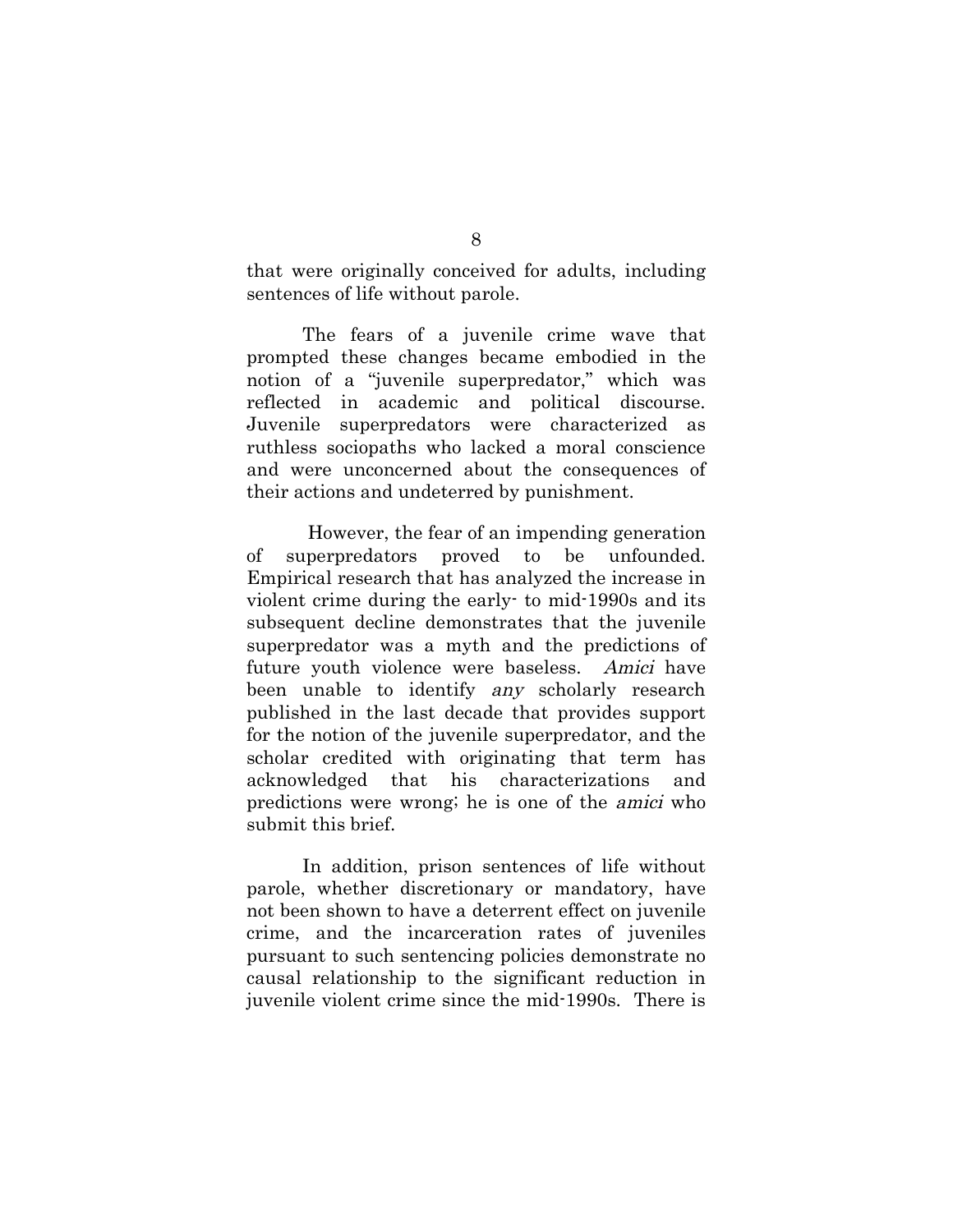no empirical basis for any concern that declaring unconstitutional sentences of life without parole for juvenile offenders would result in an increase in violent juvenile crime.

#### ARGUMENT

## I. Background of the Notion of the Juvenile Superpredator

From the late 1980s to the early 1990s, homicide rates in the United States spiked, taking on the characteristics of an epidemic with a distinct onset and peak. In 1984, the homicide rate in the United States was 7.9 per 100,000 U.S. residents.<sup>2</sup> This rate increased to a peak of 9.8 per 100,000 in 1991.<sup>3</sup>

Juveniles (aged 14-17) and young adults (18- 24) accounted for the entire increase in the homicide rate, as shown in Figure 1 below. The homicide rate for juveniles increased most dramatically, from approximately 10 per 100,000 in 1985 to a peak of approximately 30 per 100,000 in 1993.

<sup>2</sup> Alexia Cooper & Erica L. Smith, Bureau of Just. Stat., U.S. Dep't of Just., NCJ 236018, Homicide Trends in the United States, 1980-2008 2 (2011), available at http://bjs.ojp.usdoj.gov/index.cfm?ty=pbdetail&iid=2221.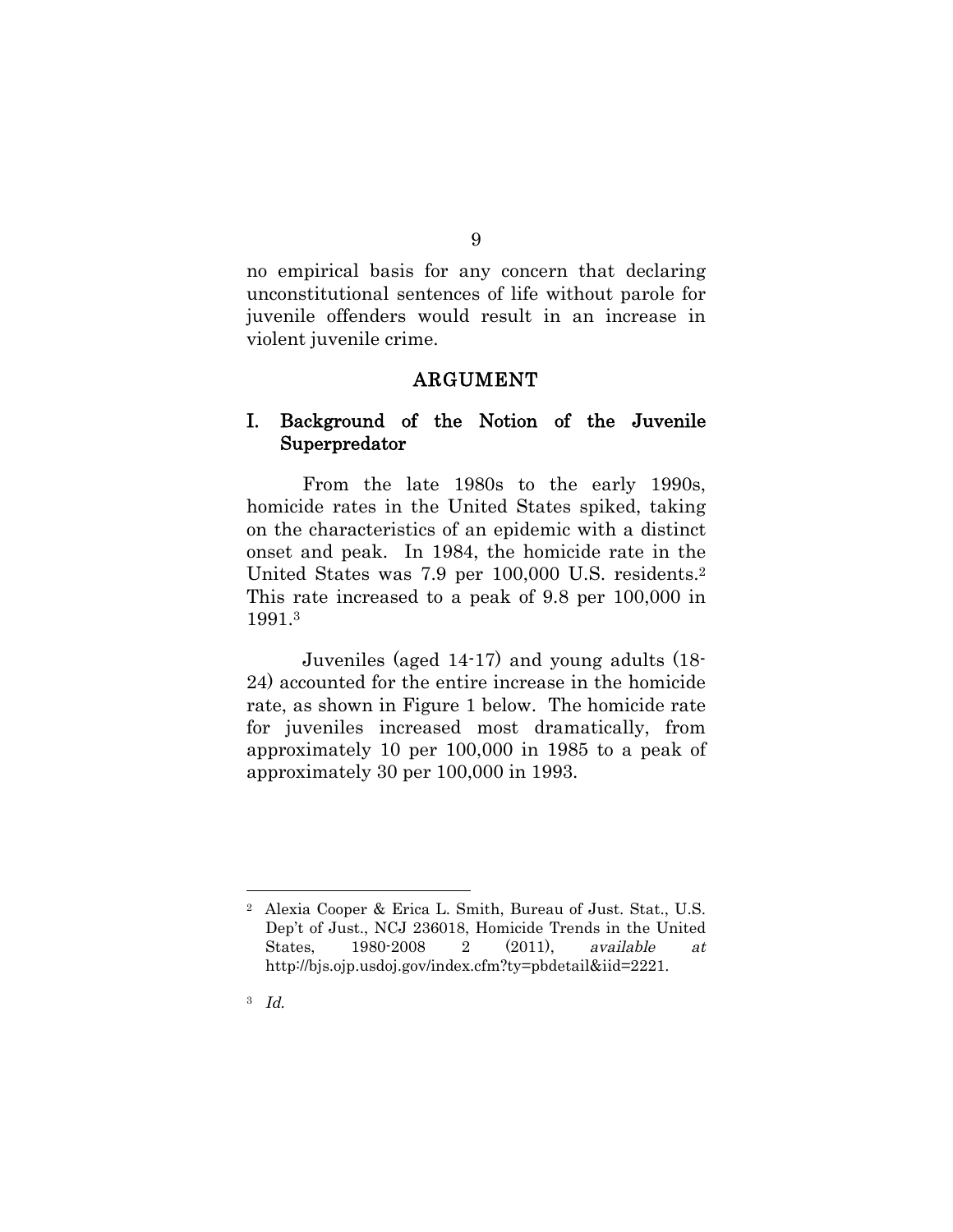Figure 1<sup>4</sup>



As a result, while juveniles constituted less than 10% of all male homicide offenders in 1985, the proportion had doubled to nearly 20% by 1993, as shown in Figure 2 below.

<sup>4</sup> U.S. Dep't of Just., Fiscal Years 2000–2005 Strategic Plan, Appendix D: Key Facts on Crime and Justice (2000), available at http://www.justice.gov/archive/mps/strategic 2000\_2005/tocpdf.htm. The graph in Figure 1 has been updated by Professor James Alan Fox of Northeastern University using the same Bureau of Justice Statistics to include data through 2010.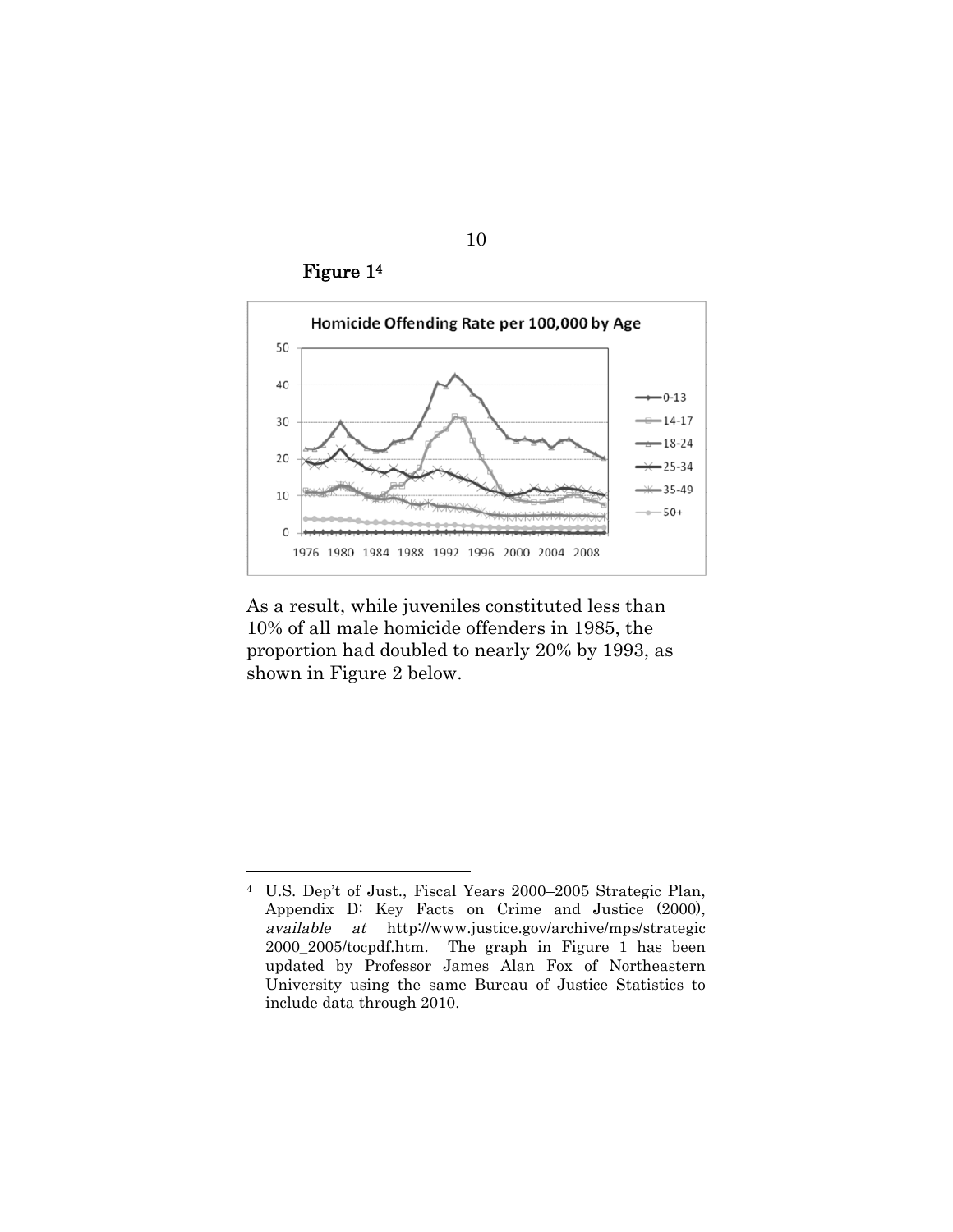

11

Figure 2<sup>5</sup>

FIG. 8.-Age distribution of suspected male killers, 1976-98. Sources: ICPSR

(2001a). See appendix for details.

Studies by the National Research Council and Institute of Medicine and by criminologists have attributed the growth in juvenile violence in the early 1990s to several period-specific factors, including (i) increased gang participation by youths, (ii) involvement of adolescents in violent drug dealing organizations, and (iii) a general increase in lethal violence, especially gun violence.<sup>6</sup> However, in

<sup>5</sup> Philip J. Cook & John H. Laub, After the Epidemic: Recent Trends in Youth Violence in the United States, 29 Crime & Just. 1, 15 (2002).

<sup>6</sup> Nat'l Res. Council and Inst. of Med., Juvenile Crime, Juvenile Justice 93–94 (Joan McCord, Cathy Spatz Widom & Nancy A. Crowell, eds., 2001) (gangs); Alfred Blumstein,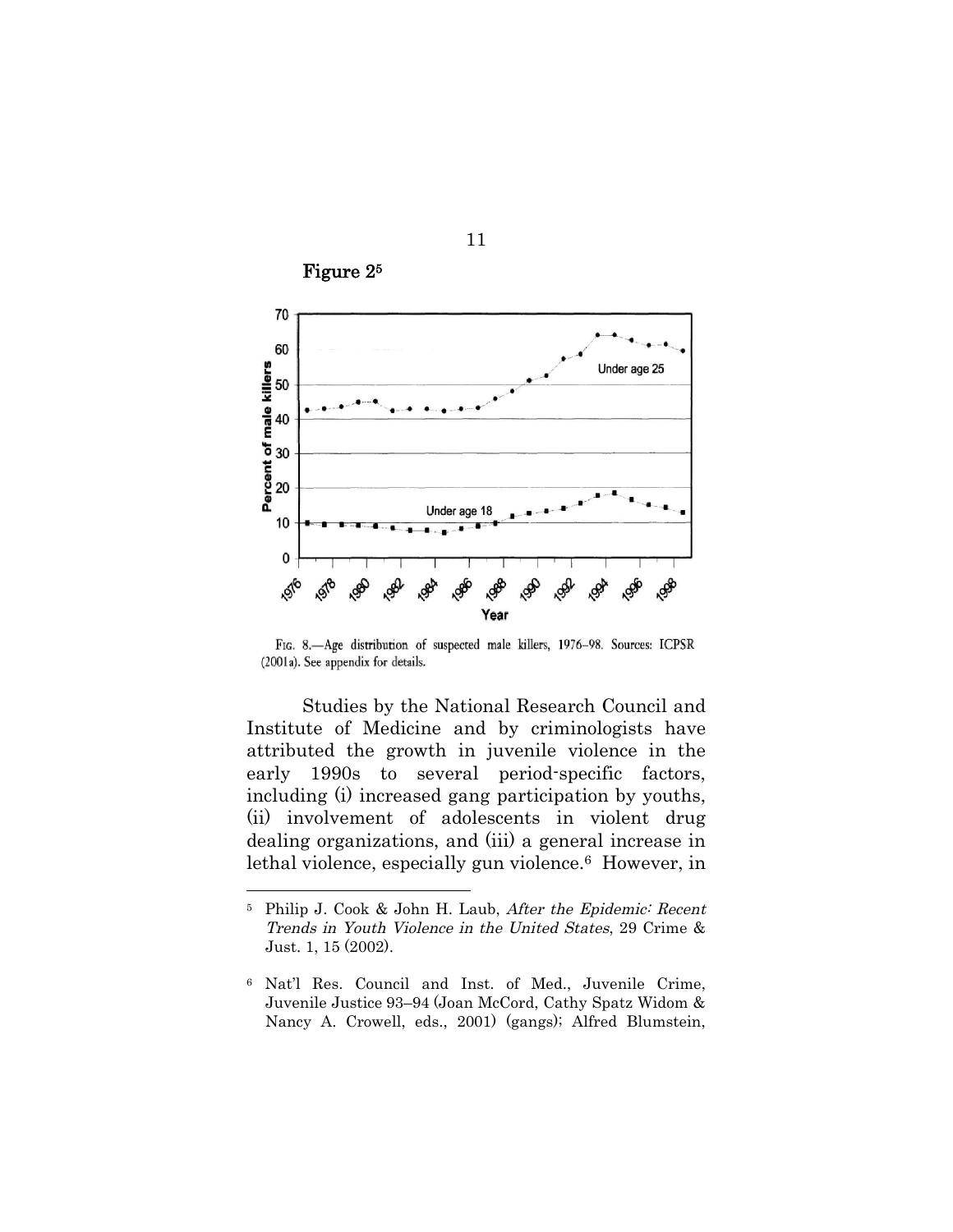response to the increase in juvenile homicide, certain social scientists and commentators argued that changes in the culture and social structure signaled a fundamental transformation in child development that corroded empathy and morality, spawning a new generation of remorseless youths who were feared to be "muggers, killers, and thieves."<sup>7</sup> John DiIulio, Jr., then a professor of Politics and Public Affairs at Princeton University, and one of the amici who are submitting this brief, is widely credited with having coined the term "superpredator" in the mid-1990s to describe these youths.<sup>8</sup> The term appeared in numerous articles and books written by Professor DiIulio and others during that period.<sup>9</sup>

- <sup>7</sup> William J. Bennett, John J. DiIulio, Jr., & John P. Walters, Body Count: Moral Poverty…And How To Win America's War Against Crime and Drugs 26 (Simon & Schuster 1996) (quoting James Q. Wilson, Crime and Public Policy, in Wilson and Petersilia, Crime, at 507).
- <sup>8</sup> See Lara A. Bazelon, Exploding The Superpredator Myth: Why Infancy Is The Preadolescent's Best Defense In Juvenile Court, 75 N.Y.U. L. Rev. 159, 165 n.21 (2000).
- <sup>9</sup> See John J. DiIulio, Jr., My Black Crime Problem, and Ours, City Journal, Spring 1996 (referring to "super-predators"); Gene Koprowski, The Rise of the Teen Super-Predator, Washington Times, Oct. 23, 1996, at A17; Suzanne Fields, The Super-Predator, Washington Times, Oct. 17, 1996, at A23 ("The super-predator is upon us."); John DiIulio, Defining Criminality Up, Wall St. J., July 3, 1996, at A10

Youth Guns and Violent Crime, 12 The Future of Children 39, 44–49 (2002) (drugs and guns); Alfred Blumstein, Youth Violence, Guns, and the Illicit-Drug Industry, 86 J. Crim. L. & Criminology 10 (1995) (guns and drugs).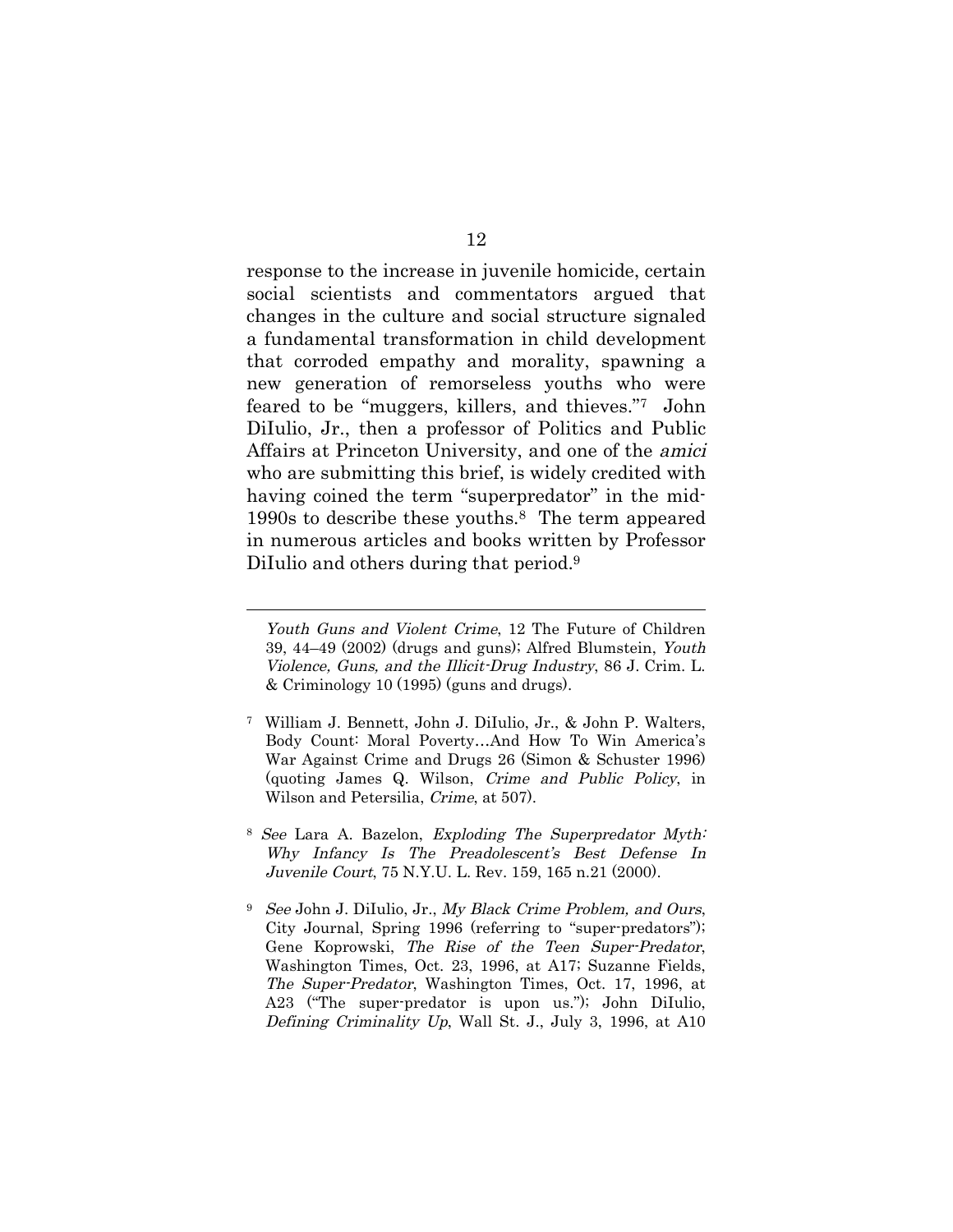This literature described juvenile superpredators as:

> Radically impulsive, brutally remorseless youngsters, including ever more preteenage boys, who murder, assault, rape, rob, burglarize, deal deadly drugs, join gun-toting gangs, and create serious communal disorders. They do not fear the stigma of arrest, the pains of imprisonment, or the pangs of conscience. They perceive hardly any relationship between doing right (or wrong) now and being rewarded (or punished) for it later. To these mean-street youngsters, the words "right" and "wrong" have no fixed moral meaning.<sup>10</sup>

<sup>10</sup> Bennett et al., supra note 7, at 27.

<sup>(&</sup>quot;[The victim's] murderer exemplifies the growing threat of juvenile super-predators who maim and murder without remorse or fear."); Peter Annin, Superpredators Arrive: Should We Cage the New Breed of Vicious Kids?, Newsweek, Jan. 22, 1996, at 57; John J. DiIulio, Jr., The Coming of the Super-Predators, The Weekly Standard, Nov. 27, 1995, at 23 ("On the horizon…are tens of thousands of severely morally impoverished juvenile super-predators. They are perfectly capable of committing the most heinous acts of physical violence for the most trivial reasons…They fear neither the stigma of arrest nor the pain of imprisonment. They live by the meanest code of the meanest streets, a code that reinforces rather than restrains their violent, hair-trigger mentality.")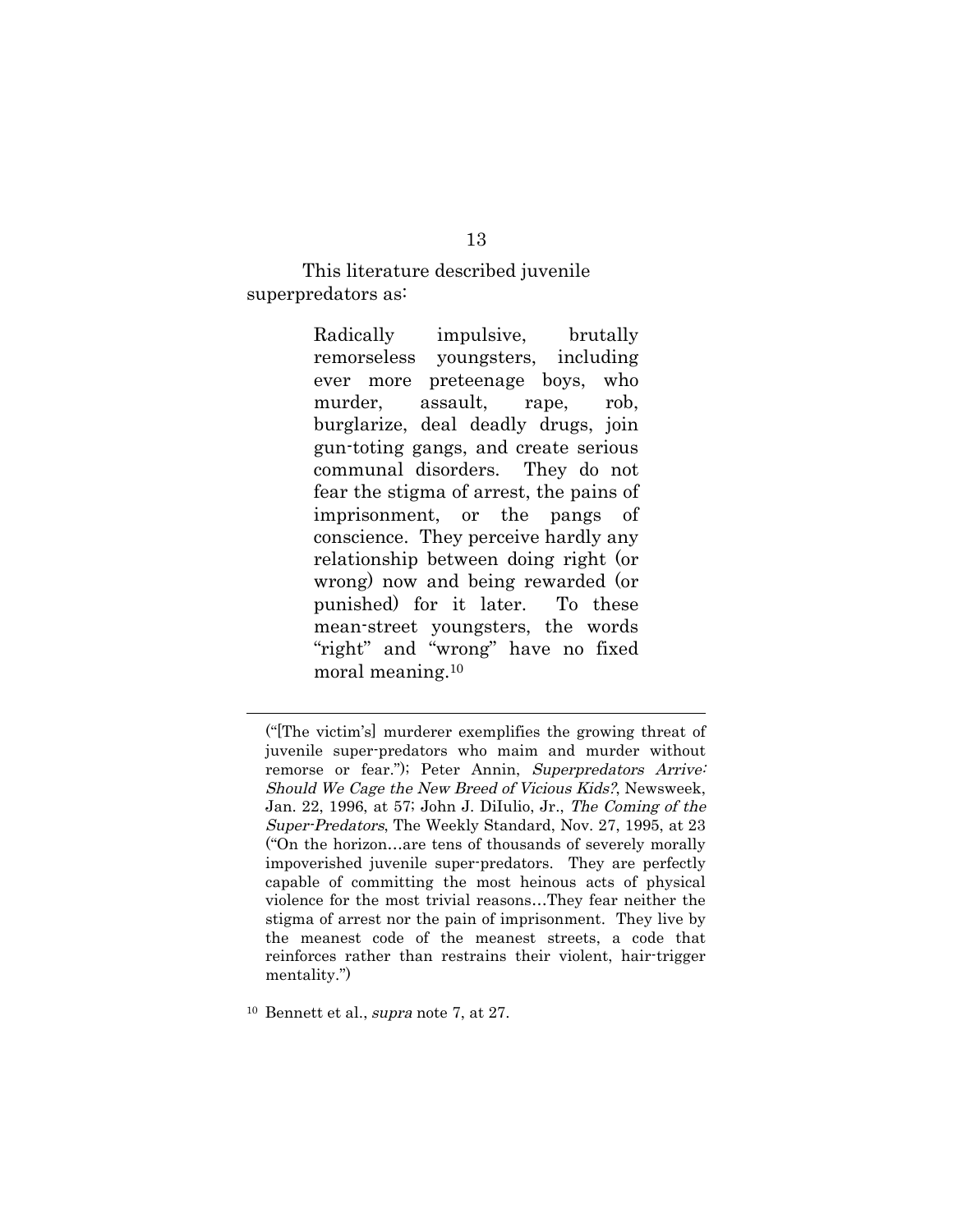In 1995, Professor DiIulio predicted that the number of juveniles in custody would increase three-fold in the coming years<sup>11</sup> and that, by 2010, there would be "an estimated 270,000 more young predators on the streets than in 1990."<sup>12</sup> Criminologist James Fox observed, "[u]nless we act today, we're going to have a bloodbath when these kids grow up."<sup>13</sup>

The notion of juvenile superpredators gained popularity beyond criminologists and social commentators and entered and was reified in political rhetoric.<sup>14</sup> "This metaphor was successful

- <sup>12</sup> DiIulio, My Black Crime Problem, supra note 9.
- <sup>13</sup> Laurie Garrett, Murder By Teens Has Soared Since '85, N.Y. Newsday, Feb. 18, 1995.
- <sup>14</sup> See e.g., Juvenile Justice and Delinquency Prevention Act, Hearing Before the House Comm. on Economic and Educational Opportunities, Subcommittee on Childhood, Youth and Families, 104th Cong. 90 (1996) (statement of Hon. Bill McCollum, Chairman, Subcommittee on Crime, H. Judiciary Comm.) ("[B]race yourself for the coming generation of 'super-predators.'"); Bruce Daniels, Juvenile Justice <sup>a</sup> 'Top Priority,' Albuquerque Journal, Oct. 8, 1996, at C3 (Senator Pete Domenici, who introduced the Juvenile Justice Modernization Act, stated one of the bill's "key principles" was to "[u]pdat[e] laws to deal with the 'superpredator,' the increasingly violent juvenile criminal") Franklin Zimring, Crying Wolf Over Teen Demons; Crime: Projecting A New Crime Wave Serves Politicians, Even If It

<sup>&</sup>lt;sup>11</sup> DiIulio, *The Coming of the Super-Predators*, *supra* note 9 ("Between 1985 and 1991, the number of juveniles in custody increased from 49,000 to nearly 58,000. By my estimate, we will probably need to incarcerate at least 150,000 juvenile criminals in the years just ahead.").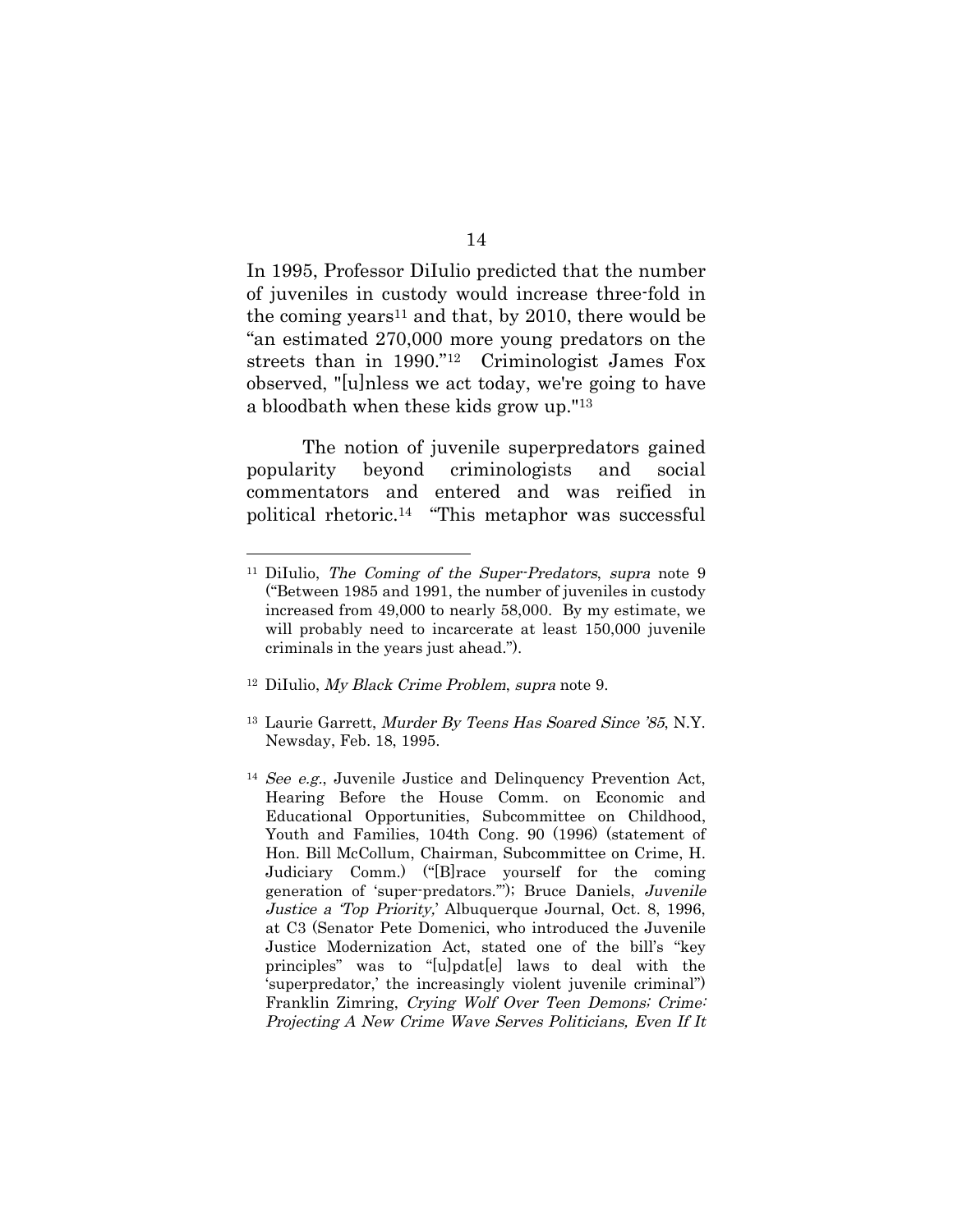in catalyzing policymakers and the public because it readily accessed the public's hidden stereotype of the violent youth as someone who is dangerous, living in a hopeless situation, and not worthy of empathy or support."<sup>15</sup>

Throughout the 1990s, state legislatures took action in an environment of hysteria featuring highly publicized heinous crimes committed by juvenile offenders, which created "a looming sense of danger that a 'superpredator' youthful offender is at large."<sup>16</sup> Between 1992 and 1999, nearly every state passed legislation that expanded the treatment of juveniles as adults for purposes of sentencing and punishment:<sup>17</sup>

Has No Basis In Reality, Los Angeles Times, Aug. 19, 1996, at 5 ("Bob Dole injected both the term 'superpredators' and alarming projections about 2010 into the presidential campaign.").

<sup>15</sup> Kenneth A. Dodge, Framing Public Policy and Prevention of Chronic Violence in American Youth, 63 Am. Psychologist, 573, 576 (2008).

<sup>16</sup> Jarod K. Hofacket, Justice or Vengeance: How Young is Too Young for <sup>a</sup> Child to Be Tried and Punished as an Adult?, 34 Tex. Tech. L. Rev. 159, 164 (2002).

<sup>&</sup>lt;sup>17</sup> See Jessica Short & Christy Sharp, Child Welfare League of Am., Disproportionate Minority Contact in the Juvenile Justice System 7 (2005), available at https://www.ncjrs.gov /App/publications/Abstract.aspx?id=235885 ("Between 1992 and 1999, 49 states and the District of Columbia passed laws making it easier for juveniles to be tried as adults through statutory exclusion, mandatory waiver, direct file by prosecutors, or presumptive waiver legislation.").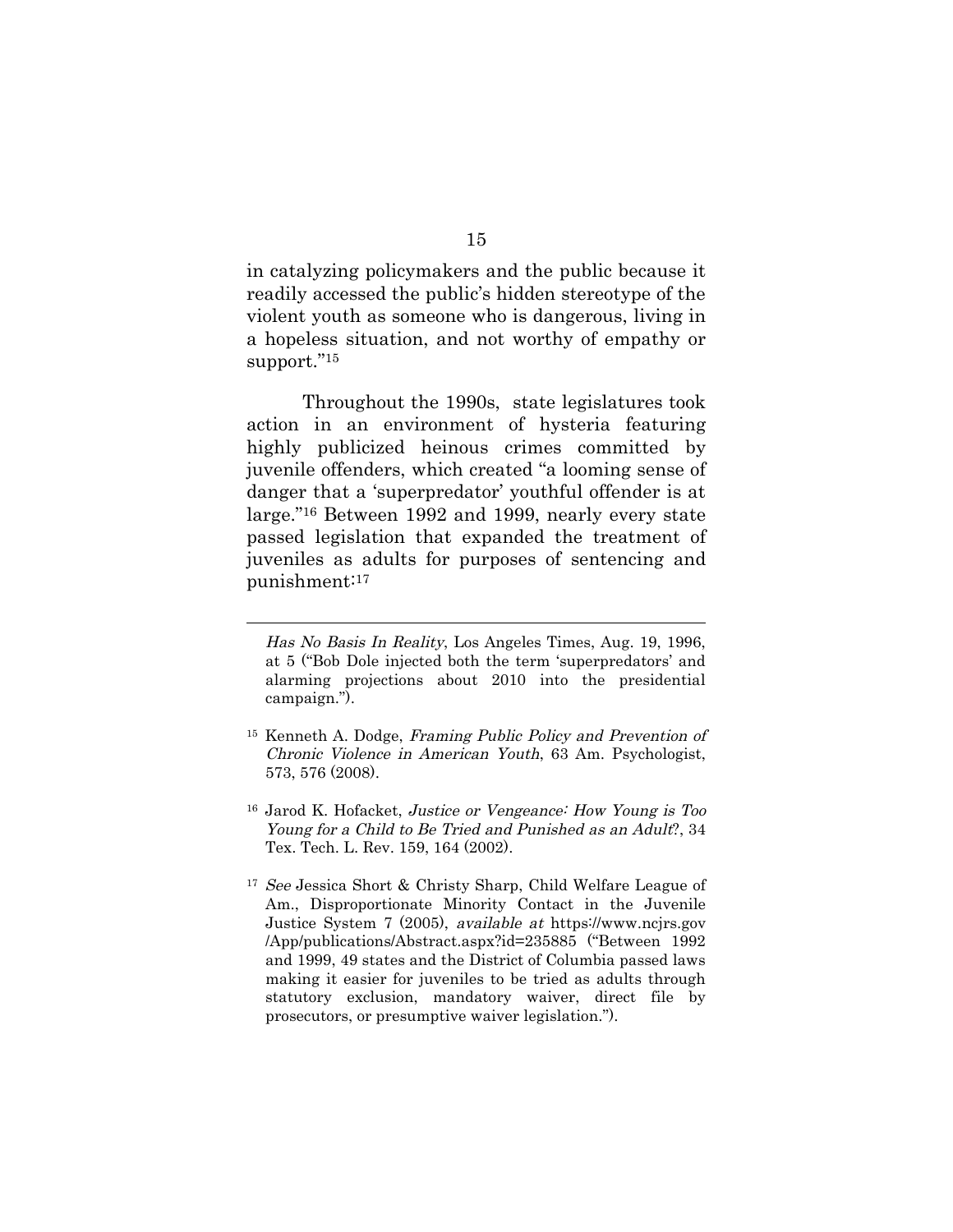- 16
- Between 1992 and 1995, forty-eight states and the District of Columbia made substantive changes to their laws affecting juveniles who committed violent or serious crimes.<sup>18</sup>
- Between 1992 and 1995, legislatures in thirteen states and the District of Columbia adopted or modified statutes that imposed mandatory minimum periods of incarceration for juveniles convicted of certain violent or serious crimes.<sup>19</sup>
- Between 1992 and 1997, forty-five states adopted or modified laws that facilitated the prosecution of juveniles as adults in criminal court.<sup>20</sup>
- By 1999, the majority of states had adopted provisions imposing mandatory transfer of juvenile cases to adult criminal proceedings for certain serious offenses.<sup>21</sup> These changes

- <sup>20</sup> See Howard N. Snyder & Melissa Sickmund, Nat'l Center for Juv. Just., U.S. Dep't of Just., Juvenile Offenders and Victims: 2006 National Report 96 (2006), available at http://www.ojjdp.gov/ojstatbb/nr2006/.
- $21$  See Barry C. Feld, A Slower Form of Death: Implications of Roper v. Simmons for Juveniles Sentenced to Life Without Parole, 22 Notre Dame J. L. Ethics & Pub. Pol'y 9, 13 (2008).

<sup>18</sup> Patricia Torbet, et al., Off. of Juv. Just. and Delinq. Prevention, U.S. Dep't of Just., State Responses to Serious and Violent Juvenile Crime xv (1996), available at www.ncjrs.gov/pdffiles/statresp.pdf.

<sup>19</sup> Id.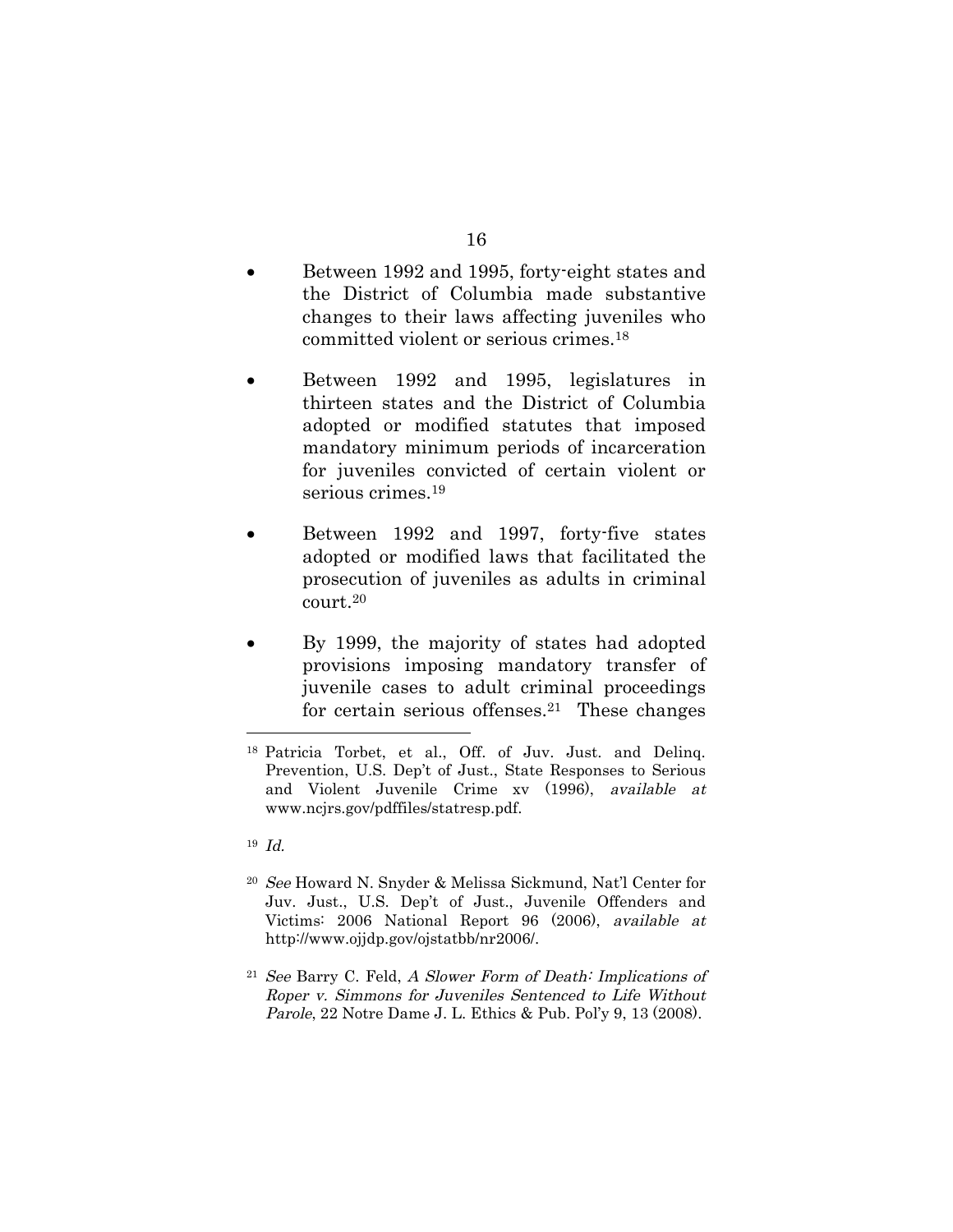included lowering the age of eligibility for prosecution and sentencing in criminal court to 13 years in New York, and as young as 10 elsewhere.<sup>22</sup>

In addition, numerous bills were introduced in Congress to address juvenile crime, including one named the Violent Youth Predator Act of 1996.<sup>23</sup> Although the proposed federal legislation was not adopted, the state laws enacted during the 1990s

<sup>22</sup> See Patricia Griffin, Patricia Torbet, & Linda Szymanski, Nat'l Center for Juv. Just., U.S. Dep't of Just., NCJ 1072836, Trying Juveniles in Criminal Court: An Analysis of State Transfer Provisions, 14-15 (1998), available at http://www.ncjrs.gov/pdffiles/172836.pdf (table listing the minimum age and offense for which a juvenile can be transferred to criminal court in every state as of 1997); see also Snyder & Sickmund, supra 20, at 114 (updated figure with minimum transfer age as of 2004).

<sup>23</sup> See e.g., Juvenile Justice and Delinquency Prevention Act of 1996, S. 1952, 104th Cong. (1996); Anti-Gang and Youth Violence Control Act of 1996, S. 1991, 104th Cong. (1996); Violent and Repeat Juvenile Offender Reform Act of 1996, S. 1854, 104th Cong. (1996); Balanced Juvenile Justice and Crime Prevention Act of 1996, H.R. 3445, 104th Cong. (1996); Violent and Hard-Core Juvenile Offender Reform Act of 1996, H.R. 3494, 104th Cong. (1996); Violent Youth Predator Act of 1996, H.R. 3565, 104th Cong. (1996); Anti-Gang and Youth Violence Control Act of 1996, H.R. 3698, 104th Cong. (1996); Juvenile Crime Control and Delinquency Prevention Act of 1996, H.R. 3876 104th Cong. (1996); Juvenile Crime Prevention and Reform Act of 1995, S. 1036, 104th Cong. (1995); Violent and Hard-Core Juvenile Offender Reform Act of 1995, S. 1245, 104th Cong. (1995).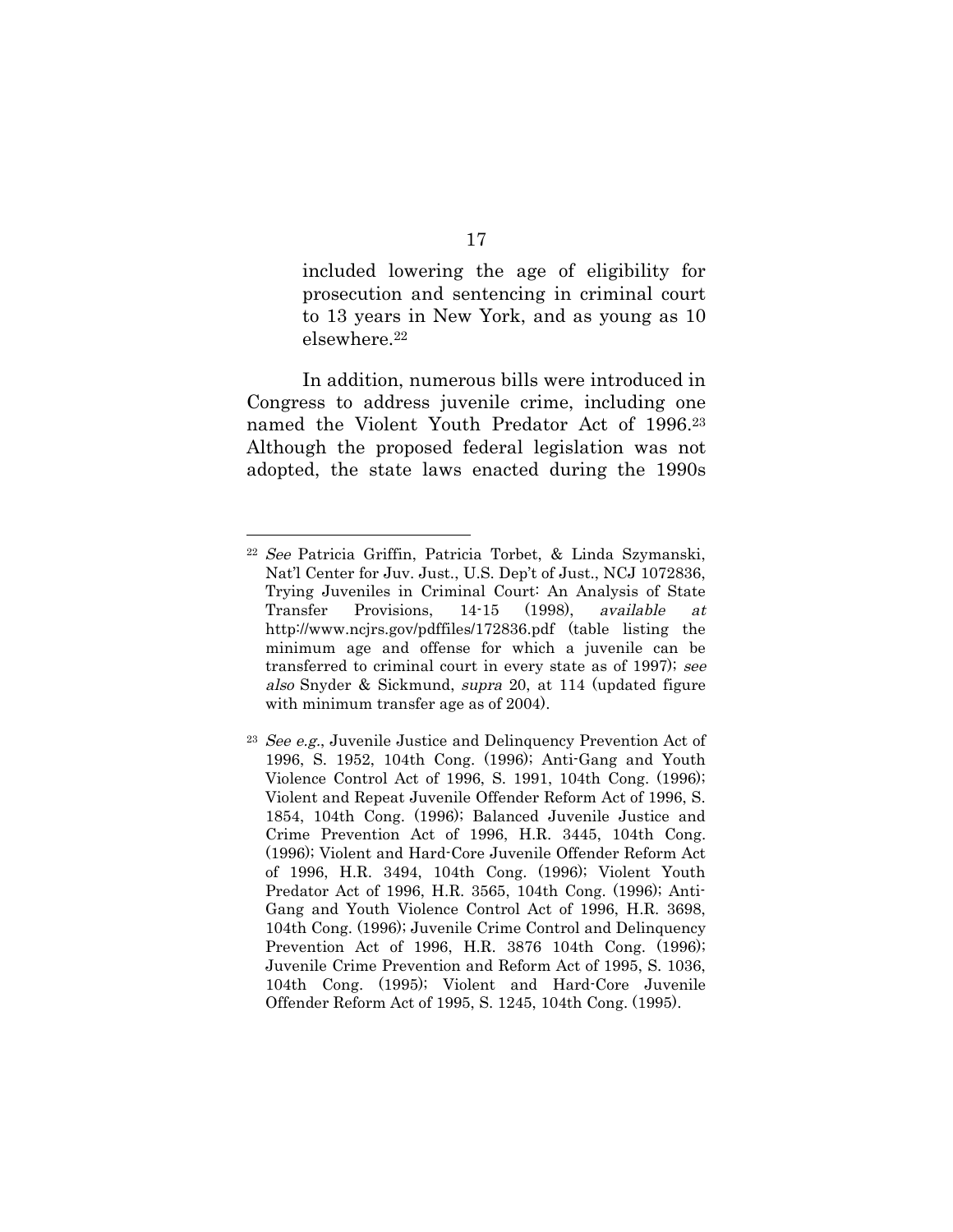greatly expanded the imposition on juveniles of punishments previously reserved for adults.<sup>24</sup>

#### II. Scientific Evidence and Empirical Data Invalidate the Juvenile Superpredator Myth.

The prediction of a juvenile superpredator epidemic turned out to be wrong; in fact, there was no superpredator generation. <sup>25</sup> Professor DiIulio,

<sup>24</sup> During the same era, zero-tolerance policies were implemented in many public schools, pursuant to which the first offense for weapon-carrying and other infractions was met with immediate expulsion from schools. No scientific evidence has found that zero-tolerance policies or school suspension policies lead to decreases in youth violence. See Russell J. Skiba, Zero Tolerance, Zero Evidence: An Analysis of School Disciplinary Practice Policy Research Report #SRS2 August, 2000. Other effects of the superpredator myth included the largest expansion in history in the U.S. prison population, which increased by more than one million between 1980 and 2000. See Sarah Lawrence & Jeremy Travis, The New Landscape of Imprisonment: Mapping America's Prison Expansion 1 Research Report of the Urban Institute, Washington D.C. (2004).

<sup>25</sup> The methodologies used in predicting the coming of a generation of superpredators have been criticized. See generally James C. Howell, Preventing and Reducing Juvenile Delinquency: A Comprehensive Framework 3–16 (2d ed. 2009); Franklin E. Zimring, American Youth Violence, 61–63 (Oxford University Press 1998); Franklin E. Zimring, The Youth Violence Epidemic: Myth or Reality?, 33 Wake Forest L. Rev. 727, 728 (1998) (challenging predictions of a "coming storm" of juvenile superpredators as distortion of statistics and "fundamentally unscientific" guesswork); see also Franklin E. Zimring, American Youth Violence (critiquing the use of a temporal spike in youth violence to predict future trends).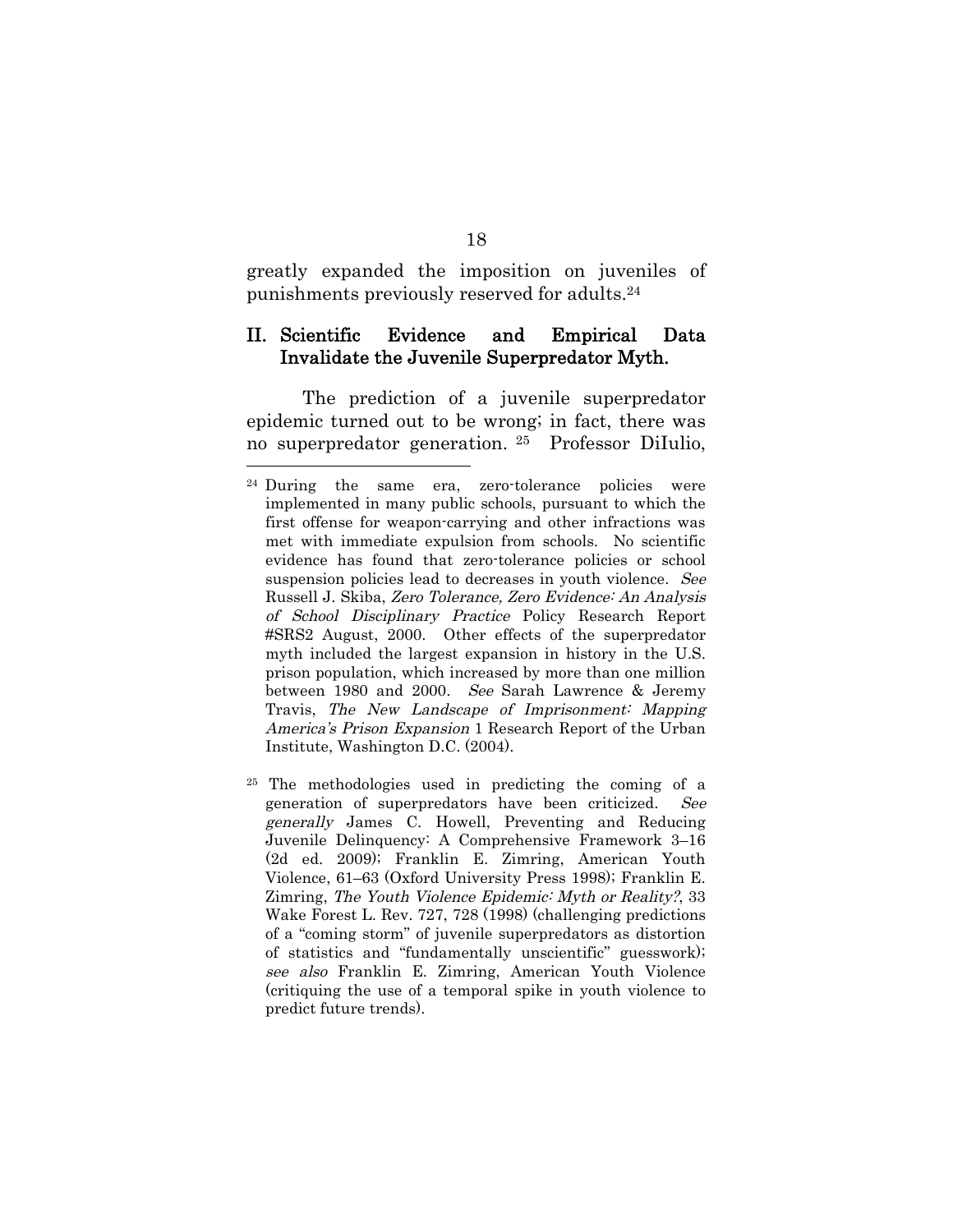the original proponent of the juvenile superpredator notion and a signatory to this brief, has repudiated the idea and "expressed regret, acknowledging that the prediction was never fulfilled."<sup>26</sup>

Although the myth of a juvenile superpredator influenced legislation and policy, it was not substantiated by scientific evidence about how children develop. The popular myth suggested that all chronically antisocial youths were hopelessly defective—perhaps even genetically so. Molecular genetic studies, though, have revealed that genes account for very little of the variation in violent behavior, except when interacting with

<sup>26</sup> Professor DiIulio has noted that the explicit conclusion of his original analysis even at the time was that "[l]ong prison terms would not deter" the most violent juveniles, and that the proper remedy was more faith-based anti-crime efforts (i.e. "build churches, not jails") as the best solution. See John J. DiIulio, Jr., Rethinking Crime—Again, Democracy Journal, Spring 2010, at 46, 52–53; see also Rachel Aviv, Annals of Justice: No Remorse: Should <sup>a</sup> Teen-Ager Be Given <sup>a</sup> Life Sentence?, The New Yorker, Jan. 2, 2012, at 57; see also Elizabeth Becker, As Ex-Theorist on Young 'Superpredators,' Bush Aide Has Regrets, N.Y. Times, Feb. 9, 2001, at A19. Professor James Fox, who urged that Professor DiIulio's predictions should drive changes in sentencing laws, also has repudiated the notion of the superprdeator and is a signatory to this brief. See James Alan Fox, A Too-Harsh Law on Juvenile Murder, The Boston Globe, Jan. 25, 2007, at A11 ("It's time to rethink our rigid juvenile murder law…").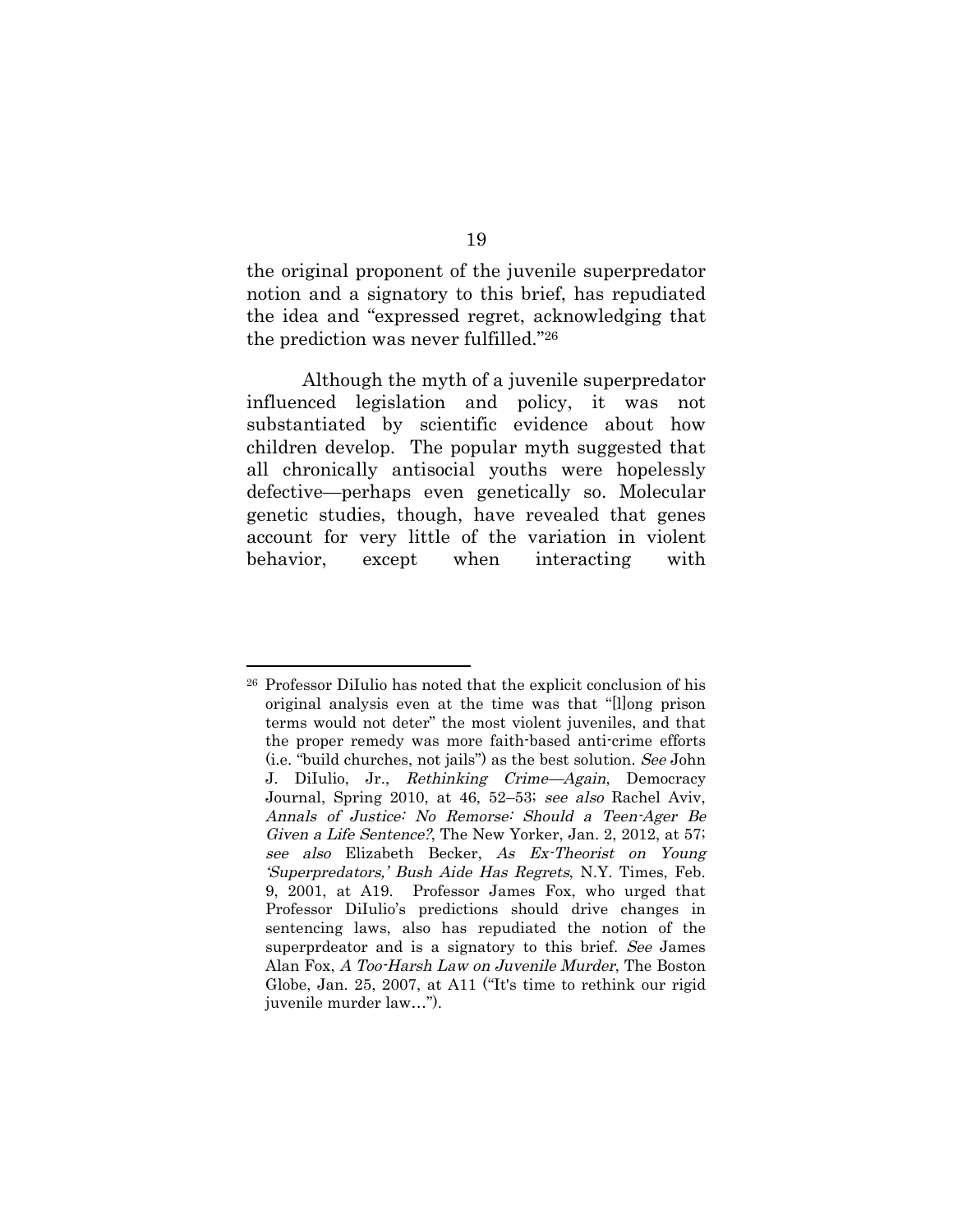environmental experiences such as physical maltreatment.<sup>27</sup>

Another aspect of the juvenile superpredator myth was the belief that antisocial youths prowl in "wolfpacks" and the superpredator exercises a contagious influence on unsuspecting peers, with the implication that he should be quarantined for life. However, a study of juvenile gang members shows that, when juvenile gang members are compared to non-gang member juveniles, gang members only have higher rates of delinquent behavior while they are gang members; juvenile gang members did not have higher rates of delinquent behavior before entering a gang or after they left a gang.<sup>28</sup> Also embedded in the juvenile superpredator notion was the belief that the antisocial youth who sets out on a

<sup>27</sup> Avshalom Caspi, et al., Role of Genotype in the Cycle of Violence in Maltreated Children. 297 Sci. 851 (2002).

<sup>28</sup> Terence P. Thornberry, et al., The Role of Juvenile Gangs in Facilitating Delinquent Behavior, 30 Crime and Delinq. 55– 87 (1993) (noting that juveniles' rates of delinquent behavior increased substantially upon entering a gang and then declined significantly once they left a gang). Data do show that juveniles tend, when around peers, to act in ways that differ from how they would act alone. See Jason Chien, Dustin Albert, Lia O'Brien, Kaitlyn Uckert & Laurence Steinberg, Peers Increase Adolescent Risk Taking by Enhancing Activity in the Brain's Reward Circuitry, 14 Developmental Sci. F1 (March 2011). The data do not, however, show that the presence of individual, highly deviant youth in those peer groups results in juveniles having higher rates of delinquent behavior even after leaving that group.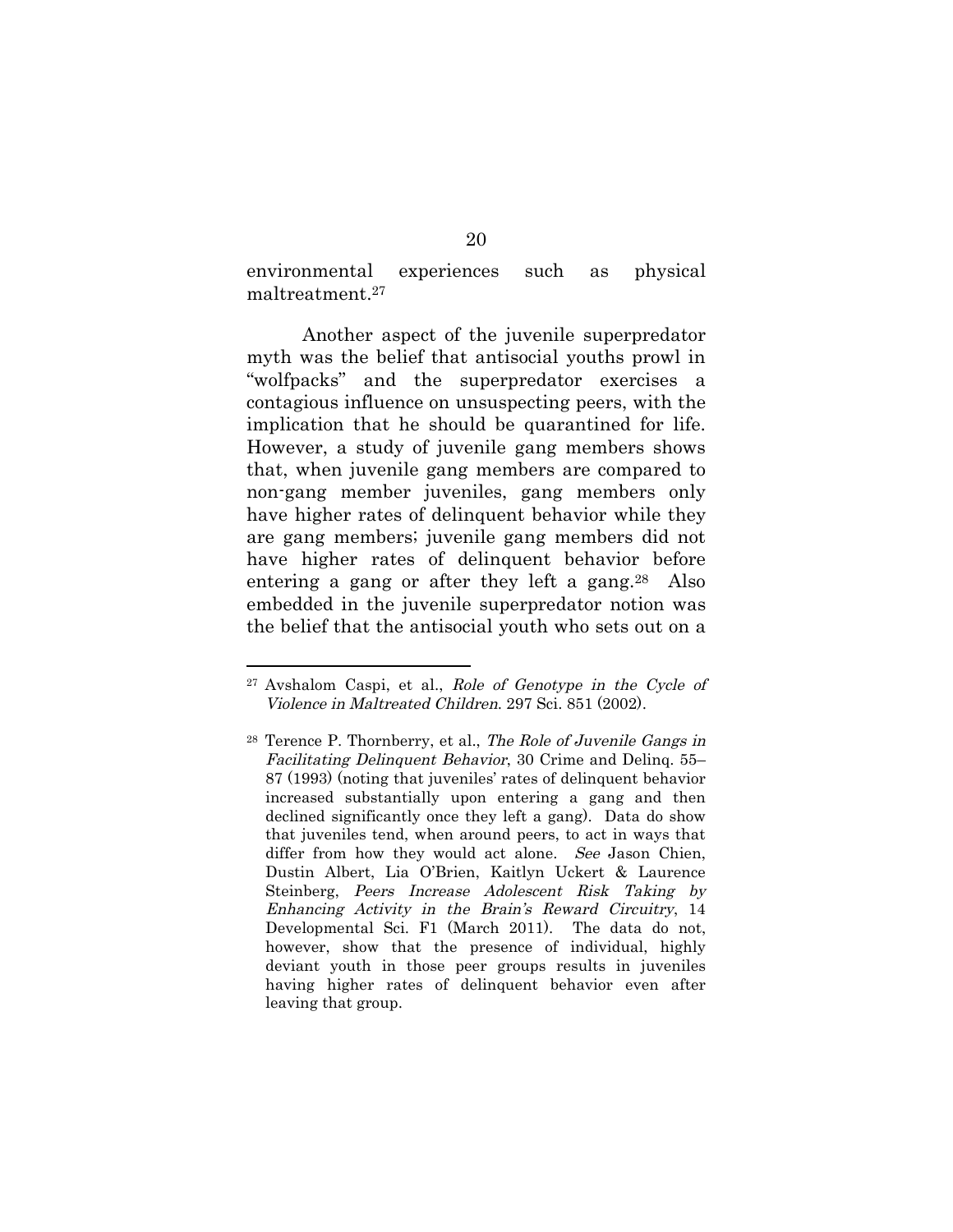deviant path cannot change. Yet research has shown that most antisocial youths outgrow their deviant behavior through the support of specific environmental impacts such as marriage and employment.<sup>29</sup> Randomized controlled trials of systematic interventions for high-risk youths have also demonstrated conclusively that the trajectory of antisocial development can be interrupted.<sup>30</sup>

Moreover, empirical data analyzing crime and arrest rates also show that the juvenile superpredator was a myth. Beginning in the mid-1990s, violent juvenile crime dropped and continued to decrease through the present. The rate at which juveniles committed homicides fell dramatically, so

<sup>29</sup> See Magda Stouthamer-Loeber et al., Desistance From Persistent Serious Delinquency in the Transition to Adulthood 16 Development and Psychopathology 891 (2004); see also Robert J. Sampson & John H. Laub, Life-Course Desisters? Trajectories of Crime Among Delinquent Boys  $Followinged to Age 70, 41 Criminology 301, 334 (2003)$ (concluding that there are important differences in adult criminal trajectories that cannot be predicted from childhood); Robert J. Sampson & John H. Laub, Crime and Deviance over the Life Course: The Salience of Adult Social Bonds, 55 Am. Soc. Rev. 609, 625 (1990) (showing both incremental and abrupt change in delinquent behavior when youths are exposed to conventional social activities of stable employment and marriage).

<sup>30</sup> See Conduct Problems Research Prevention Group, *The Effects of the Fast Track Preventive Intervention on the Development of Conduct Disorder Across Childhood*, 82 Child Dev. 331 (2011); Scott W. Henggeler et al., Multisystemic Treatment of Antisocial Behavior in Children and Adolescents (1998).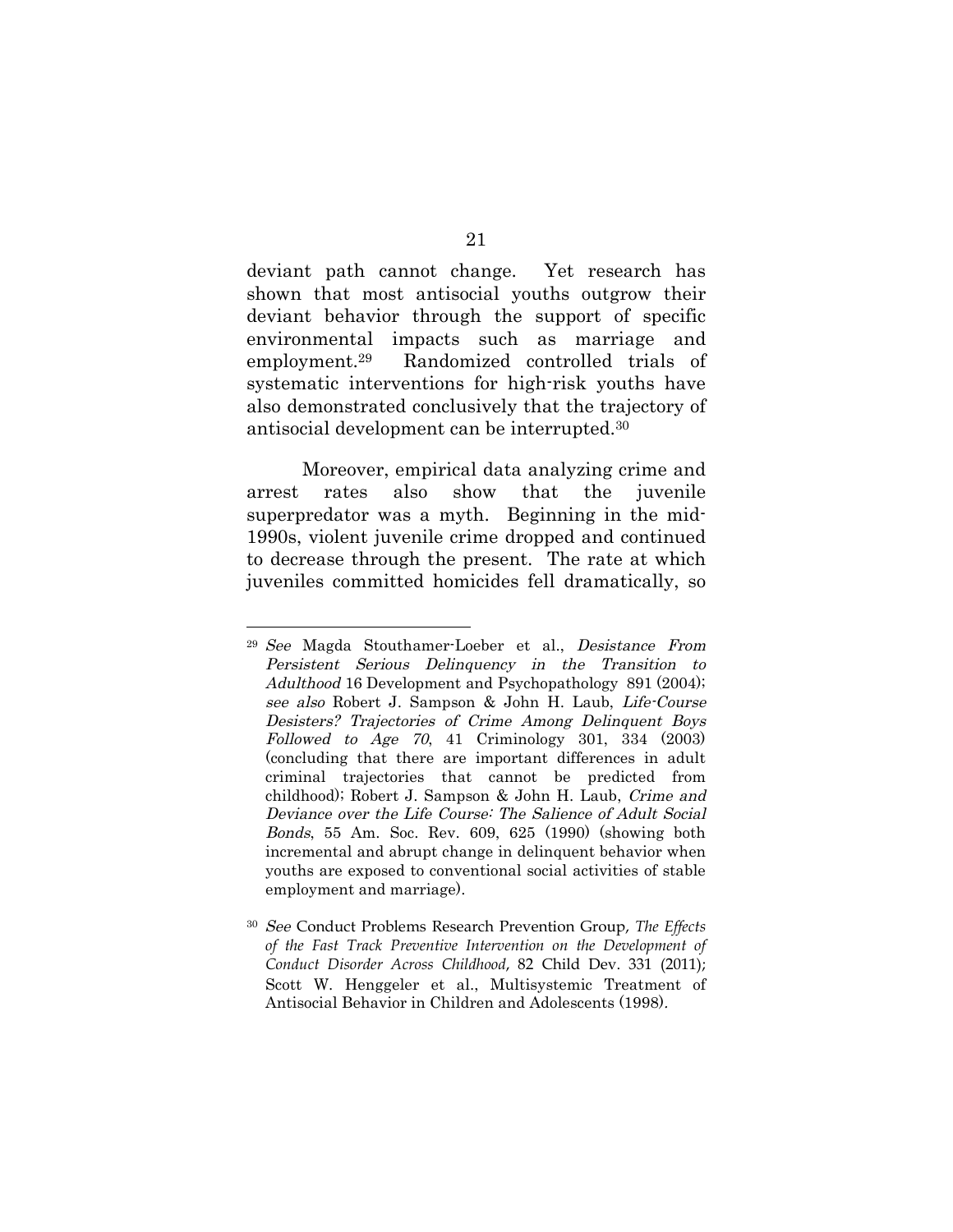that by 2000, the rate had stabilized at around 9.5 per 100,000, below the 1985 level, as shown in Figure 3.<sup>31</sup> Similarly, the average age of homicide offenders, which had dropped from 29.6 years in 1980 to 26.4 years in 1994, rose to 28.8 years in 2008.<sup>32</sup> According to the National Crime Victimization Survey<sup>33</sup> data, after the mid-1990s, the rate of all serious violent juvenile offending, including homicide, as of the mid-1990s was comparable to that of the prior generation.<sup>34</sup>

<sup>31</sup> Cooper & Smith, supra note 2, at 4.

<sup>32</sup> Id. at 5.

<sup>33</sup> NCVS data is collected directly from victims, which means it captures a greater percentage of offending behavior than can be found in police reports; however, it relies on victims to assess the age of offenders. See James P. Lynch, Off. of Juv. Just. and Delinq. Prevention, U.S. Dep't of Just., NCJ 191052, Trends in Juvenile Violent Offending: An Analysis of Victim Survey Data 3 (2002), available at www.ncjrs.gov/pdffiles1/ojjdp/191052.pdf.

<sup>34</sup> Shay Bilchik, Off. of Juv. Just. and Delinq. Prevention, U.S. Dep't of Just., NCJ 178993, Challenging the Myths 2 (2000), available at www.ncjrs.gov/pdffiles1/ojjdp/178993.pdf.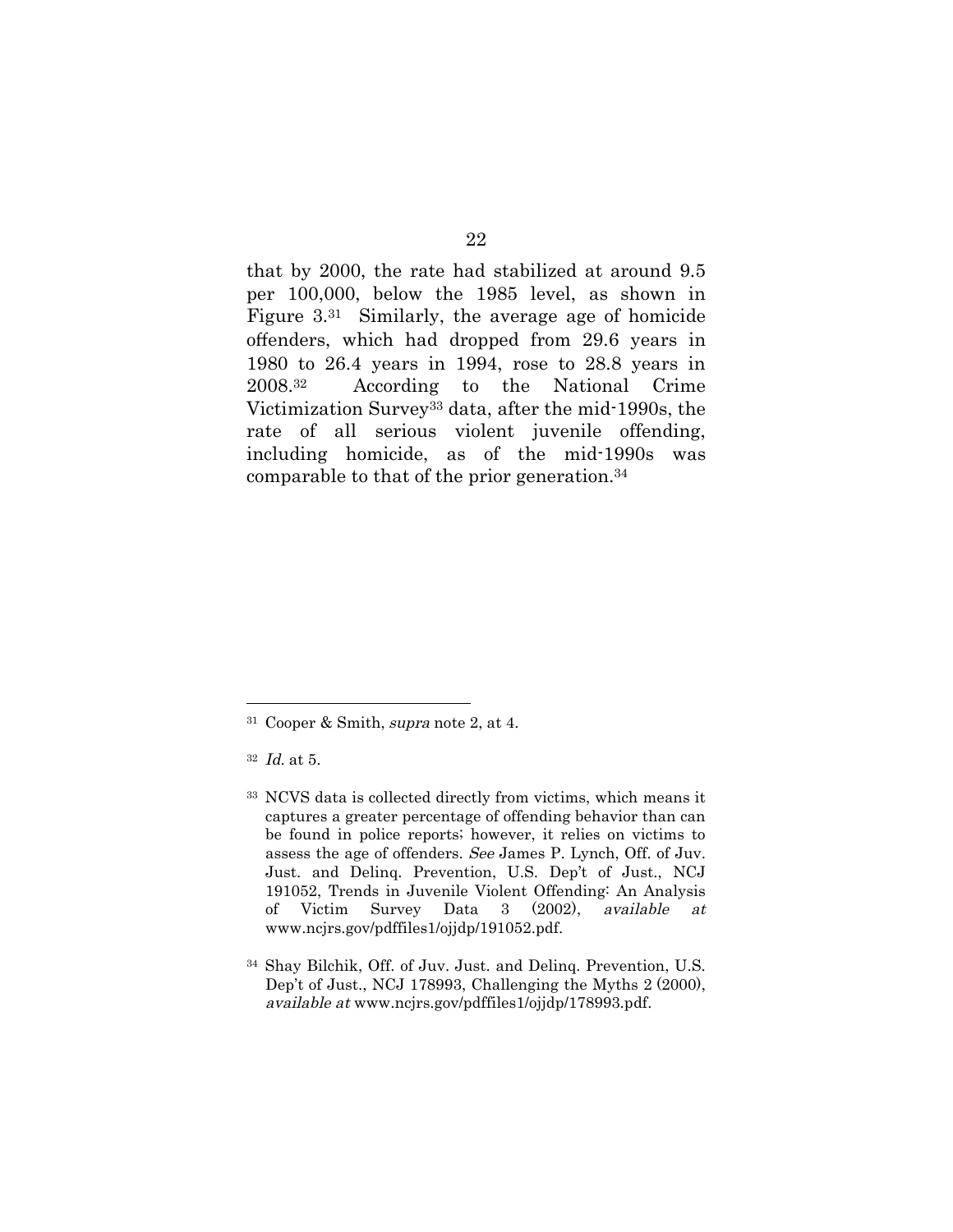Figure 3<sup>35</sup>



#### **A.** Arrest Rates Declined After 1994.

The decrease in juvenile violent crime rates was accompanied by a similar drop in juvenile arrest rates.<sup>36</sup> The number of juveniles arrested for violent crimes, which had increased significantly during the late 1980s and early 1990s, fell by nearly 50% between 1994 and 2009 to its lowest levels since

<sup>35</sup> Cooper & Smith, supra note 2, at 4. This graph has been updated by Professor James Alan Fox of Northeastern University using the same Bureau of Justice Statistics to include data through 2010.

<sup>36</sup> Arrest rates generally produce low estimates of offending because many crimes are not reported and many crimes remain unsolved. Furthermore, to the extent that race or gender affect the probability of being arrested, certain groups may be over- or underrepresented. See Lynch, supra note 33, at 3.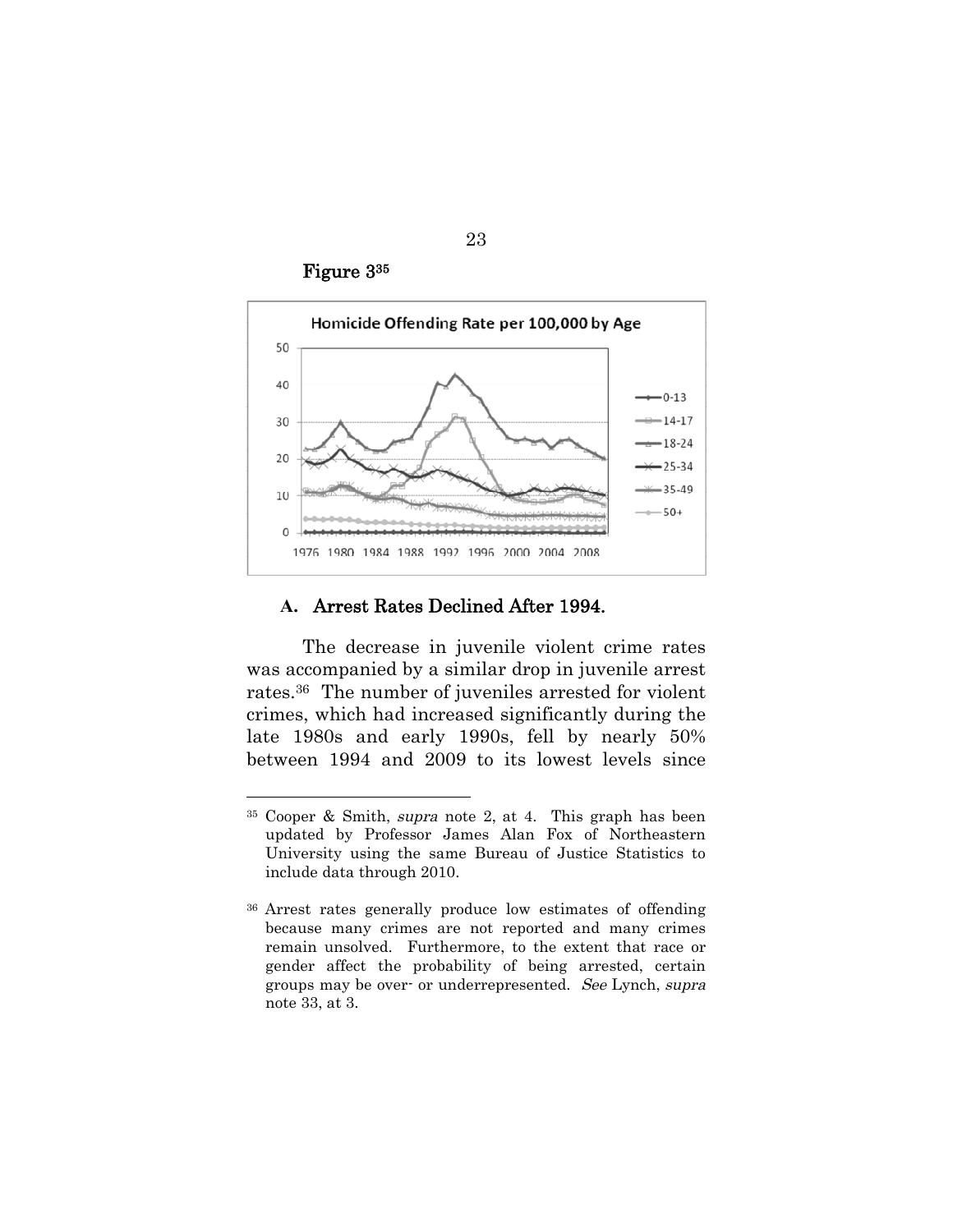1980.<sup>37</sup> The juvenile arrest rate for murder declined even more dramatically, as shown in Figure 4. Indeed, between just 1992 and 1995 more juveniles were arrested for murder than in the ten years from 2000 through 2009, a period during which the arrest rate remained stable and historically low.<sup>38</sup>

#### Figure 4<sup>39</sup>



The temporary increase in the early 1990s and subsequent decrease since the mid-1990s in juvenile

<sup>37</sup> See Charles Puzzanchera & Benjamin Adams, Off. of Juv. Just. and Delinq. Prevention, U.S. Dep't of Just., NCJ 191052, Juvenile Arrests 2009 8 (2011), available at www.ojjdp.gov/pubs/236477.pdf.

<sup>38</sup> Id. at 9.

<sup>39</sup> Id. at 8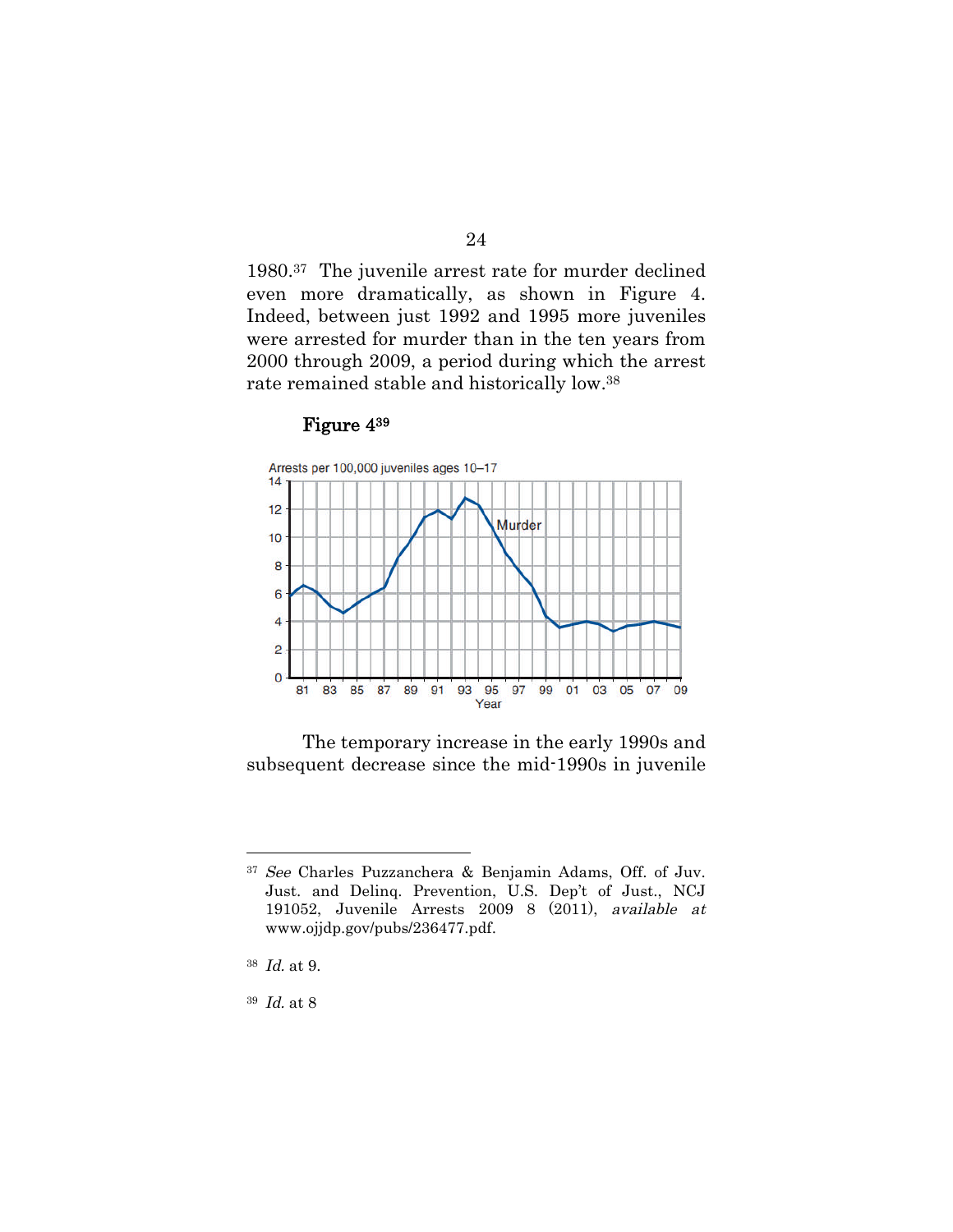arrests for violent crimes was consistent with the trends for all age groups.<sup>40</sup>

# **B.** The Increase and Decline in Juvenile Homicides Occurred Across Demographic Groups Throughout the United States.

The increase and subsequent decline in juvenile homicides was not specific to any demographic group. The homicide arrest rate for both white and black teenagers peaked in 1994 and then fell through the year  $2000^{41}$  In addition, homicide arrest rates for both males and females have dropped over 65% from their respective peaks in the mid-1990s and are now below the levels of the early 1980s.<sup>42</sup>

The rise and fall of homicide rates took place nationwide. For example, the fifteen counties (located across the country) with the highest homicide rates for African-American teenagers and young adults in the mid-1980s all experienced a sharp increase in homicide rates for this group by

<sup>40</sup> Bilchik, supra note 34, at 3.

<sup>41</sup> Puzzanchera & Adams, supra note 37, at 9. Juvenile arrest rates for all violent crimes similarly increased significantly across racial groups in the late 1980s and early 1990s and then experienced a decline of over 40% by 2009. Id. at 8.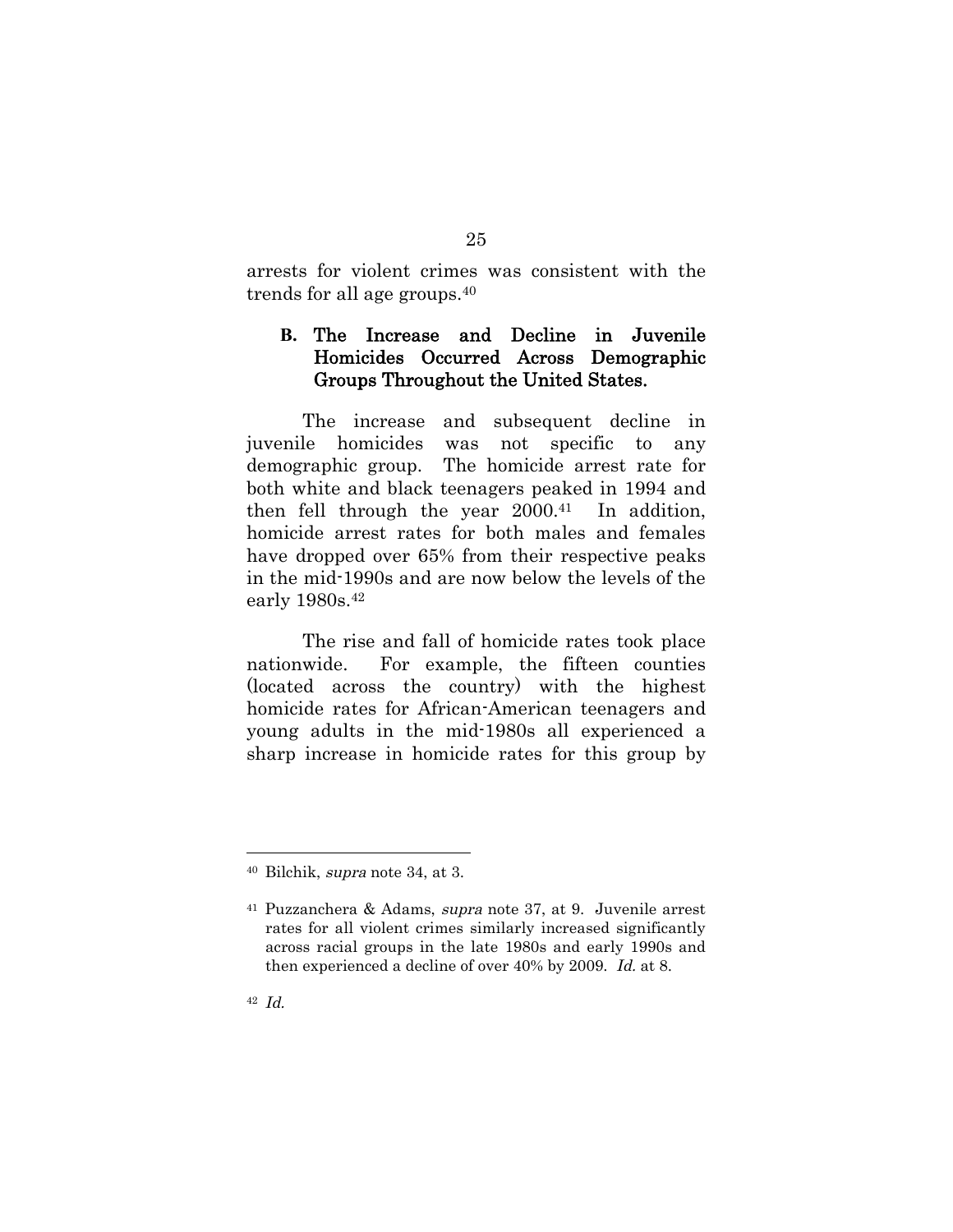the early 1990s; most of these counties experienced declines in homicide rates by 1998.<sup>43</sup>

### **C.** Juvenile Crime Rates Have Been Independent of Juvenile Population Trends.

The above-described trends in juvenile violent crime occurred independently of the changes in the overall juvenile population. Changes in the size and racial composition of the juvenile population were an essential argument in the juvenile superpredator forecasts.<sup>44</sup> Despite a growth in the number of youths, the juvenile violent crime rate has declined since the mid-1990s. The juvenile crime rates and arrest rates increased from 1987 to 1994, a period of slow juvenile population growth; yet, when the juvenile population increased significantly between 1994 and 1997, crime and arrests declined,<sup>45</sup> providing further empirical support that a generation of juvenile superpredators did not exist. Moreover, the share of the nationwide juvenile population confined in correctional custody declined by 24 percent between 1997 and 2007, from 256 of

<sup>43</sup> Cook & Laub, supra note 5, at 18. Counties examined in this study were located in the following geographically diverse states: New York, California, Michigan, Maryland, Pennsylvania, Louisiana, Texas, Missouri, Florida, Georgia, Tennessee, Ohio, as well as the District of Columbia.

 $44$  See Howell, supra 26, at 5.

<sup>45</sup> Bilchik, supra note 34, at 6.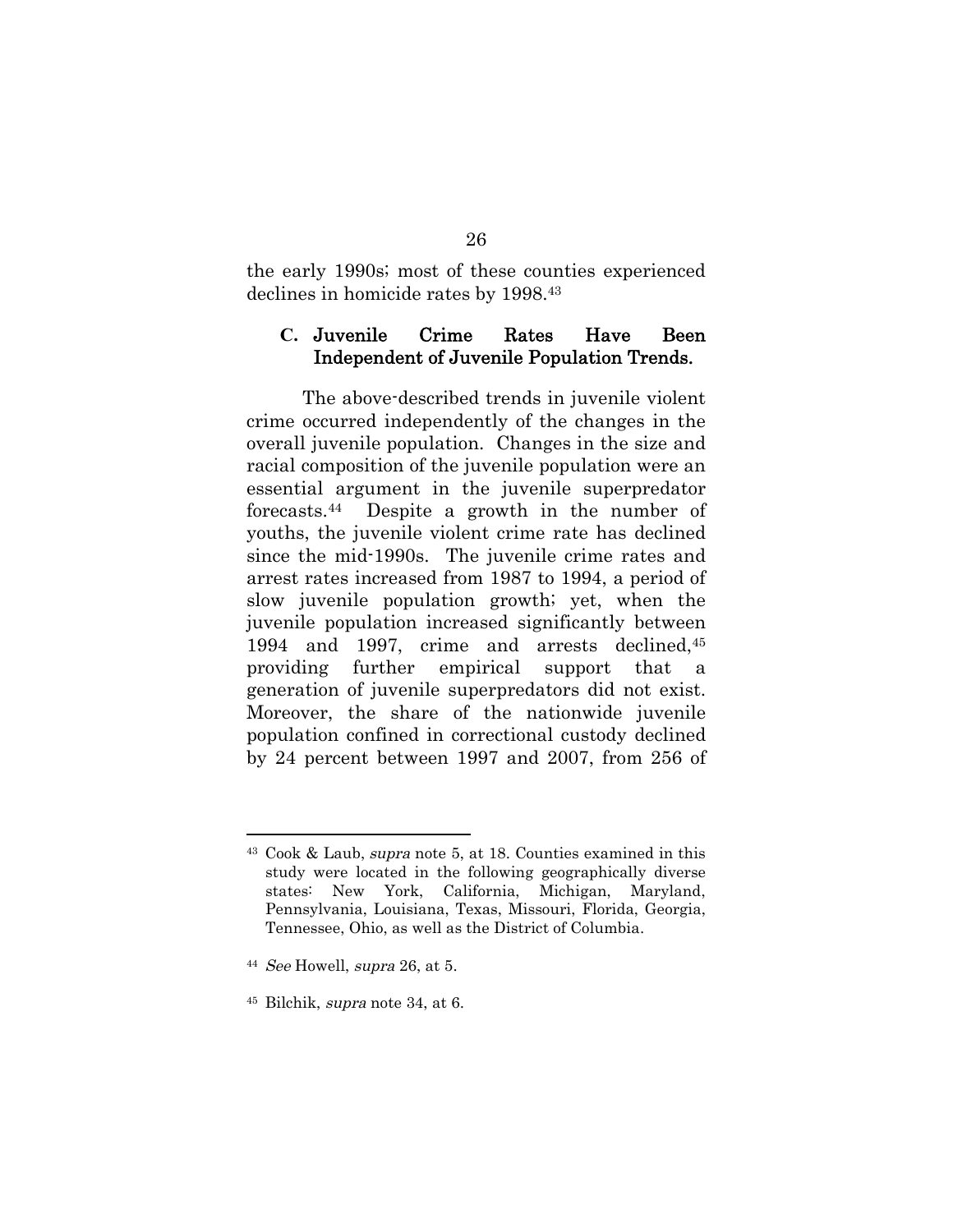every 100,000 to 194 out of 100,000.<sup>46</sup> Similarly, the number of new admissions of juveniles to state prisons, which had peaked at over 7,000 in 1996, decreased to just over 4,000 by 2004<sup>47</sup> and has further shrunk since then.<sup>48</sup>

## **D.** The Behavior of the Cohort of Purported Superpredators After the Mid-1990s Was Similar to Previous and Subsequent Generations.

Data show not only that juvenile violent crime rates declined, but also that the purported generation of juvenile superpredators behaved similarly to the generations that preceded and followed it.<sup>49</sup>

To assess the behavior of this cohort, researchers have compared the victimization rates of persons who were juveniles in the early 1990s to those who were juveniles before and after that

<sup>47</sup> Snyder & Sickmund, supra note 20, at 237.

<sup>46</sup> Richard A. Mendel, Annie E. Casey Foundation, No Place for Kids: The Case for Reducing Juvenile Incarceration 26 (2011), available at http://www.aecf.org/OurWork/JuvenileJu stice/~/media/Pubs/Topics/Juvenile%20Justice/Detention%20 Reform/NoPlaceForKids/JJ\_NoPlaceForKids\_Full.pdf.

<sup>48</sup> See Heather C. West & William J. Sabol, Bureau of Just. Stat., U.S. Dep't of Just., NCJ 225619, Prison Inmates at Midyear 2008- Statistical Tables 20 (2009), available at bjs.ojp.usdoj.gov/content/pub/pdf/pim08st.pdf.

<sup>49</sup> Cook & Laub, supra note 5, at 21.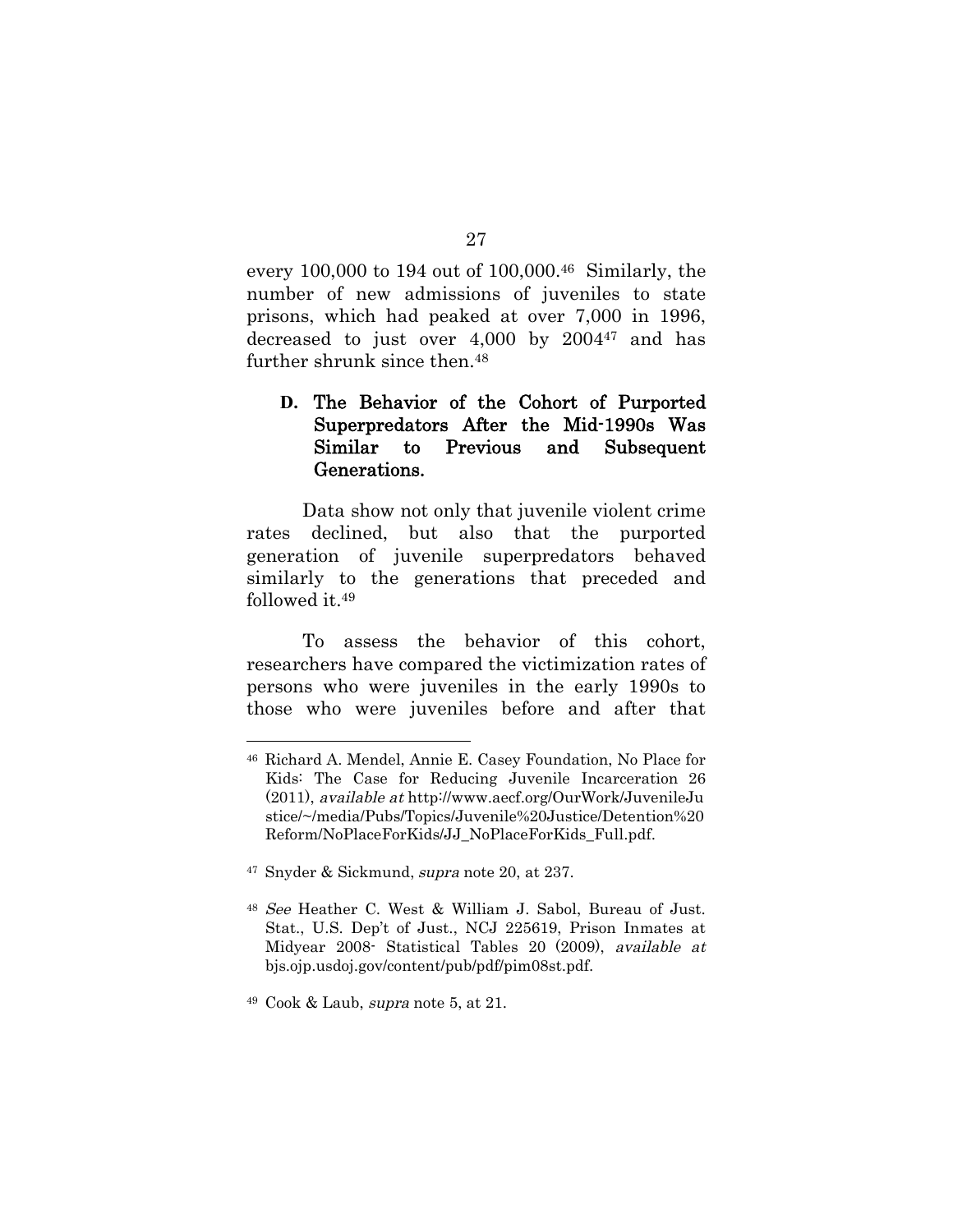period.<sup>50</sup> In particular, the homicide-victimization rates of black males born in 1969, 1974, 1977, and 1981 were compared to the victimization rate for the same age groups prior to the period of increased crime.<sup>51</sup> As shown in Figure 5, this analysis reveals that each group experienced elevated victimization rates during the era of higher juvenile crime, but that by 1998 the rate for each group decreased to the lower levels previously experienced by those born in 1969.

<sup>50</sup> Id. at 24. Victimization rates were used because they have been highly correlated with offender rates.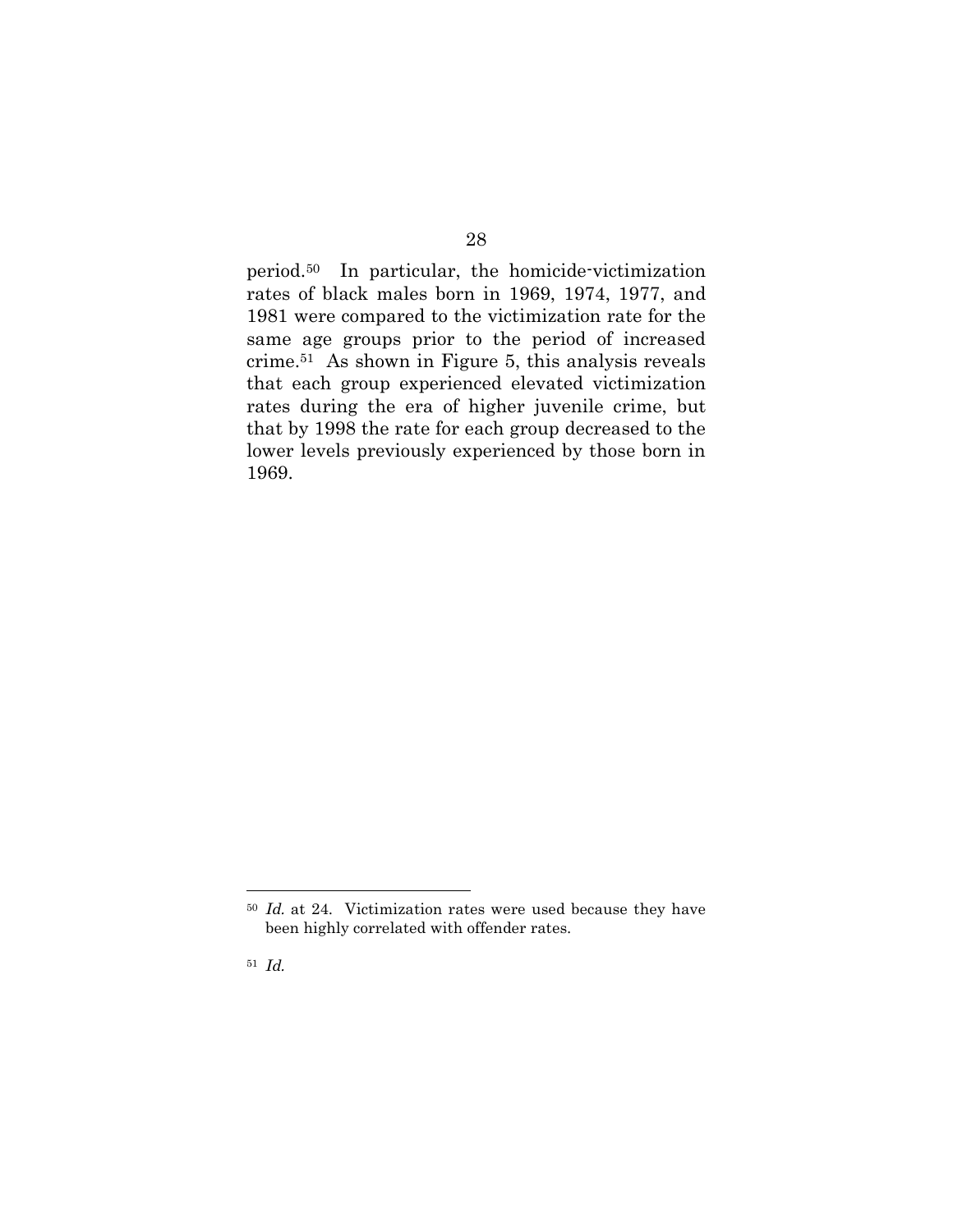

29

Figure 5<sup>52</sup>

FIG. 10.-Ratio of homicide victimization rates to pre-epidemic base rate (1976-84), four birth cohorts of black males. Sources: ICPSR (2001a-f); CDC (2001a, c). See appendix for details.

# III. The Absence of a Generation of Superpredators Is Not Due to an Incarceration Effect or Deterrent Effect.

The fear of a generation of superpredators has not been borne out, but the laws that were passed in the wake of the increase in temporary juvenile crime that led to the rise of the juvenile superpredator myth continue to exist. Any argument that the harsher criminal penalties for juveniles deterred or incarcerated these purported superpredators is unpersuasive in light of the available research data.

<sup>52</sup> Id. at 25.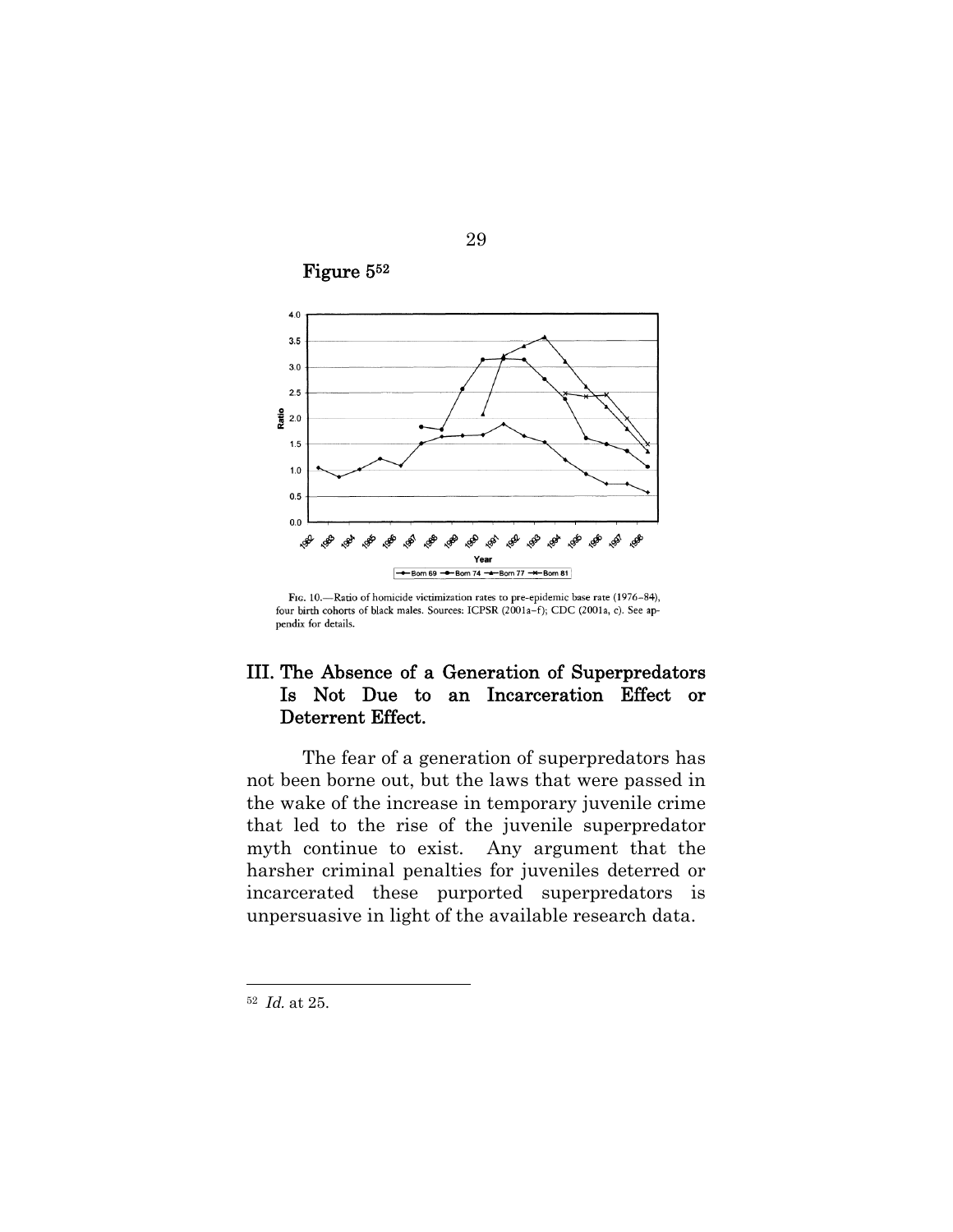### **A.** The Decline in Juvenile Crime Was Not Due to an Incarceration Effect.

Empirical studies show that the legislative changes undertaken by certain states were not causally responsible for the decline in juvenile homicide rates. While the decline in juvenile crime occurred on a national scale, those states with the greatest decrease in juvenile confinement rates between 1997 and 2007 saw a slightly greater decline in juvenile violent crime rates than the national average.<sup>53</sup> There were no differences in states with and without statutes authorizing sentences of life without parole for juveniles, or in states that transferred everyone over the age of sixteen to the jurisdiction of criminal court versus those states that transferred youths more selectively. For example, between 1997 and 2007, Texas greatly increased its incarcerated juvenile population while California decreased its incarcerated juvenile population, yet the rates of juvenile crime in both states were remarkably similar.<sup>54</sup> In 2007, changes in Texas laws cut its incarcerated juvenile population by half.<sup>55</sup> Neither the state's overall crime rate nor the number of juvenile arrests has since increased.<sup>56</sup>

55 Id.

<sup>56</sup> Id. at 27.

<sup>53</sup> Mendel, supra note 46, at 26.

<sup>54</sup> Id.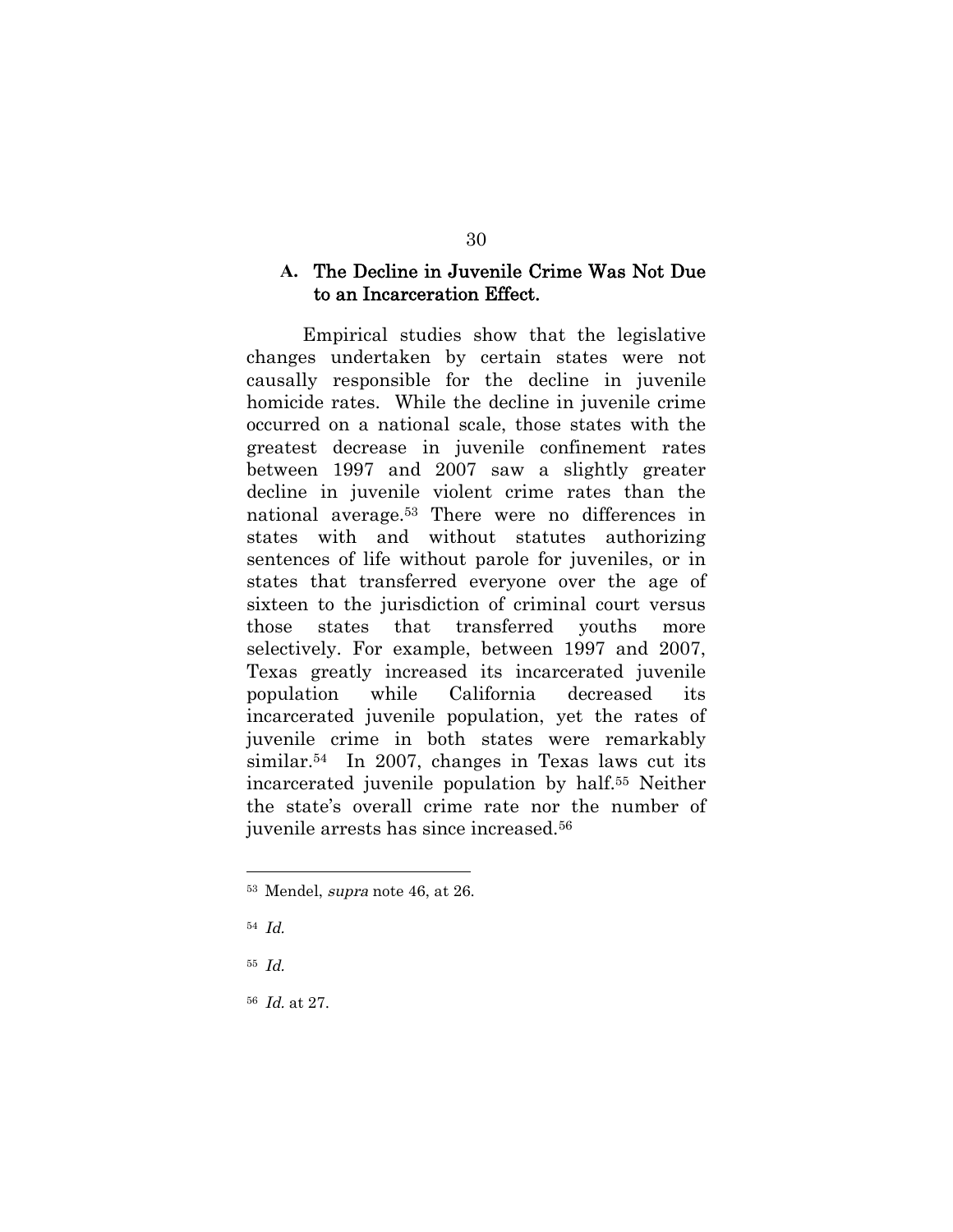## Figure 6<sup>57</sup>

TEXAS VS. CALIFORNIA: OPPOSITE JUVENILE INCARCERATION POLICIES, IDENTICAL RESULTS



Similarly, a study of the effects of New York's Juvenile Offender Law on the rate of serious juvenile crime found minimal impact. New York's legislation, which was enacted in 1978, lowered the age of criminal court jurisdiction to thirteen for murder and to fourteen for rape, robbery, assault, and violent categories of burglary. The study analyzed juvenile arrest rates in New York for the four years prior to the enactment of the law and the six years after. It compared these rates with those for control groups of thirteen- and fourteen-year-olds in Philadelphia and with slightly older offenders in New York.<sup>58</sup> The study found that the change in law

<sup>57</sup> Id.

<sup>58</sup> David McDowall & Simon I. Singer, Criminalizing Delinquency: The Deterrent Effects of the New York Juvenile Offender Law. 22 Law and Soc'y Rev. 521 (1988). While arrest rates are an imperfect measurement of crime rates, they are nonetheless a strong indicator of crime rates. See id. at 528. ("The advantage of the arrest data is that they provide age-specific information on crime patterns. . .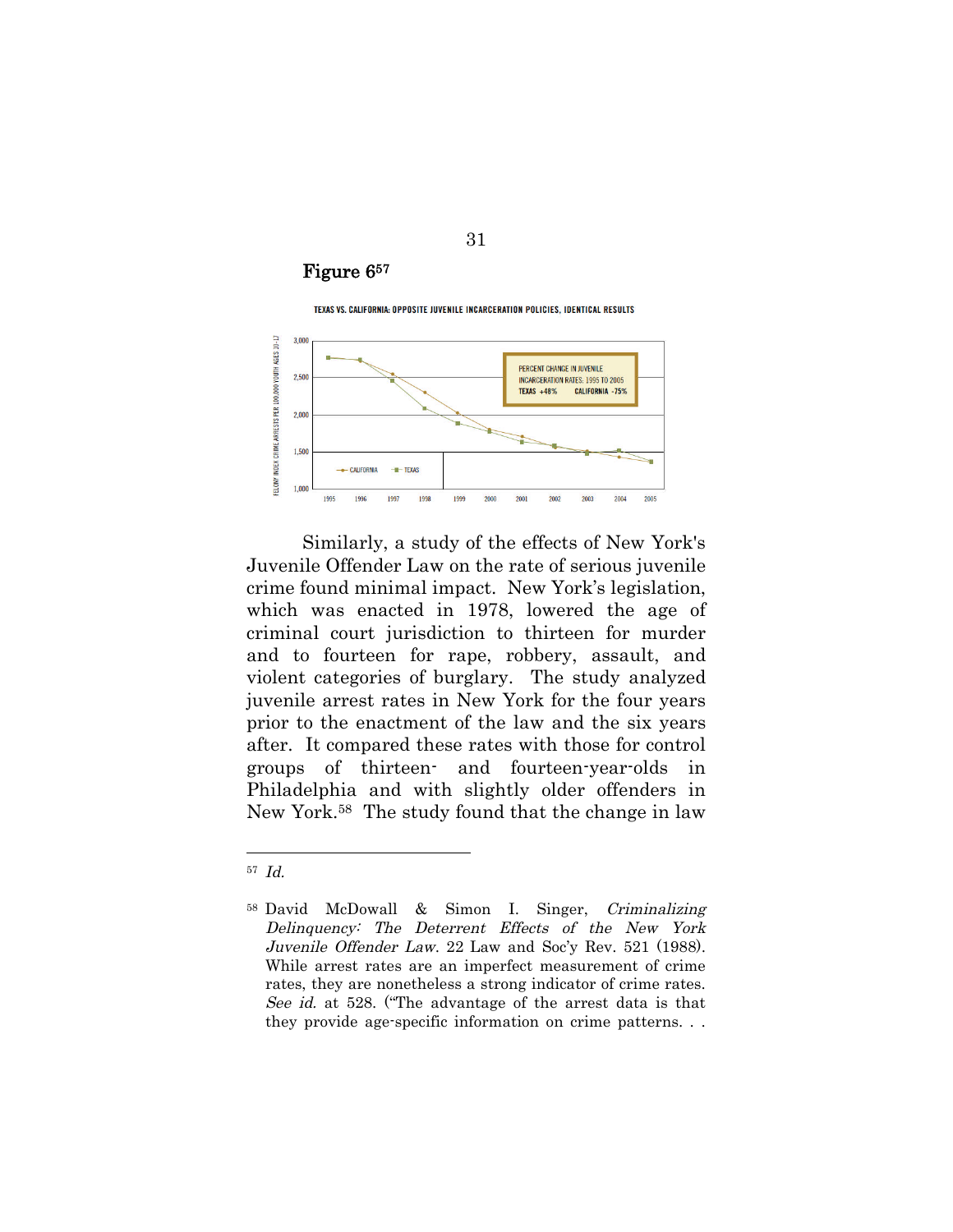had no effect on the levels of serious juvenile crime.<sup>59</sup> A study of the deterrent effect of an Idaho statute enacted in 1981, which required that juveniles charged with certain serious crimes be tried as adults, also found no impact on the arrest rates between five years before and five years after the passage of the law.<sup>60</sup>

The rate at which juveniles were incarcerated for life without the possibility of parole in different states bore no correlation to the rise and fall in juvenile homicide rates during the late 1980s and early 1990s, which was consistent across the states,

Time series designs can tolerate some measurement bias, as long as this bias does not itself change at the intervention point."); see also McGowan, et al., Effects on Violence of Laws and Policies Facilitating the Transfer of Juveniles from the Juvenile Justice System to the Adult Justice System, 32 Am. J. Prev. Med. S7, S19 (2007) ("Nevertheless, arrest rates are among the best available and most commonly used indicators of crime, and thus the best available outcome for assessment in this review.").

<sup>59</sup> McDowall & Singer, supra note 58.

<sup>60</sup> Eric L. Jensen and Linda K. Metsger, A Test of the Deterrent Effect of Legislative Waiver on Violent Juvenile Crime, 40 Crime and Delinq. 96 (1994); see also James Alan Fox, Abolish life without parole in Mass., Boston.Com, Sept. 21, 2011, available at http://boston.com/ c o m m u n i t y / b l o g s / c r i m e \_ p u n i s h m e n t / 2 0 1 1 / 0 9 / abolish\_juvenile\_life\_without\_p.htm (analysis of the 1996 Massachusetts statute that made life without parole mandatory for all juveniles 14 and older convicted of first degree murder showing no subsequent impact on juvenile homicide rates).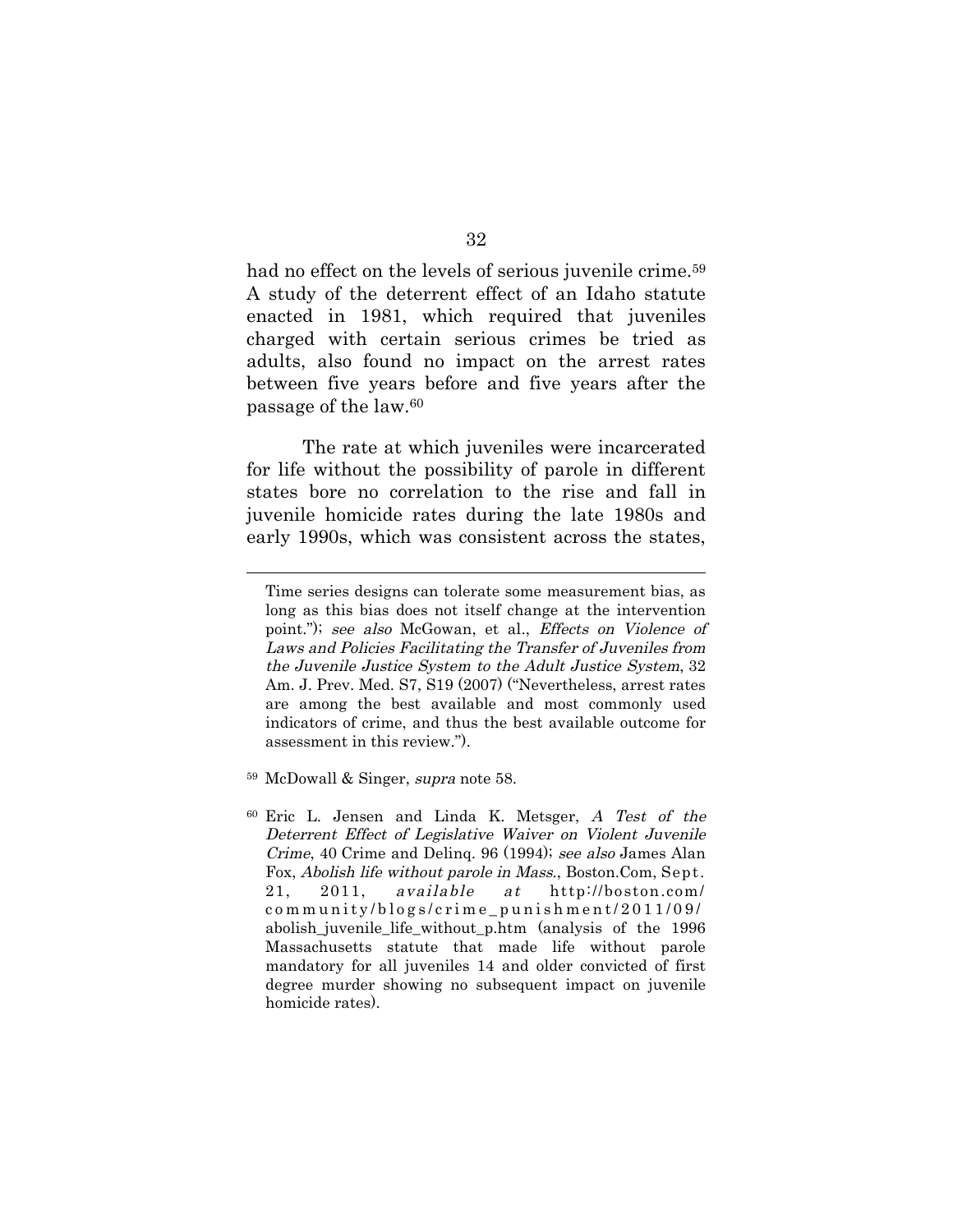including Alabama and Arkansas. States with large numbers of juveniles incarcerated for life without parole did not see their homicide offense rates decline sooner, faster, or to lower levels than did the states without significant numbers of juveniles sentenced to life without parole.<sup>61</sup> Pennsylvania and Michigan, with relatively higher proportions of juveniles serving sentences of life without parole, experienced trends similar to the rest of the country, as seen in Figures 7 and 8.

<sup>61</sup> "High JLWOP" is defined as more than 50 persons serving a juvenile life without parole sentence, "medium JLWOP" is defined as 25–49 persons serving a juvenile life without parole sentence, "low JLWOP" is defined as fewer than 25 persons serving a juvenile life without parole sentence, and "no JLWOP" means no person is serving a juvenile life without parole sentence. These categories were defined by Professor James Alan Fox.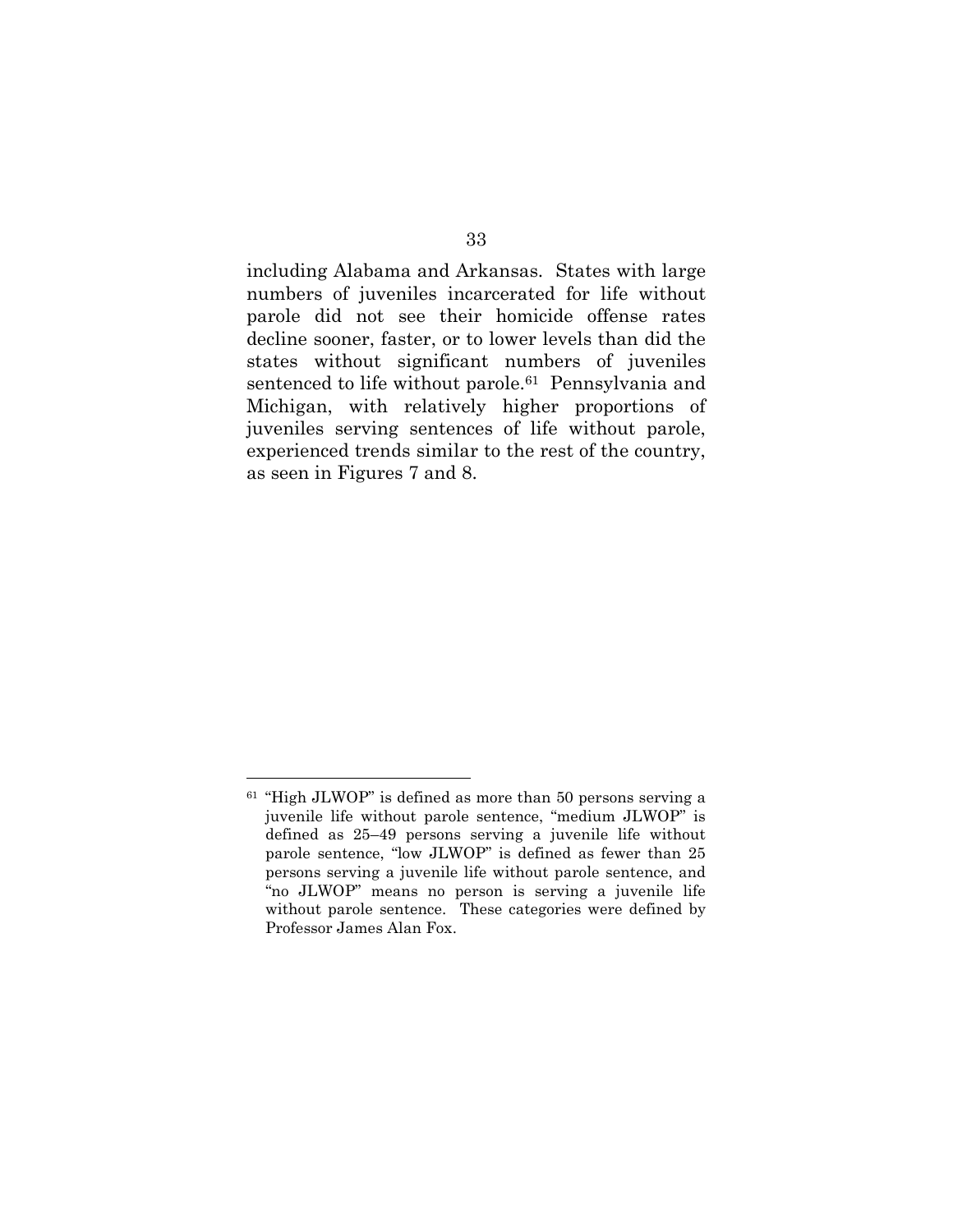Figure 7<sup>62</sup>



<sup>62</sup> Source of data: Juvenile homicide counts represent the estimated number of homicide perpetrators, ages 14–17, based on the Supplementary Homicide Reports with multiple imputation for missing data and therefore represent estimates. Population data are from the U.S. Bureau of the Census estimates of resident population by state, age, race, and sex. These data were then converted into Figures 7 and 8 by Professor James Fox at Northeastern University.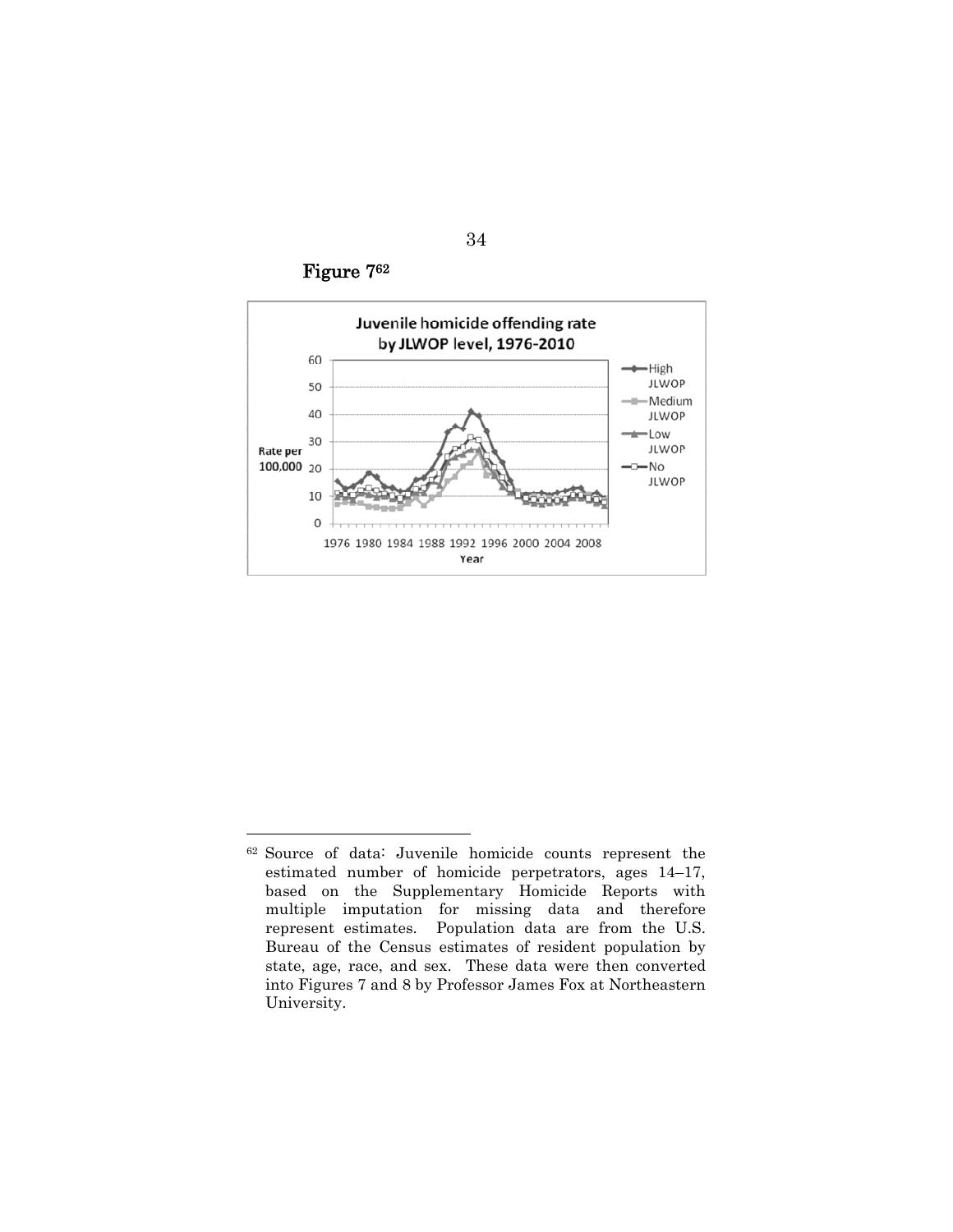Figure 8



#### **B.** The Decline in Juvenile Crime Was Not Due to a Deterrent Effect.

The fact that juvenile homicide rates were not affected by the rate at which states imposed sentences of life without parole on juveniles is not surprising given that research shows that transferring juveniles to the jurisdiction of criminal courts or lowering the age of majority has no discernable deterrent effect.<sup>63</sup> Juveniles experience no spike in crime rate once they turn eighteen, and increased criminal sanctions have no significant correlation with this result.<sup>64</sup> In fact, there is little

<sup>63</sup> David S. Lee & Justin McCrary, Crime Punishment, and Myopia, 29 (NBER Working Paper Series, Working Paper 11491, June 2005).

<sup>64</sup> Id.; see McGowan, supra note 58, at S15 ("On the basis of strong evidence that juveniles transferred to the adult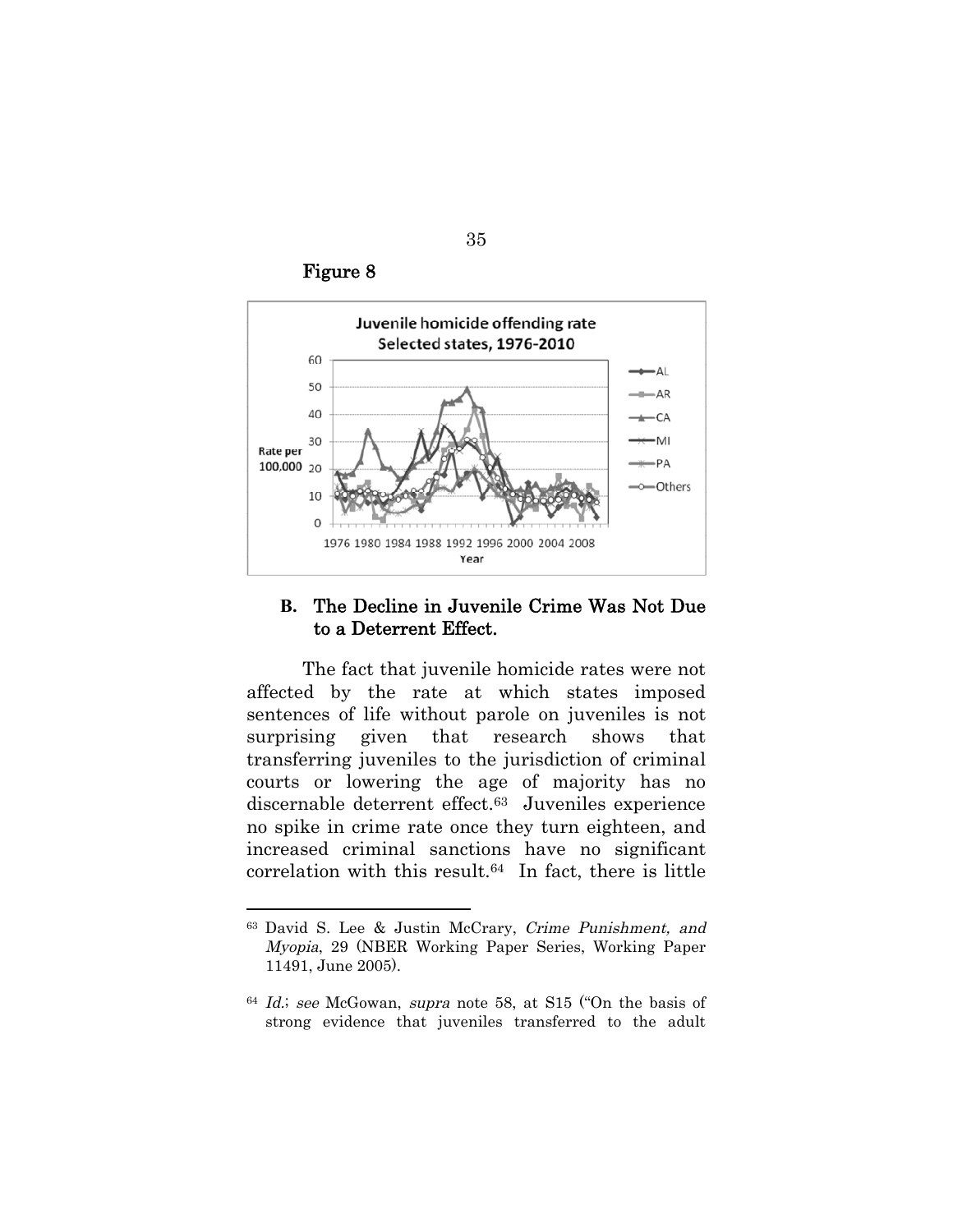evidence that the prospect of longer sentences has a significant deterrent effect on adolescents.<sup>65</sup> It thus appears that legal changes that increased the rate at which juveniles were transferred to the regular criminal court system did not contribute to the decline of the juvenile homicide rate.

justice system have greater rates of subsequent violence than juveniles retained in the juvenile justice system, the Task Force on Community Preventive Services concludes that strengthened transfer policies are harmful for those juveniles who experience transfer."); see also Jeffrey Fagan, Aaron Kupchik, & Akiva Liberman, Be Careful What you Wish For: Legal Sanctions and Public Safety Among Adolescent Offenders in Juvenile and Criminal Court, Columbia Law School, Pub. Law Research Paper No. 03-61, 69 (July 2007) (finding that "transfer to criminal court actually may increase the risk of violent and other serious crime by adolescents and young adults increasing public safety risks for citizens while heavily mortgaging the possibility of reformation or prosocial development for many transferred offenders."), available at http://ssrn.com/ abstract=491202.

<sup>65</sup> See Steven N. Durlauf & Daniel S. Nagin, Imprisonment and Crime: Can Both Be Reduced?, 10 Criminology & Pub. Pol'y 8 (2011) (showing that for both adolescents and young adults an increase in the risk of arrest has a greater deterrent effect than the threat of longer prison sentences); see also Thomas A. Loughran et al., Estimating A Dose-Response Relationship Between Length of Stay and Future Recidivism in Serious Juvenile Offenders, 47 Criminology 699 (2009) (showing that there is no effect from incarceration, on future rates of rearrest or self-reported offending for serious juvenile offenders, and that there is no marginal effect for lengthier stays).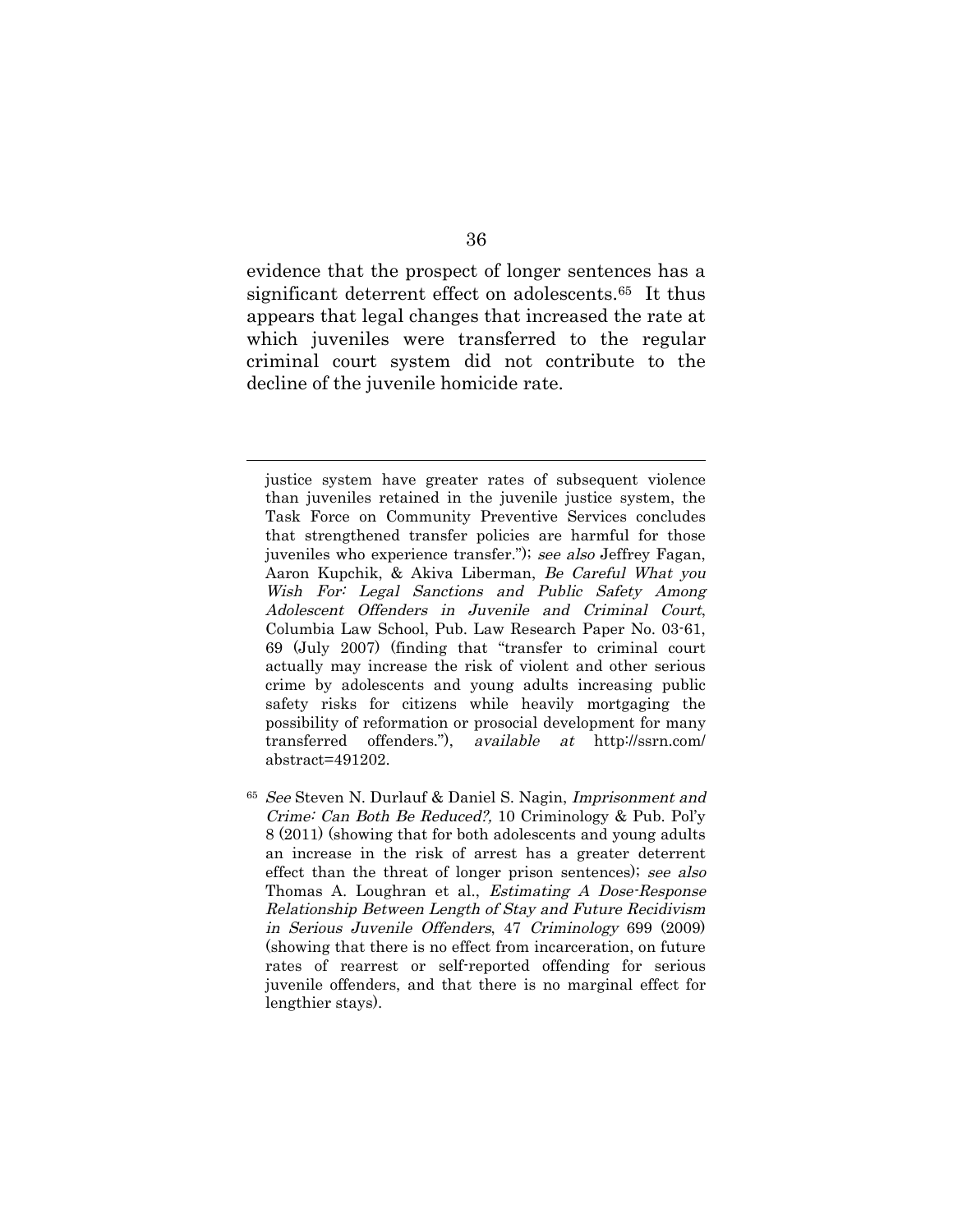#### **CONCLUSION**

Extensive research data demonstrate that the notion of a generation of juvenile superpredators, which sought to explain the spike in juvenile crime in the late 1980s and early 1990s, and the predictions by the proponents of the juvenile superpredator myth that juvenile violent crime would continue to increase sharply, were wrong. Instead, juvenile crime rates have dropped significantly across demographic groups throughout the United States since the mid-1990s. The spike in juvenile violence in the early 1990s was a manifestation of an epidemic and not a lasting change in the social, psychological, cultural, or even genetic makeup of American youth. Yet the superpredator myth contributed to the dismantling of transfer restrictions, the lowering of the minimum age for adult prosecution of children, and it threw thousands of children into an ill-suited and excessive punishment regime.

This legislation has been shown to have had no material effect on the subsequent decrease in crime rates. Indeed, states have experienced similar declines in juvenile violent crime rates since the mid-1990s, irrespective of whether their laws provided for prison sentences of life without parole for juvenile offenders. Thus, there is no empirical basis for any concern that applying the reasoning of Roper and Graham to bar the imposition of sentences of life without the possibility of parole on juveniles would result in an increase in violent juvenile crime.